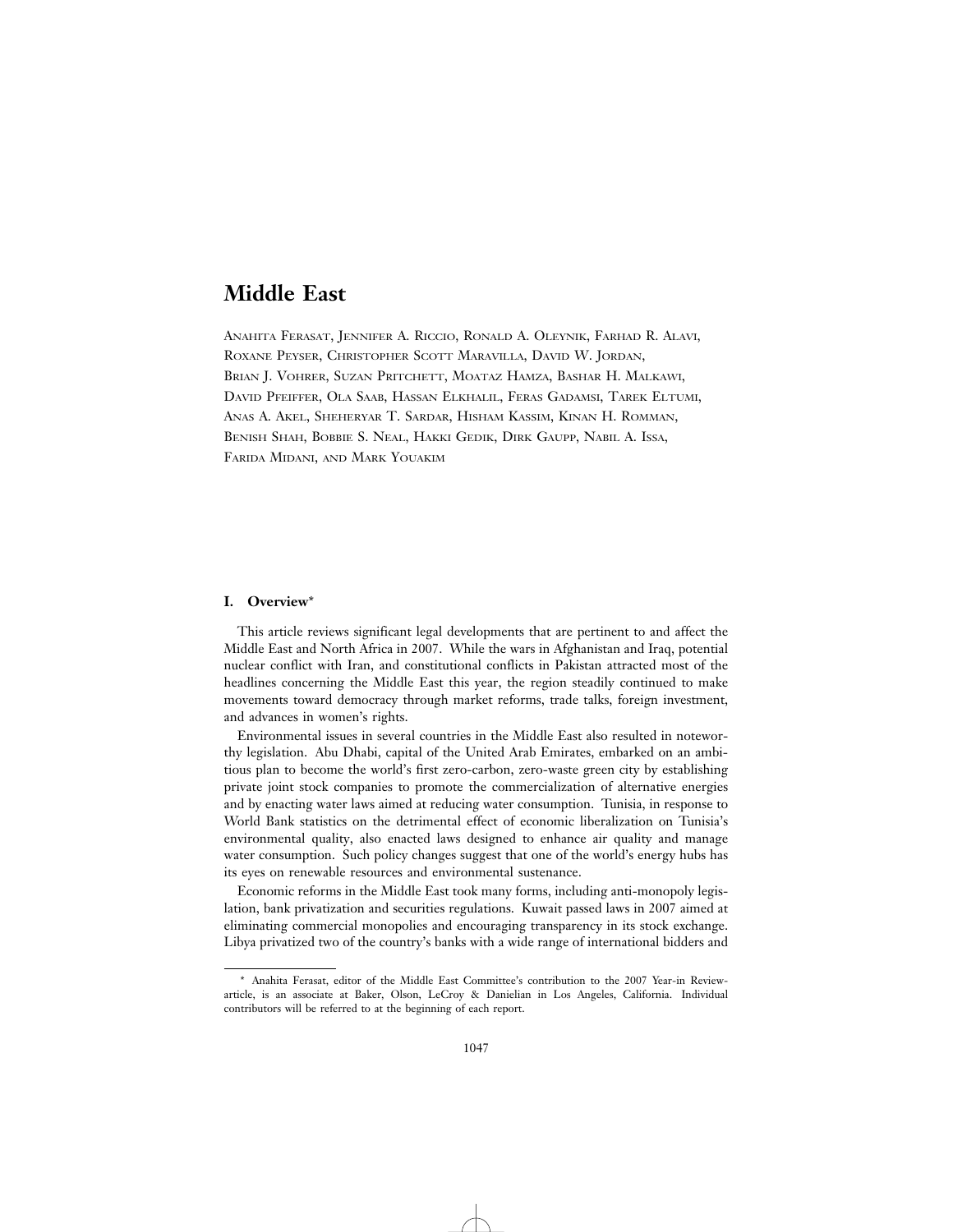also finalized its first international project financing. Syria made numerous advancements in its efforts to launch the Damascus Stock Exchange by 2008. The Middle Eastern nations' collective reforms in the private sector emphasize the fact that they recognize the need to maintain and improve economic growth by providing the business community with institutions that engender and sustain investor confidence.

Foreign investment continued to play a key role in nearly every country in the Middle East during 2007. As an example, the United Nations Conference on Trade and Development reported that direct foreign investment in Bahrain increased by 177 percent in a one-year period. Both Oman and Qatar passed new property laws to permit foreigners to own property subject to certain restrictions.

Advancements in trade relationships sought to boost local economies. The United States-Oman Free Trade Agreement is expected to increase trade between the two countries, which currently stands at \$1.7 billion. In addition, Tunisia, Morocco, Jordan, and Egypt met to implement an agreement for the establishment of a free trade zone among them.

The Middle East also experienced positive developments in the judiciary and in alternative dispute resolution during 2007. In Qatar, the legislature granted the judiciary the ability to review statutes and administrative actions, thereby progressing toward a system of checks and balances. In its push to foster greater transparency and accountability, Yemen's legislature passed an anti-corruption law that designates an entity independent from the executive branch to oversee implementation of the new law. Lastly, the Dubai International Arbitration Centre continued its push to become the leading arbitration center in the region through the implementation of its new arbitration rules, which reflect international best practices of more established arbitral tribunals.

Women's rights advanced as Jordan ratified the United Nations Convention on the Elimination of All Forms of Discrimination Against Women and the Supreme Judicial Council in Egypt appointed women judges for the first time. Nevertheless, while there were some advances for women, there were significant setbacks for other civil rights. Egyptian voters approved controversial constitutional amendments in the areas of national security, the judiciary, and political party regulation, changes that civil society and human rights activists claim erode civil liberties. In particular, one such amendment allows authorities to search homes and monitor communications without a warrant. Afghanistan placed limits on civil liberties with the enactment of the Mass Media Law of 2006, which restricts foreign journalists by preventing them from publishing periodicals addressing internal Afghan politics.

While there were advancements in many arenas, including private sector reforms and enactment of environmental legislation, a few countries in the Middle East suffered setbacks in the democratization process. For example, the Palestinian Legislative Council (PLC) did not pass any new laws and the Palestinian judiciary did not issue any rulings or opinions in response to the imprisonment of PLC members and infighting between Palestinian factions. In addition, Iraq's failure to successfully pass a hydrocarbons law has depressed the country's oil production and potential for oil export, in turn adversely affecting the Iraq economy's stabilization.

Despite these setbacks in less stable parts of the Middle East, the region continued its path toward democracy through improvements in the economy, civil liberties, and other

VOL. 42, NO. 2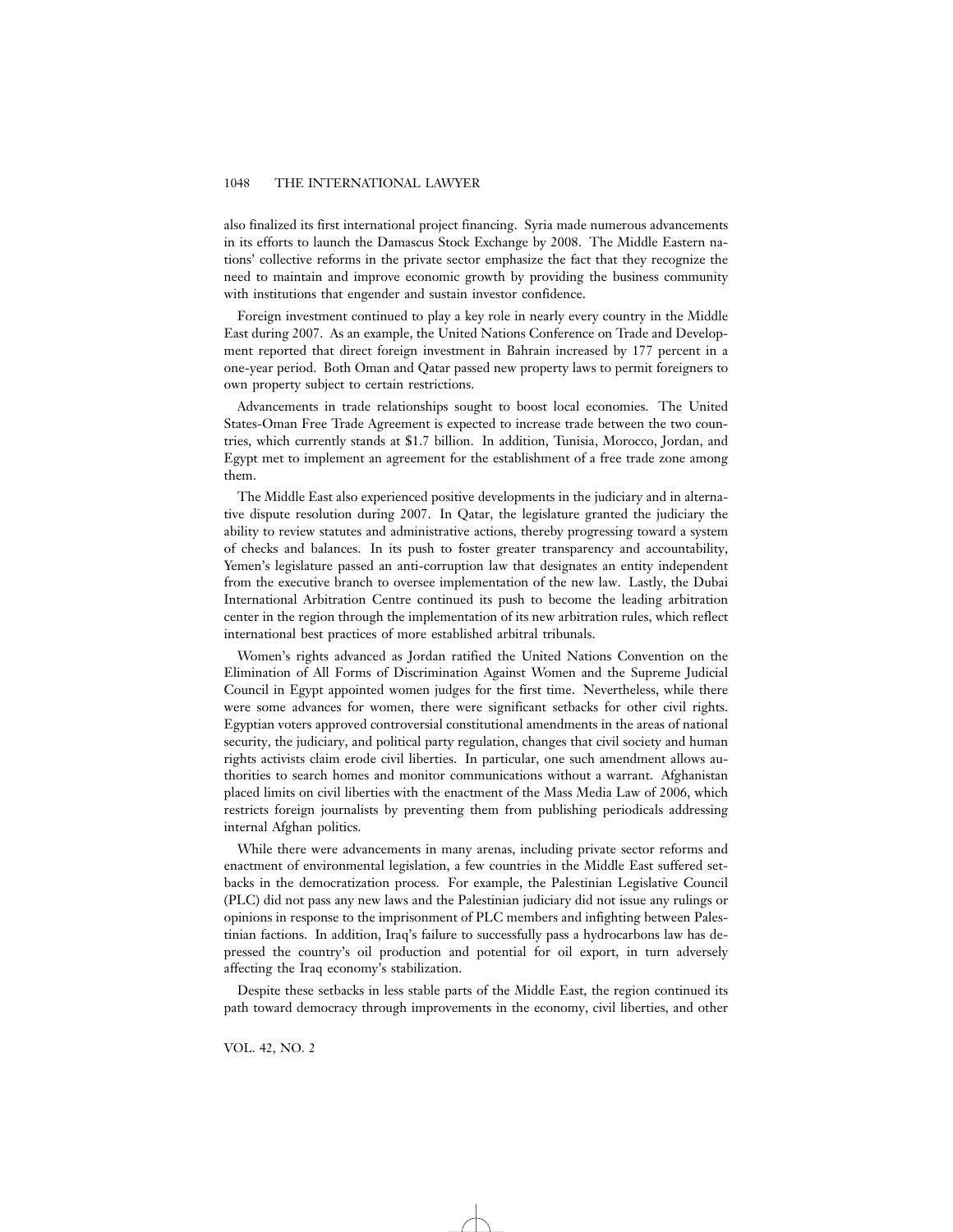significant areas. The country reports, as well as special reports, will elaborate on these and other legal developments pertaining to the Middle East region.

# **II. Special Report: Developments in Office of Foreign Assets Control Regulations Applicable to Middle East and North African Nations**\*

Notable changes in the United States Treasury Department's Office of Foreign Assets Control (OFAC) regulations applicable to Middle Eastern and North African countries in 2007 were largely limited to sanctions on certain prominent Iranian entities and the amendment of the Sudanese Sanctions Regulations, as described below.

### A. IRAN

On October 25, Treasury Secretary Hank Paulson announced sweeping sanctions on Iranian entities connected to Iran's defense and nuclear energy programs, as well as specific sanctions on the Islamic Revolutionary Guard Corps (IRGC) and related entities.1 Most importantly, this included blocking certain banks owned by the Iranian government from the U.S. banking system, as well as the sanctioning of several large Iranian companies.2 The sanctioning of the Iranian entities, done pursuant to Executive Order, prohibits U.S. entities from engaging in any activity with listed entities and calls for the blocking of all assets of such entities that come within U.S. jurisdiction.

Despite the broad reach of U.S. sanctions on trade with Iran, such as those contained in the OFAC Iranian Transactions Regulations,<sup>3</sup> certain transactions have been and continue to be permitted. These include services by U.S. banks and their foreign branches for certain transactions involving Iranian banks, such as so-called "u-turn" transactions, wherein an intermediary U.S. bank performs a dollar-clearing transaction between two non-U.S. banks.4 The Treasury Department first began to bar certain Iranian banks from activities related to the u-turn exception in late 2006 and early 2007 when it blocked Bank Saderat and Bank Sepah from the U.S. banking system.5

The most prominent banks targeted as part of the October 25 announcement are Bank Mellat, Bank Melli Iran, and Bank Saderat Iran. All three banks are based in Iran, although their foreign branches and subsidiaries, such as Bank Melli's United Kingdom subsidiary Melli Bank PLC, are also included. Other financial service providers targeted include Arian Bank, a joint venture established in Afghanistan by Bank Saderat and Bank

<sup>\*</sup> The OFAC report was prepared by Ronald A. Oleynik, partner, and Farhad R. Alavi, associate, of Holland & Knight LLP's Washington, D.C. office.

<sup>1.</sup> *See generally* Statement by Secretary Paulson on Iran Designations, Dep't of Treas. (Oct. 25, 2007), *available at* http://www.ustreas.gov/press/releases/hp645.htm.

<sup>2.</sup> *See* Fact Sheet: Designation of Iranian Entities and Individuals for Proliferation Activities and Support for Terrorism, Dep't of Treas. (Oct. 25, 2007), *available at* http://treasury.gov/press/releases/hp644.htm.

<sup>3. 31</sup> C.F.R. pt. 560 (1997).

<sup>4.</sup> *See generally* 31 C.F.R. § 560.516 (2006).

<sup>5.</sup> *See generally* Enforcement Information Through Sept. 1, 2006, Dep't of Treas. (Sept. 8, 2006), *available at* http://www.ustreas.gov/offices/enforcement/ofac/actions/20060908a.shtml; *Iran's Bank Sepah Designated by Treasury: Sepah Facilitating Iran's Weapons Program*, Jan. 9, 2007, *available at* http://www.ustreas.gov/press/ releases/hp219.htm.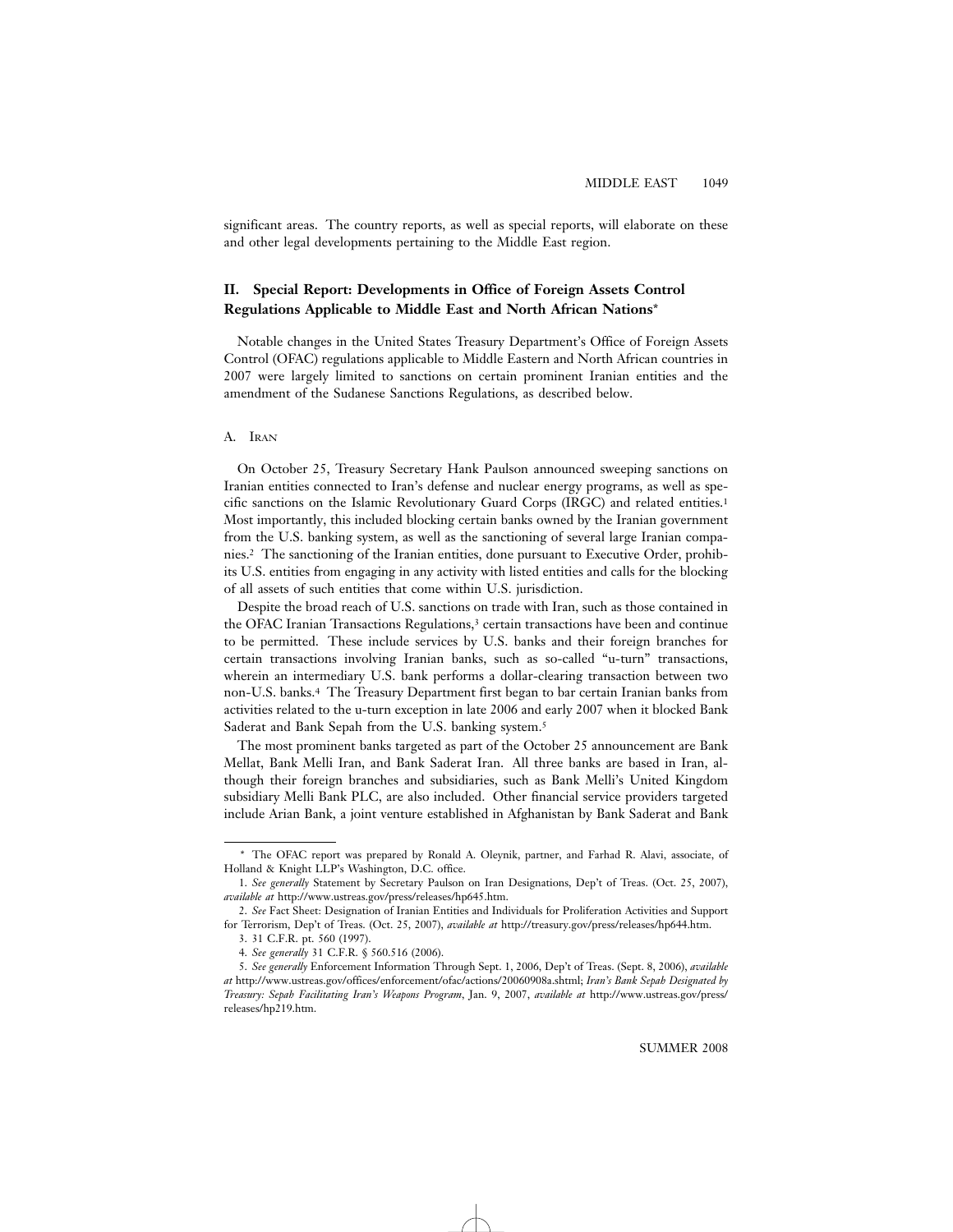Melli, and Persia International Bank PLC, a British bank, created from the merger of the London operations of two Iranian state banks.<sup>6</sup>

The financial institutions named in the October 25 statement can no longer receive dollar-clearing services by U.S. banks or their foreign branches. Additionally, U.S. entities holding licenses enabling transactions with Iran may no longer use the targeted banks to facilitate their trading activities with Iran.

In addition to these bank-specific sanctions, OFAC imposed sanctions on the IRGC and its tactical arm, the Quds Force, as well as a number of companies affiliated with the IRGC.7 It is speculated that these IRGC-related designations will ultimately affect a sizeable percentage of international business with Iran due to the IRGC's increasingly prominent role in the Iranian economy, which includes involvement in construction, engineering services, and automobile manufacturing.8 The IRGC sanctions name several top officials and related companies such as Khatam al-Anbya Construction Headquarters and Oriental Oil Kish.9

### B. SUDAN

On October 31, OFAC amended the Sudanese Sanctions Regulations (SSR).10 These amendments include changes to existing regulations and the codification of new regulations aimed at bringing the SSR into line with Executive Order 13412.11 There are several particularly noteworthy changes.

Of particular importance is new Section 538.210 of the SSR, which prohibits transactions by U.S. persons relating to Sudan's petroleum and petrochemical industries, including oilfield services and oil and gas pipelines.12 The prohibitions include not only the participation in a transaction but also the broader activities included in the definition of "facilitation."

The second important component of the October 31 amendments is the clarifications to the SSR. Two new definitions have been added, one for "Government of Sudan" and another for "Specified Areas of Sudan." 13 The definition for "Government of Sudan" was revised to exclude southern Sudan's regional government. The term "Specified Areas of Sudan" is defined as those areas where the SSR, with certain exceptions, do not apply.14 The specified areas comprising this definition are defined as Southern Sudan, Southern Kordofan/Nuba Mountains State, Blue Nile State, Abyei, Darfur, and marginalized areas in and around Khartoum (specifically four official camps in the city for internally dis-

<sup>6.</sup> *See* Persiabank.co.uk, About Us, http://www.persiabank.co.uk/aboutus.asp (last visited Mar. 28, 2008). 7. Paulson, *supra* note 1.

<sup>8.</sup> *See generally* Houchang Hassan-Yari, *Iran: Defending the Islamic Revolution—The Corps of the Matter*, Radio Free Europe/Radio Liberty, *available at* http://www.rferl.org/featuresarticle/2005/08/dfead359-312f-4497-8686-559b29a226a6.html.

<sup>9.</sup> *See generally* Fact Sheet, *supra* note 2.

<sup>10.</sup> Sudanese Sanctions Regulations, 31 C.F.R. pt. 538 (2007), *available at* http://www.treas.gov/offices/ enforcement/ofac/legal/regs/fr72\_61513.pdf.

<sup>11.</sup> *See generally id*. 12. *Id*.

<sup>13.</sup> *See* 31 C.F.R. § 538.305 (2007); 31 C.F.R. § 538.320 (2007).

<sup>14.</sup> *See* 31 C.F.R. § 538.320 (2007).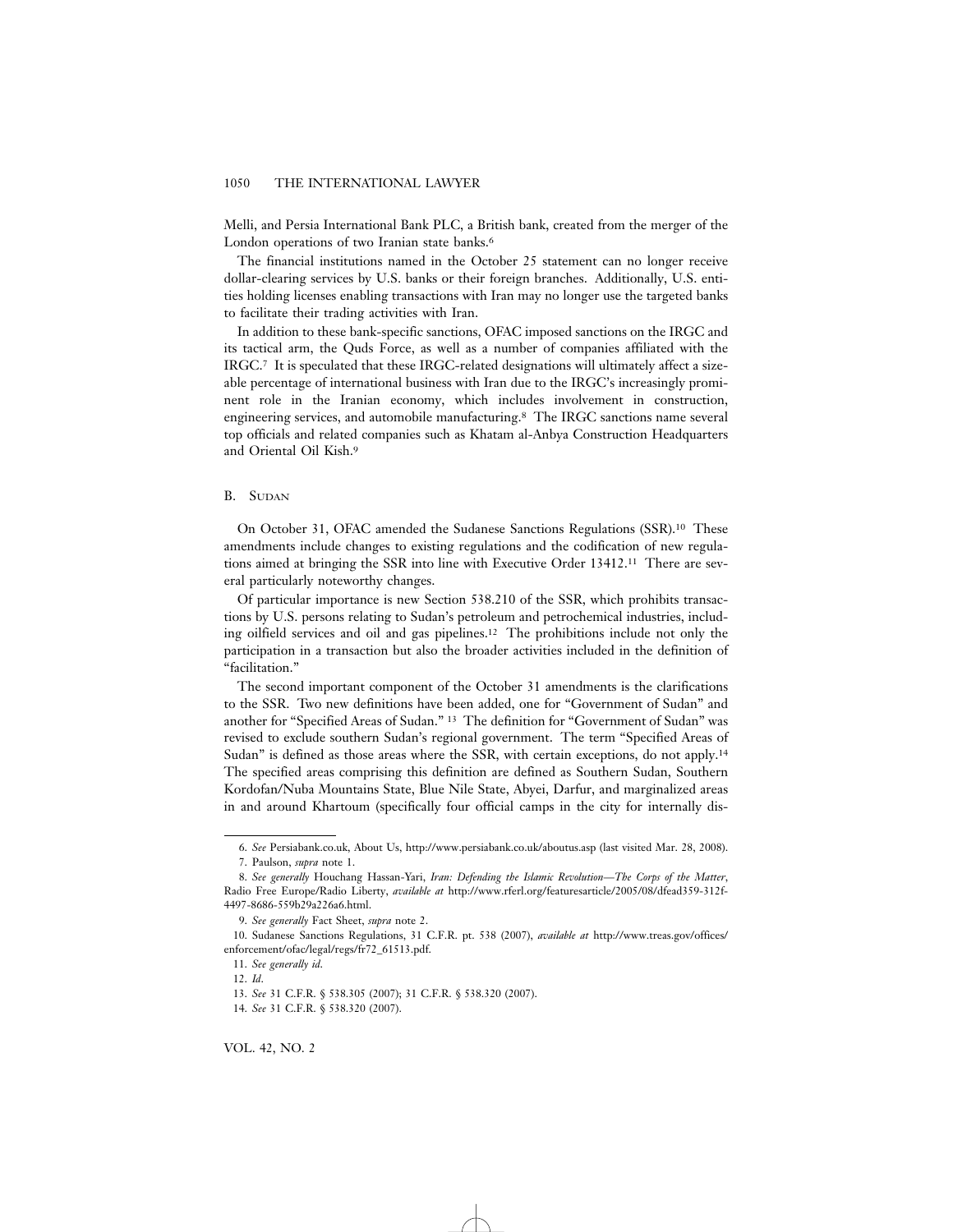placed persons).15 Lastly, the amendments clarify the application of prohibitions related to shipments of goods, services, and technology transiting areas in Sudan; these now include all parts of Sudan except the Specified Areas.16

# **III. Special Report: Abu Dhabi's Environmental Developments**\*

In 2007, Abu Dhabi made energetic progress towards completion of the state-controlled17 Masdar Initiative's18 first phase, which is expected to open in late 2009. Masdar represents Abu Dhabi's effort to create the planet's first green city. The impetus for the Initiative has been a combination of environmental pressures, rapid urban growth, and the need to diversify Abu Dhabi's historically oil-based economy. The Masdar Initiative is intended to set new standards in cutting edge clean and alternative energy technologies, conserve natural resources, and reduce the world's carbon footprint by creating the planet's first zero-carbon, zero-waste green city.

#### A. KYOTO PROTOCOL AND THE CLEAN DEVELOPMENT MECHANISM

Abu Dhabi further demonstrated its willingness to promote the broader sustainability agenda when His Highness Shaikh Khalifa Bin Zayed Al Nahyan, President of the UAE, in his capacity as Ruler of Abu Dhabi, issued Law No. 22 of 2007, establishing the Abu Dhabi Future Energy Company (ADFEC) as a private joint stock company specializing in the commercialization of alternative energies through emissions reduction and clean development mechanism (CDM) solutions in accordance with Abu Dhabi's ratification of the Kyoto Protocol.19 In 2005, the Environment Agency—Abu Dhabi (EAD)—was nominated as the Designated National Authority for CDM. Implementation of CDM solutions pursuant to the Kyoto Protocol was pivotal in 2007 as Abu Dhabi took the lead as

<sup>15.</sup> *Id*.

<sup>16.</sup> *Id*.

<sup>\*</sup> Roxane Peyser serves as General Counsel to EPS, Inc., in Atlanta, GA.

<sup>17.</sup> Mubadala.ae, About Mubadala, http://www.mubadala.ae/en/content/about.asp (last visited Mar. 28, 2008). The Abu Dhabi Future Energy Company (ADFEC) was created to manage the implementation of Masdar, a renewable and alternative energy initiative in Abu Dhabi. The Mubadala Development Company (Mubadala) owns 100% of ADFEC. According to its website, Mubadala is a wholly owned investment vehicle of the Government of the Emirate of Abu Dhabi and was established in October 2002 as a Public Joint Stock Company through Emiri Decree No. 12 of 2002, issued by His Highness the Crown Prince of Abu Dhabi. As a wholly owned subsidiary of Mubadala, ADFEC is also charged with ensuring that Masdar continues advancing Abu Dhabi's continuing efforts in environmental stewardship. Mubadala was established as a public joint stock company by Emri Decree No. 12 of 2002 to act as an investment arm of the Abu Dhabi government both domestically and abroad and acts in partnership with local, regional, and international investors to generate sustainable economic development for the emirate in a variety of sectors, including energy, utilities, real estate, and basic industries and services.

<sup>18.</sup> The Masdar Initiative was announced in 2006 and consists of four principal elements: (1) an Innovation Center intended to support the development of sustainable energy technologies; (2) a first-rate university focused on graduate programs in renewable energy and sustainability, in partnership with leading international universities and research institutes including MIT; (3) a development company specializing in the promotion of the Kyoto Protocol's Clean Development Mechanism and refinement of emissions reduction commercialization; and (4) a Special Economic Zone for hosting institutions that are interested in development and production of renewable energy technologies and products. *Id*.

<sup>19.</sup> ADFEC is a wholly owned subsidiary of the Mubadala Development Company, which is an investment arm of the government of Abu Dhabi.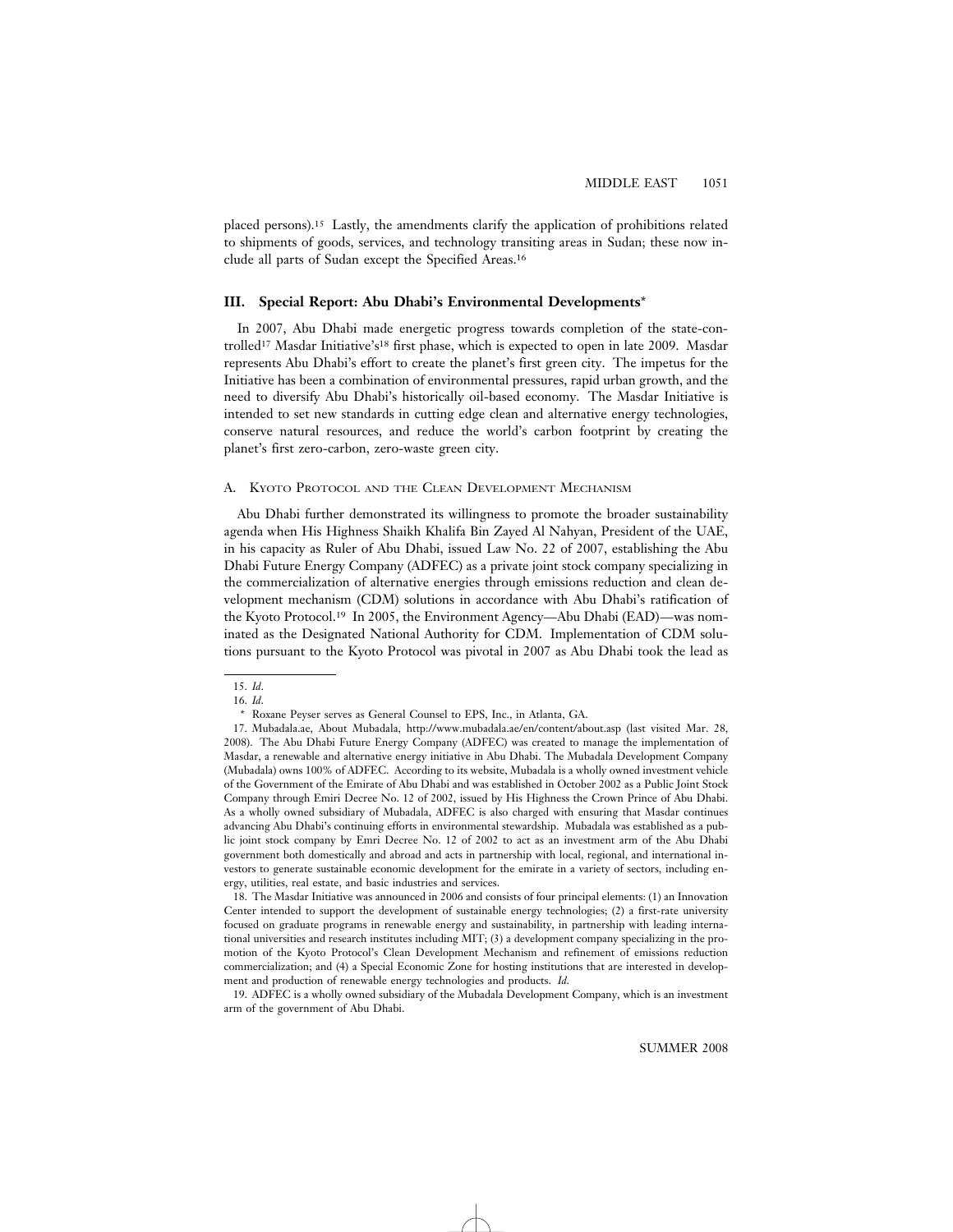the political capital of the UAE in approving the first CDM project in the UAE.20 Abu Dhabi's EAD further stated that the Supreme National Committee for CDM is encouraging environmental and energy reforms via investment projects under the CDM mechanism in order to ensure execution of its mandate.21

#### B. GREEN FUEL AND GREEN BUILDING

EAD is also chair of the Higher Steering Committee for the Introduction of Ultra Low Sulfur Diesel (ULSD).<sup>22</sup> One of the Committee's more significant actions during 2007 was the introduction of a policy and action plan to phase out polluting diesel and replacing it with ULSD, or "green diesel."23 Additionally, EAD announced in 2007 that it began implementation of its Green Building policy, which covers both residential and commercial buildings in the emirate. The plan is expected to be implemented starting in 2008.24

# C. WATER

Under the Wastewater Management Plan of 2007, the emirate will shift its policy focus from a supply to a demand model.25 Abu Dhabi's reformed water laws will include dra-

<sup>20.</sup> Press Release, Environment Agency—Abu Dhabi, Approval of the First Project Under the Clean Development Mechanism in the UAE (Aug. 1, 2007), *available at* http://www.ead.ae/en/?T=4&ID=3201. In July 2007, the UAE Minister of Energy, H.E Mohammed Bin Dhaen Al-Hameli, chaired a meeting of the Clean Development Mechanism (CDM) Higher Committee during which a CDM landfill project in the emirate of Sharjah was approved. The Abu Dhabi Environmental Agency (EAD) states that advanced technology (SWS SMELL WELL SYSTEM) certified by Japan and Germany will be used in the project to address environmental issues associated with odors and bacteria.

<sup>21.</sup> *Id*. CDM is a voluntary mechanism that helps address the issues of global climate change. The purpose of CDM is to: (1) assist parties not included in Annex I (such as UAE) in achieving sustainable development and in contributing to the ultimate objective of the Convention; and (2) assist parties included in Annex I (developed countries) to achieve compliance with their quantified emission limitation and reduction commitments under Article 3 of the Convention.

<sup>22.</sup> Decree No. 5, Sess. 2/2006 (Abu Dhabi). The Committee was formulated by the Abu Dhabi Executive Council and consists of ADNOC Distribution, Abu Dhabi Police, TAKREER, Emirates Standardization and Metrology Agency, and Department of Transportation as members.

<sup>23.</sup> Press Release, UAEInteract, Introducing Green Diesel to Abu Dhabi (Jul. 31, 2007) *available at* http:// uaeinteract.com/docs/Introducing\_green\_diesel\_to\_Abu\_Dhabi/26383.htm. The so-called green diesel is intended to replace polluting diesel with a cleaner alternative that remains similar in effectiveness and efficiency but with significantly reduced exhaust emissions. According to EAD, the chief public policy interests spurring governmental action in the development and application of leading edge green technologies includes: (1) improving Abu Dhabi's air quality; (2) reducing the environmental, financial, health and social impacts associated with unsustainable products and technologies; and bolstering its economy through diversification ensuring Abu Dhabi's position as a world-leader in sustainable development. According to the UAE's official information website, the purpose of introducing green diesel in to the UAE marker is: "(1) To enact the Council of Ministers' Decree No. (34)/2006; (2) To improve ambient air quality through reducing the pollutants emitted at the source; (3) To enhance health standards of the UAE's population while decreasing the associated health bill the government is currently enduring due to the respiratory diseases associated with the high sulfur diesel used widely in vehicles and industry across the country; (4) To implement the sustainable transportation and sustainable development strategies endorsed by the government." *Id*.

<sup>24.</sup> Green building necessarily takes into account reducing water consumption. The pressure on Abu Dhabi's water resources, compounded by burgeoning urban populations, has thus far relied largely on costly desalination plants for its drinking water.

<sup>25.</sup> *See* Rayeesa Absal, *Exploring Ways to Conserve Water*, GULF NEWS, Nov. 9, 2007, *available at* http:// www.gulfnews.com/nation/Environment/10166434.html (last visited Mar. 28, 2008).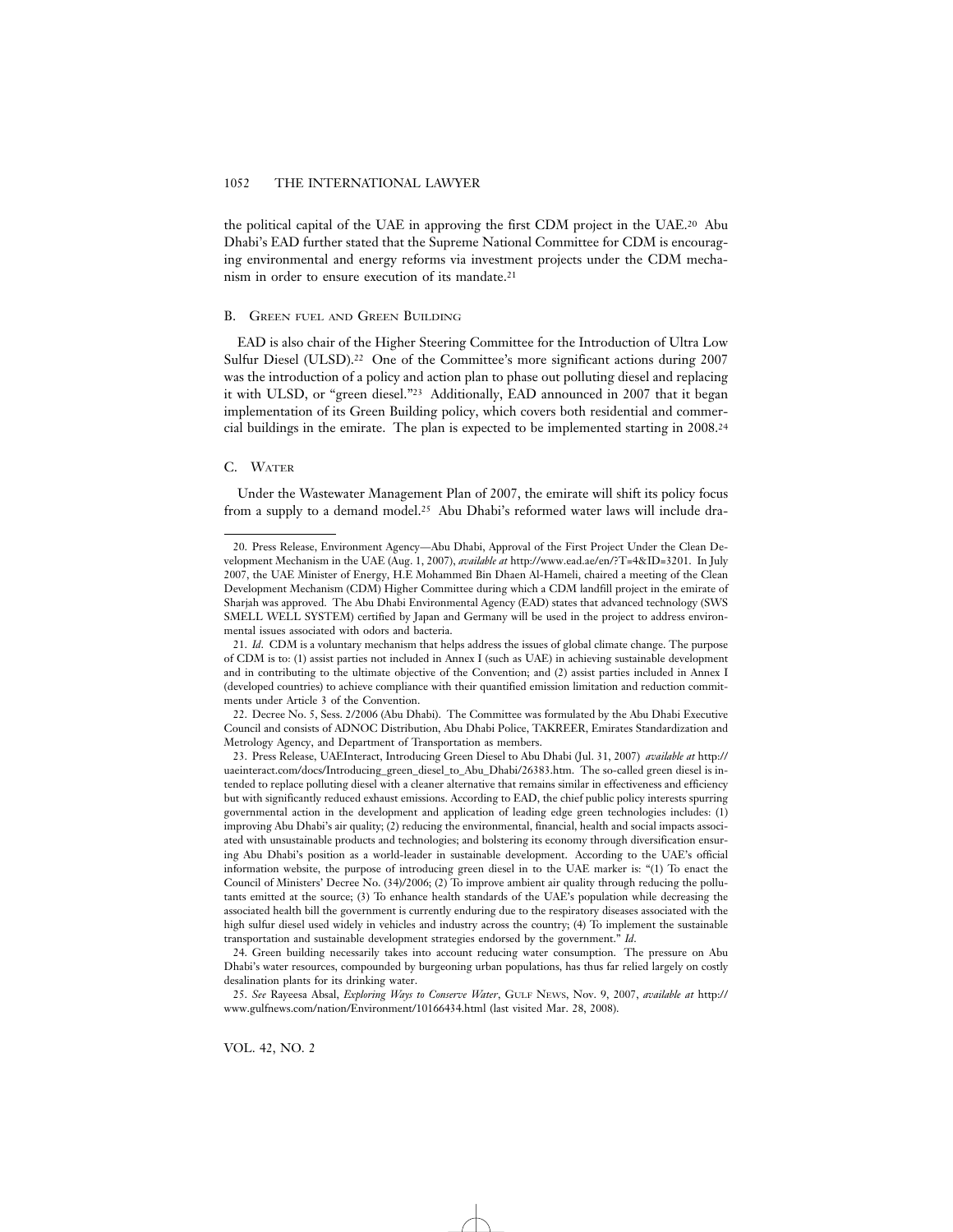matic reductions in household water consumption.26 Significantly, the Ministry of Energy released details of its 2008-2010 strategic plan that includes a proposal for a nationwide regulatory framework for the water and electricity sector. The Ministry said plans include studies to update strategic oil reserves and another to focus on developing water and electricity services by encouraging private investment.27 The plan includes a number of key principles that focus on protecting financial and natural resources as well as safeguarding consumer rights and investor interests. Specific environmental targets scheduled for implementation in 2007 also included EAD's launch of a comprehensive environment, safety and health (EHS) system, with a test framework and manual, and the development of individual sector EHS plans.28

### **III. Afghanistan**\*

The Mass Media Law of 2006 placed restrictions on foreign journalists operating in the country.29 Article 8 provides for nationals of Afghanistan to establish their own media outlets;30 however, there are restrictions on foreign institutions.31 Diplomatic missions may publish news bulletins and circulate them but only according to "diplomatic norms."32 With the consent of the Afghan Ministry of Youth and Culture, inter-governmental organizations may publish periodicals but only those dealing with their specific activities within the country.33 Finally, foreign NGOs may also publish periodicals addressing their "professional fields," but not only must they receive permission from the Ministry of Youth and Culture, they must also be edited by Afghan nationals.34 The implication of Article 8 is that foreign entities operating in the country may not publish periodicals addressing internal Afghan politics.

<sup>26.</sup> Press Release, UAEInteract, Abu Dhabi to Cut Household Water Use by 200 Litres a Day (Oct. 22, 2007) *available at* http://uaeinteract.com/docs/Abu\_Dhabi\_to\_cut\_household\_water\_use\_by\_200\_litres\_a\_ day/27268.htm. Secretary General of the Abu Dhabi EAD said, "At present, each resident in the Emirate uses on average 550 liters per day the second-highest consumption rate in the world. But in five years' time, the figure will be slashed by 200 litres per day." *Id*. Al Mansouri was further quoted as saying that, "with the implementation of a water management strategy, which has already been submitted to Abu Dhabi's Executive Council, domestic consumption is projected to come down to 350 litres per capita per day after five years." *Id*.; State of the Environment Abu Dhabi, Groundwater Depletion, http://www.soe.ae/Abu\_Themespage.aspx?m=50&amid=488 (last visited Nov. 11, 2007).

<sup>27.</sup> Press Release, UAEInteract, *supra* note 26; *UAE Unveils New Strategic Plan*, TRADE ARABIA BUS. NEWS INFO., Aug. 1, 2007, http://www.tradearabia.com/news/newsdetails.asp?Sn=TTN&artid=128275. The plan has been drafted following the recommendations of the UAE government strategy, which was announced earlier this year. "The strategy seeks to ensure a balanced sustainable development and high standard of living for the citizens and residents," the statement said. *Id*., at ¶ 4.

<sup>28.</sup> EMIRATE OF ABU DHABI, THE EXECUTIVE COUNCIL POLICY AGENDA, 2007-2008 (2007), *available at* http://www.abudhabi.ae/Sites/Portal/Citizen/EN/Government/policy-agenda.html.

<sup>\*</sup> Christopher Scott Maravilla is a Washington, DC attorney and is a Vice-Chair of the ABA Middle East Committee.

<sup>29.</sup> The Mass Media Law of Afghanistan, Ministry of Foreign Affairs of the Islamic Republic of Afghanistan, *available at* http://mfa.gov.af/Documents/massmedialaw.pdf.

<sup>30.</sup> *Id*.

<sup>31.</sup> *Id*.

<sup>32.</sup> *Id*.

<sup>33.</sup> *Id*.

<sup>34.</sup> *Id*.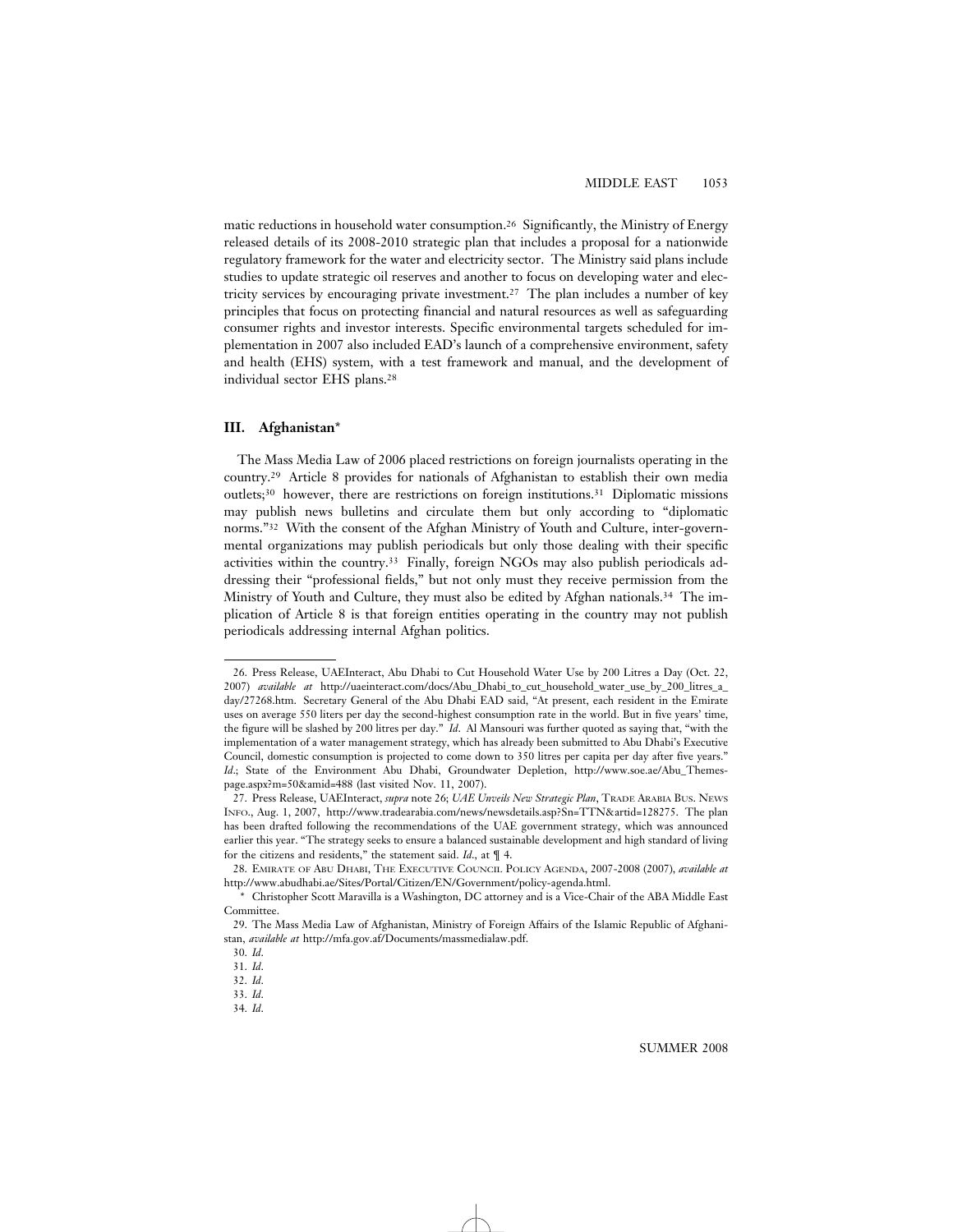The restrictions in the law also apply to other media as well. Chapter 9, Article 37 requires foreign filmmakers to receive permission from the Ministry of Youth and Culture to film in the country.35 Article 39 requires foreign news agencies in Afghanistan to get "work permits [from] the Media Relations Department [of the] Ministry of Foreign Affairs . . . and inform in writing the Ministry of Youth and Culture about the names of the related countries in question, kind of activities, duration thereof and the venue of operations."36 Article 40 requires publishers of books and pamphlets to register their publications with the Ministry of Youth and Culture.37 In addition, the revenues of media are taxable under Afghan tax law.38

### **IV. Algeria**\*

Algeria experienced a sharp increase in terrorist attacks during 2007, calling into question whether the government's Charter for Peace and Reconciliation, enacted in 2005, would prove to be a lasting solution for the violence which claimed up to 200,000 lives between 1992 and the early 2000s.39 The Charter reflects a policy granting amnesty to Islamist guerrillas in return for disarmament.40 The period of relative calm in recent years was shattered in December 2006 when a roadside bomb struck a bus carrying staff of a U.S.-based oil firm, killing one. The Salafist Group for Preaching and Combat (GSPC) claimed responsibility and promised further attacks.41 In January 2007, the GSPC renamed itself the "al-Qaeda Organization in the Islamic Maghreb," and, in subsequent months, at least five deadly terrorist incidents were reported in Algeria. One attack, in April 2007, in the capital of Algiers, damaged government offices and killed thirty-three.<sup>42</sup> In September, an attempt to assassinate Algerian President Abdelaziz Bouteflika failed when a bomb exploded shortly before his arrival in the eastern city of Batna; however, twenty-two people waiting to greet the President were killed as a result of the blast.43

Some commentators fear that the terrorist acts may discourage the government from pursuing democratic reforms in Algeria,44 which has been under a state of emergency since 1992.45 Algerian law does not permit political parties to form without the approval

44. *See* Maclean, *supra* note 40.

<sup>35.</sup> *Id*.

<sup>36.</sup> *Id*.

<sup>37.</sup> *Id*.

<sup>38.</sup> *Id*.

<sup>\*</sup> David W. Jordan, an attorney with Duane Morris LLP in Atlanta, Georgia, prepared the report on developments in Algeria.

<sup>39.</sup> *See Algeria Rules Out Ex-Rebel Islamists Forming Party*, REUTERS, Sept. 5, 2007, *available at* http://www. reuters.com/article/latestCrisis/idUSL05883088.

<sup>40.</sup> *See* William Maclean, *Algeria Rebel Attacks Test Government Security Policy*, REUTERS, Sept. 23, 2007, *available at* http://www.reuters.com/article/latestCrisis/idUSL23469374.

<sup>41.</sup> *See* BBC News, *Timeline: Algeria*, http://news.bbc.co.uk/1/hi/world/middle\_east/country\_profiles/ 811140.stm (last visited Mar. 28, 2008).

<sup>42.</sup> *Id*.; *see also Terror in Algeria*, ECONOMIST.COM, Oct. 11, 2007, http://www.economist.com/displayStory. cfm?story\_id=9963207 (last visited Mar. 28, 2008).

<sup>43.</sup> *See Algerian Forces Kill 15 Islamic Militants*, REUTERS [Africa], Oct. 27, 2007, *available at* http://africa. reuters.com/top/news/usnBAN738560.html.

<sup>45.</sup> *See Key Facts About Maghreb Political Systems*, REUTERS, Sept. 27, 2007, *available at* http://www.reuters. com/article/latestCrisis/idUSCHI636805.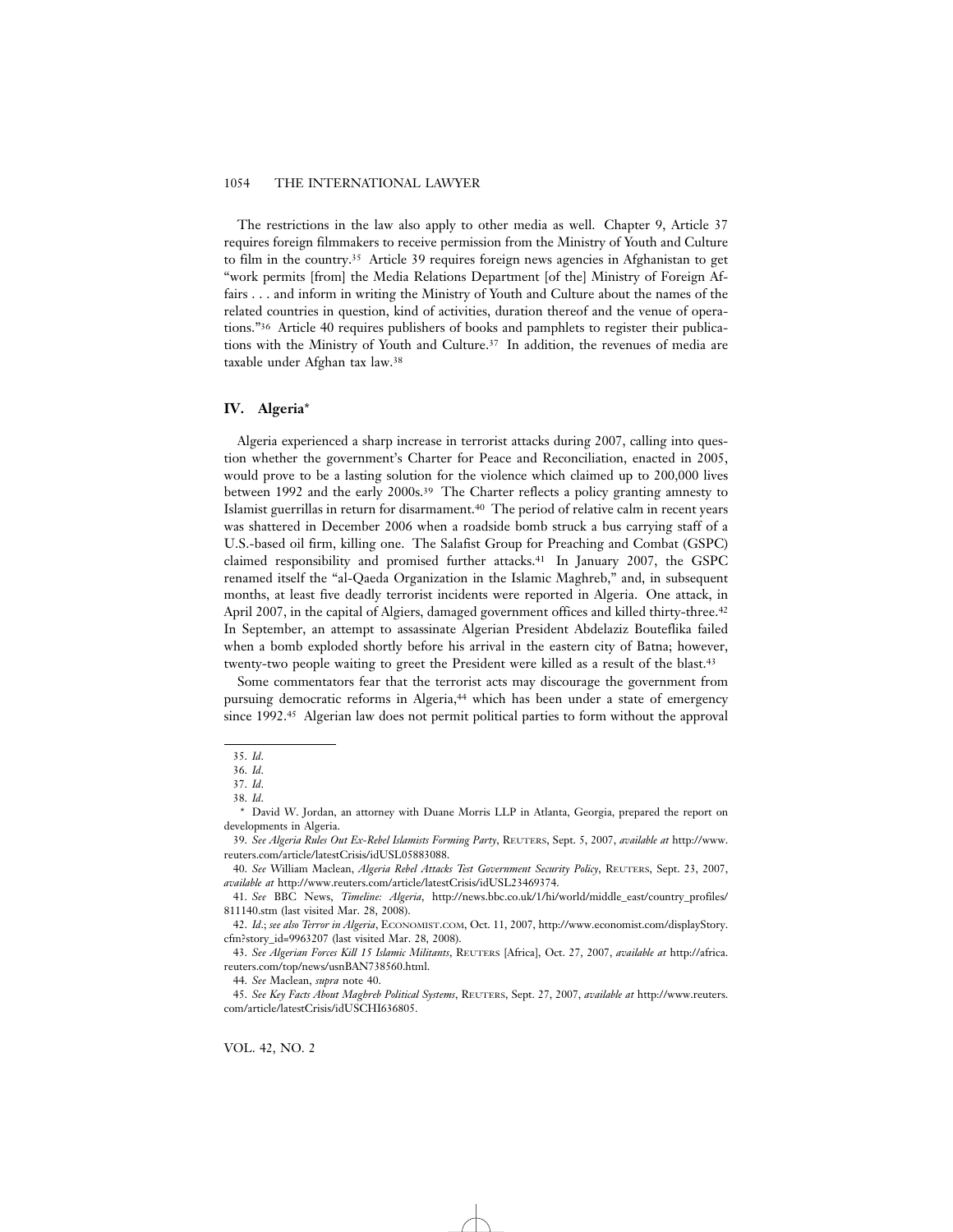# MIDDLE EAST 1055

of the Interior Ministry, which announced in 2007 that the Islamic Salvation Front (FIS) would not be allowed to re-organize and present candidates for political office.<sup>46</sup> In 1992, FIS candidates had been highly successful in the first round of elections, which led the military to step in and annul the election process. This was a flashpoint for the years of violence which ensued.47 Some commentators fear that the current Algerian political landscape is similar to that which existed just before the unrest began in the early 1990s. Opening the political process and reducing highly concentrated central planning are seen as catalysts for improving the social climate marked by unemployment and poverty, conditions which may be fueling some of the terrorist activity.48 Some commentators fear that President Bouteflika's efforts to have Algeria's constitution amended to allow him to run for a third term in 2009 does not bode well for democratic reforms in Algeria.49

Terrorism fears also have been cited as potentially hampering the Algerian government's effort to stimulate foreign investment in business sectors other than oil and gas, such as financial services, housing, retail and tourism.50 Nevertheless, as of November 2007, the Algerian government was finalizing its plans to sell a 51 percent stake in the state-owned Credit Populaire d'Algerie bank to one of six foreign banks which had submitted bids. The government is doing this in an effort to modernize its banking sector and improve its ability to finance investment.51 The oil and gas sector continues to provide the government with immense revenues; a new windfall tax imposed on foreign oil firms was expected to bring in an additional \$1 billion in revenue for the government in 2007.52 The Energy and Mines minister has characterized the new tax as an effort to maintain "equilibrium" between the government and the foreign firms which have experienced a significant rise in profits as a result of high oil prices.<sup>53</sup>

In recognition of its finite supply of oil and natural gas resources, Algeria in 2007 signed a nuclear cooperation accord with the United States as a step toward generating nuclear energy for civilian purposes. In addition, Algeria enjoys significant uranium deposits and plans to publish a draft law shortly concerning the use of civilian nuclear power.54

<sup>46.</sup> Algerian law denies participation in politics by anyone considered to have used religion for political purposes. *See Algeria Rules Out*, *supra* note 39.

<sup>47.</sup> *See Sour and Prickly: A General Election Has Made Almost Nobody Any Happier*, ECONOMIST.COM, May 24, 2007, http://www.economist.com/displayStory.cfm?story\_id=9230416 (last visited Mar. 28, 2008).

<sup>48.</sup> *See* Maclean, *supra* note 40.

<sup>49.</sup> *See Sour and Prickly*, *supra* note 47.

<sup>50.</sup> *See Terror in Algeria*, *supra* note 42.

<sup>51.</sup> *See Algeria to Open Technical Bids for CPA Bank in October*, REUTERS, Sept. 4, 2007, *available at* http:// www.reuters.com/article/companyNewsAndPR/idUSCHI46491720070904.

<sup>52.</sup> *See Algeria Defines Top Energy Job in Boost to Khelil*, REUTERS, Sept. 25, 2007, *available at* http:// uk.reuters.com/article/governmentFilingsNews/idUKL2580242720070925.

<sup>53.</sup> *See A Sovereign Decision: Algeria, IOCs Debate Oil Law*, REUTERS, Nov. 22, 2006, *available at* http://www. reuters.com/article/idUSL221307220061122.

<sup>54.</sup> *See U*.*S*. *and Algeria Sign Nuclear Cooperation Pact*, INT'L HERALD TRIB., June 10, 2007, *available at* http://www.iht.com/articles/2007/06/10/frontpage/nukepact.php.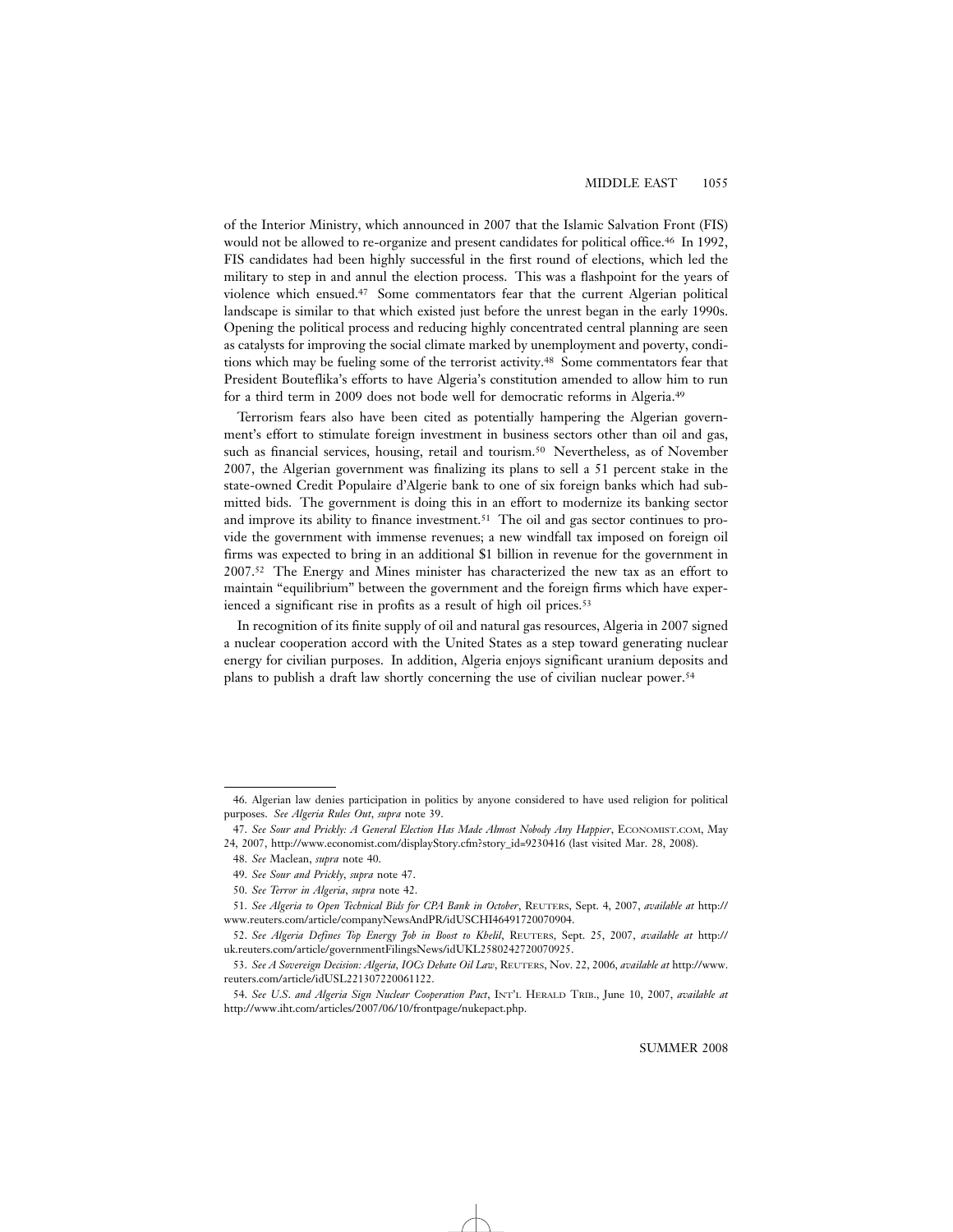# **V. Bahrain\***

Bahrain began 2007 with a newly constituted lower house of parliament. The November 2006 elections were the second to take place under democratic reforms initiated in 1999 by King Hamad. The Shiite opposition party won seventeen of forty seats, and one woman was elected in an uncontested race. The newly appointed twenty-four-member cabinet included one member aligned with the opposition party.55 In July 2007, the Cabinet agreed to the radio broadcast of parliamentary debate to promote transparency of government.56

Bahrain's new anti-terrorism law (adopted in 2006) will be tested with the trial of five suspects, including one non-national.<sup>57</sup> The law has been criticized as vague.<sup>58</sup> Within the Gulf Cooperation Council (GCC), Bahrain participated in a committee charged with preparing a new law to be entitled "Unified Court Inspection Law in the GCC Countries." According to press reports, the new law will provide for inspections within the courts of the Member States to evaluate the performance of judges and their adherence to the law.59 In November, Bahrain and Saudi Arabia signed an agreement to permit the free movement of its citizens between the two states with only personal identification cards.60 The agreement is part of the GCC-wide standardization of security measures.

The economy of Bahrain continued to prosper in 2007 fueled by government reforms and foreign investment. In August, Bahrain implemented a modernized national system for electronic funds transfers between individuals, companies and banks.<sup>61</sup> Under the new system, transfers take place in real time as opposed to the previous two to four days. In May, Bahrain rolled out an "e-Government" services portal on the internet permitting users to make online payments for services, and thereby integrating advances in information technology into Bahrain's economy.62 In an October 17 speech to parliament, King Hamad called for additional reforms to "attract more local and foreign investments" and committed that the Government would not impose a corporate income tax in order to broaden its revenue base.63 UNCTAD's 2007 World Investment Report showed that

<sup>\*</sup> Brian J. Vohrer, an attorney with the Washington, D.C. office of the law firm Dewey & LeBoeuf LLP, prepared the report on developments in Bahrain.

<sup>55.</sup> *Bahrain Names Shia Deputy Premier*, BBC, Dec. 12, 2006, http://news.bbc.co.uk/2/hi/middle\_east/ 6171567.stm (last visited Mar. 28, 2008).

<sup>56.</sup> *Bahrain to Broadcast Parliamentary Debates*, BBC, Jul. 2, 2007, http://www.lexis.com (find "news & business—news most recent two years," search for "Bahrain to broadcast parliamentary").

<sup>57.</sup> *Trial of Al-Qaeda Suspects Opens in Bahrain*, AGENCE FRANCE PRESSE, Oct. 23, 2007, *available at* http:// www.afp/com/english/home.

<sup>58.</sup> *Five to Stand Trial Under Bahrain Anti-Terror Law*, GULF NEWS, Oct. 10, 2007, *available at* http:// archive.gulfnews.com/articles/17/10/10/10159149.html.

<sup>59.</sup> *Gulf Experts Formulating Law to Evaluate Judges*, ARAB NEWS, Apr. 17, 2007, *available at* http://www. arabnews.com/?page=1&section=0&article=95108&d=17&m=4&y=2007.

<sup>60.</sup> *Saudi-Bahrain ID-card Entry Agreement Signed*, BBC, Nov. 5, 2007, http://www.lexis.com (find "news & business—news most recent two years," search for "Saudi-bahrain-ID card").

<sup>61.</sup> *New National Payment System Provides Major Boost to Bahrain's Economy*, MIDDLE EAST COMPANY NEWS WIRE, Sept. 9, 2007, http://www.lexis.com (find "news & business – news most recent two years," search for "new national payment system provides major boost").

<sup>62.</sup> *Bahrain Launches eGovernment Strategy and New National Portal*, AME INFO, May 24, 2007, *available at* hhtp://www.ameinfo.com/121245.html.

<sup>63.</sup> *Bahrain's Monarch Calls for More Reforms*, GULF NEWS, Oct. 28, 2007, *available at* http://archives.gulf news.com/articles/07/10/28/10163187.html.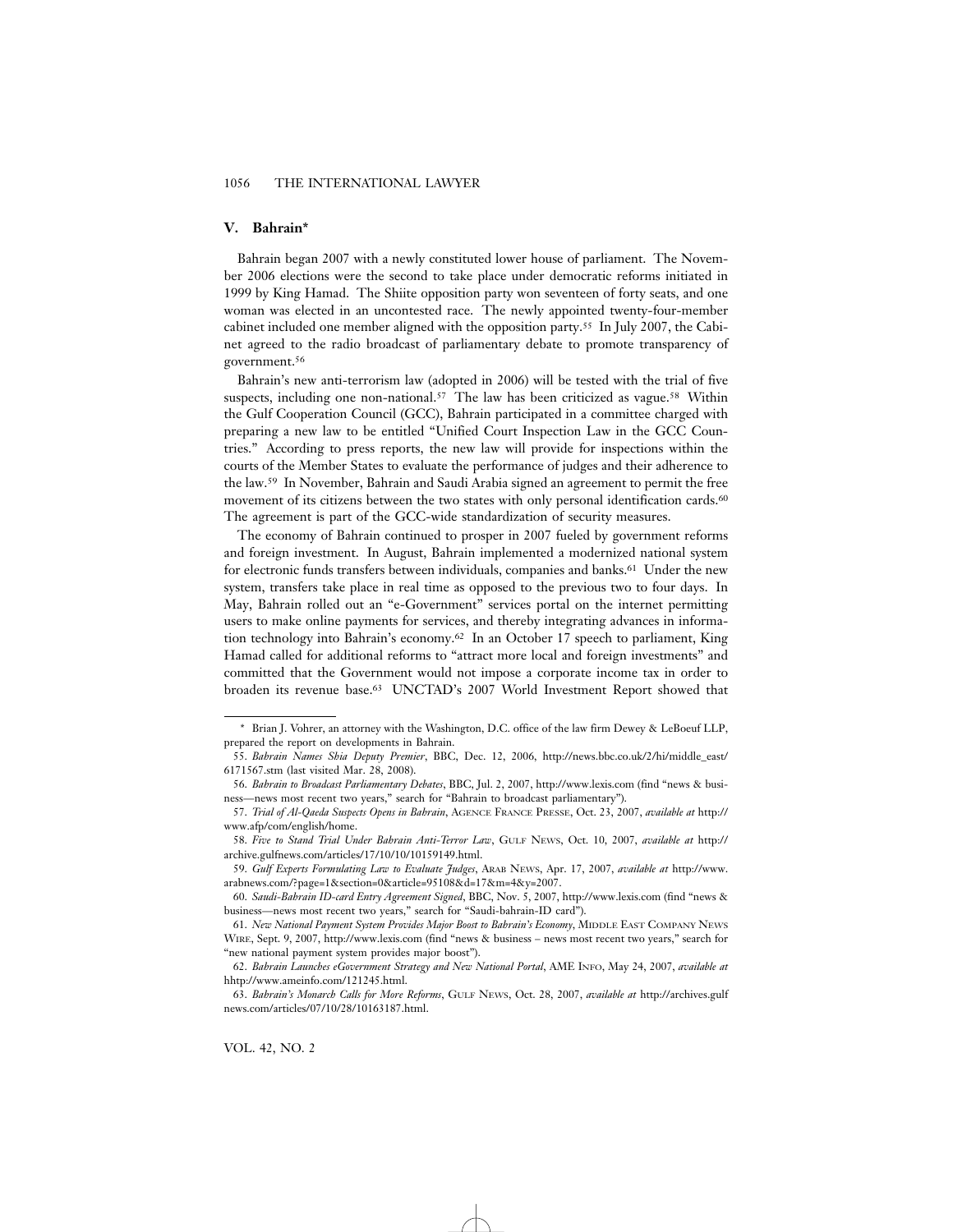Bahrain increased foreign direct investment by 177 percent in a one-year period.64 In March, Bahrain announced the details of four offshore blocks to be offered for oil and gas exploration by international tender.65 Bidding closed on September 19 and according to a Government website, the award of contracts was expected to take place on October 31.66

In September, Bahrain took part in the IAEA General Conference held in Vienna. During the meetings, Bahrain announced its intention to become a member state of the IAEA and signed an agreement with the organization.67 Bahrain also announced that it and the GCC were working with the IAEA to introduce the peaceful use of nuclear technologies into those countries.68

# **VI. Egypt**\*

Over seventy-five percent of voters approved amendments to Egypt's constitution<sup>69</sup> in a national referendum held on March 26, 2007.70 Observers reported voter turnout to be considerably lower than in the country's 2005 presidential elections referendum, with only an estimated twenty-five percent of all voters taking part.<sup>71</sup> The Egyptian government proposed the amendments as necessary to strengthen democracy in the country and safeguard the country from terrorism.72 Critics of the amendments, however, cited the changes as anti-democratic and threatening to the fulfillment of fundamental human rights.73

Thirty-four amendments were passed in the referendum,74 with the most sweeping reforms taking place in the areas of national security and political party regulation. Amendments to Article 575 strengthen prohibitions on political parties based on religion.76 Critics of President Hosni Mubarak viewed this move as part of a sustained attempt to

<sup>64.</sup> *Id*.

<sup>65.</sup> *Bahrain Offers Oil Exploration, Production Tenders*, REUTERS, Mar. 12, 2007, *available at* http://uk.reuters. com/article/oilRpt/idUKL1241168520070312.

<sup>66.</sup> Bahrain Bid Round 2007, http://www.bahrainoffshorebid.com/bapco/content/keydates/keydates.jsp.

<sup>67.</sup> *FM Returns to Manama*, BAHRAIN NEWS AGENCY, Oct. 1, 2007, *available at* http://english.bna.bh/?ID= 62781.

<sup>68.</sup> *Bahrain Entering Nuclear Age*, GULF DAILY NEWS, Oct. 18, 2007, *available at* http://www.gulf-dailynews.com/printnews.asp?Article=197141.

<sup>\*</sup> Suzan Pritchett holds a Masters in Gender and International Development from the University of Sussex (UK) and is a third-year J.D. candidate at the University of Iowa College of Law.

<sup>69.</sup> Dustur Jumhuriyyat Misr Al-Arabiyya [Constitution of the Arab Republic of Egypt] (2007), *available at* http://www.misr.gov.eg/english/laws/Constitution/index.asp (English translation) [hereinafter Egypt Const.]. 70. *Reform to Preserve: Democracy Takes a Battering in a Constitutional Referendum*, ECONOMIST, Mar. 29,

<sup>2007,</sup> *available at* http://www.economist.com/world/africa/displaystory.cfm?story\_id=8934761.

<sup>71.</sup> Ashraf Khalil, *Few Egyptians Vote on Amendments*, L.A. TIMES, Mar. 27, 2007, at Main News A3; Paul Schemm, *Egypt Adopts Constitution Changes but Critics Cry Foul*, AGENCE FRANCE PRESSE, Mar. 27, 2007, *available at* http://www.afp.com/english/home.

<sup>72.</sup> Michael Slackman, *As Egypt Votes on Law, Cynicism Rules the Street*, N.Y. TIMES, at A11, *available at* http://www.nytimes.com/2007/03/26/world/africa/26egypt.html?fta=y.

<sup>73.</sup> *Egypt: Don't Enshrine Emergency Rule in the Constitution*, HUMAN RIGHTS WATCH, Mar. 6, 2007, http:// hrw.org/english/docs/2007/03/26/egypt15566.htm.

<sup>74.</sup> *Id*.

<sup>75.</sup> Egypt Const., *supra* note 69, at pt. I, art. 5.

<sup>76.</sup> Anthony Shadid, *Apathy Marks Constitutional Vote in Egypt*, WASH. POST, Mar. 27, 2007, at A07.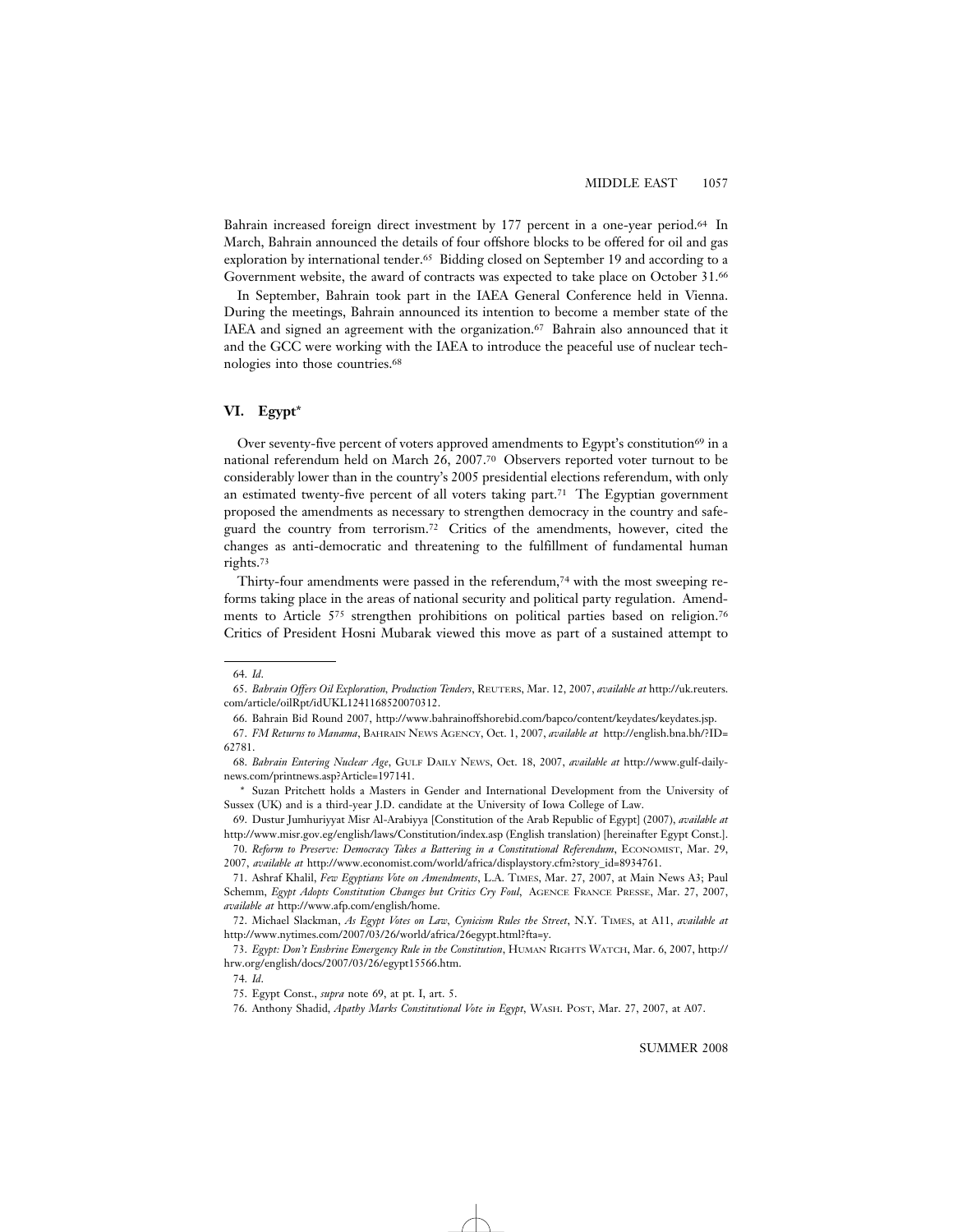repress political dissidents in the country77 and crack down on Islamist opposition.78 In addition, amendments to Article 6279 modify the parliamentary system from one based on individual candidates to one focused on party lists.80 This amendment significantly complicates the political landscape for independents and members of the Muslim Brotherhood who want to run for office.<sup>81</sup>

Further constitutional amendments address the role of the judiciary and bolster the fight against terrorism. The amendment to Article 8882 takes away the judiciary's power to supervise and monitor polling stations during elections. The amendment instead mandates that the legislature appoint an Elections Commission to the task.<sup>83</sup> Commentators now fear that the amendment gives the ruling party more power to rig elections in its favor.84 The amendment to Article 17985 replaces the emergency law that has been in place for years under Mubarak's government, which has given security services extraordinary powers.86 Article 179 as amended allows Egyptian authorities to search homes and monitor communications without a warrant.87 It also increases the role of military tribunals, allowing terrorist suspects to be tried by "any judicial body established by the Constitution or the law."88

The United States was critical of the amendments, saying that they did not give "a voice to all Egyptians."89 Civil society and human rights organizations claimed that the amendments are yet another attempt by the Mubarak government to erode civil liberties and consolidate political power.90 Amnesty International called the amendments the "greatest erosion of human rights in 26 years."91 These fears may not be unfounded. The amended Article 179 was recently employed to justify stripping two members of Parliament from

VOL. 42, NO. 2

<sup>77.</sup> *Id*.

<sup>78.</sup> Ian Black, *Egypt: A Country in Crisis as Fearful Government Cracks Down on Islamist Opposition*, GUARDIAN (London), July 19, 2007, at 23.

<sup>79.</sup> Egypt Const., *supra* note 69, at pt. III, art. 62.

<sup>80.</sup> Adam Morrow & Khaled Moussa al-Omrani, *Egypt: Constitutional Amendments Weaken Civil Rights*, IN-TER PRESS SERVICE, Apr. 9, 2007 [hereinafter *Civil Rights*].

<sup>81.</sup> Nathan J. Brown, Michele Dunne, & Amr Hamzawy, *Egypt's Controversial Constitutional Amendments* (Mar. 23, 2007), *available at* http://www.carnegieendowment.org/files/egypt\_constitution\_webcommentary 01.pdf.

<sup>82.</sup> Egypt Const., *supra* note 69, at part IV, art. 88.

<sup>83.</sup> Liz Sly, *Liberties at Stake in Egypt Vote: Opposition Says New Restrictions Harm Democracy*, CHICAGO TRIB., Mar. 26, 2007, at News 8.

<sup>84.</sup> *Civil Rights*, *supra* note 80.

<sup>85.</sup> Egypt Const., *supra* note 69, at pt. VI, chap. VI, art. 179.

<sup>86.</sup> *Reform to Preserve*, *supra* note 70.

<sup>87.</sup> *Egypt Says Constitution Changes Crucial to Regional Stability*, AGENCE FRANCE PRESSE, Mar. 25, 2007, *available at* http://www.afp.com/engligh/home; Anthony Shadid, *Apathy Marks Constitutional Vote in Egypt*, WASH. POST, Mar. 27, 2007, at A07.

<sup>88.</sup> Egypt Const., *supra* note 69, at pt. VI, chap. VI, art. 179.

<sup>89.</sup> Heba Saleh, *Rice Tones Down Criticism of "Difficult" Egypt Reform*, FIN. TIMES (London), Mar. 26, 2007, at World News 7 (quoting Condoleezza Rice, U.S. Secretary of State, during her visit to Egypt).

<sup>90.</sup> Slackman, *supra* note 72.

<sup>91.</sup> Press Release, Amnesty Int'l, Egypt: Proposed Constitutional Amendment Greatest Erosion of Human Rights in 26 Years (Mar. 18, 2007) *available at* http://www.amnesty.org/en/library/info/MDE12/008/2007.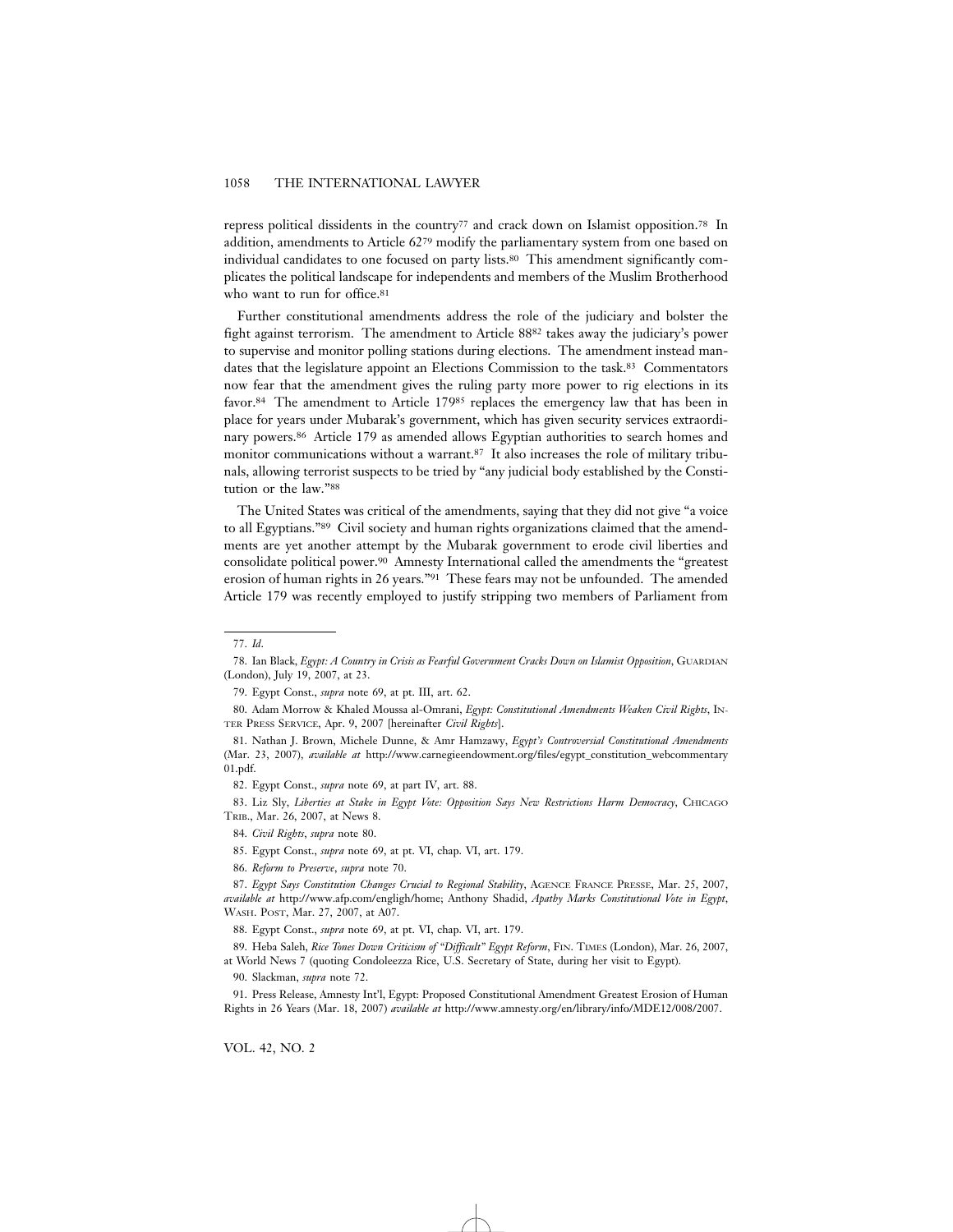the Muslim Brotherhood of their parliamentary immunity from arrest and trying them in a military tribunal.92

Despite the apparent scaling back of civil rights through the constitutional amendments, the country also made positive legal and policy advancements in 2007, especially in the area of women's rights. In April, the Supreme Judicial Council appointed women judges for the first time.<sup>93</sup> Although a woman was already serving as a justice on the Supreme Constitutional Court, which considers the legality of legislation, the newly appointed family law judges will be the first Egyptian women responsible for handing down rulings to individuals.94

In another positive development, the Egyptian Parliament agreed to consider a proposed law banning female genital mutilation (FGM).95 The death of a young girl from FGM fueled the legislative initiative and prompted the Egyptian Health Ministry to issue a decree, which states that it is "prohibited for any doctors . . . to carry out any . . . modification of any natural part of the female reproductive system."96 The country's leading Muslim and Christian clerics support the prohibition, with the grand mufti announcing on television that circumcision is a forbidden practice.97 The decree and subsequent law's effectiveness, however, remain to be seen.

# **VII. Iran**\*

# A. IRAN'S NUCLEAR DILEMMA

For the past four years, Iran has claimed that it is enriching uranium for nuclear power for civilian use as permitted under the Nuclear Non-Proliferation Treaty, but western powers, particularly the United States, have continuously claimed that Iran is enriching uranium as a step toward the production of a nuclear bomb.98 Despite the United States' administration's long standing view on this subject, however, in November 2007, U.S. intelligence agencies declared that Iran halted its nuclear weapons program in 2003 and

<sup>92.</sup> Adam Morrow & Khaled Moussa al-Omrani, *Egypt: Islamist Lawmakers Face Military Tribunal*, INTER PRESS SERVICE, May 18, 2007, http:www.lexis.com (find "news & business—news most recent two years," search for "Islamic lawmakers face military tribunal").

<sup>93.</sup> Adam Morrow & Khaled Moussa al-Omrani, *Egypt: Controversy Simmers Over New Female Judges*, IN-TER PRESS SERVICE, Apr. 16, 2007, http:www.lexis.com (find "news & business—news most recent two years," search for "controversy simmers over new female judge").

<sup>94.</sup> *Id*.

<sup>95.</sup> *Egypt to Strengthen Penalties Against Female Circumcision*, AGENCE FRANCE PRESSE, Aug. 12, 2007, *available at* http:///www.afp.com/english/home.

<sup>96.</sup> *Death of 12-Year-Old Girl Shocks Egypt, Prompts Health Ministry to Ban Female Circumcision*, INT'L HER-ALD TRIB., June 29, 2007, *available at* http://www.iht.com/articles/ap/2007/06/29/africa/ME-GEN-Egypt-Female-Circumcision.php.

<sup>97.</sup> *A Little Less Purity Goes a Long Way*, ECONOMIST, July 5, 2007, *available at* http://www.economist.com/ world/africa/displaystory.cfm?story\_id=9444160.

<sup>\*</sup> Anahita Ferasat, editor of the Middle East Committee's contribution to the 2007 Year-in-Review article, prepared the report on developments in Iran. She is an associate at Baker, Olson, LeCroy & Danielian in Los Angeles, California.

<sup>98.</sup> *Q&A: Iran and the Nuclear Issue*, BBC NEWS, Nov. 15, 2007, *available at* http://news.bbc.co.uk/2/hi/ middle\_east/4031603.stm.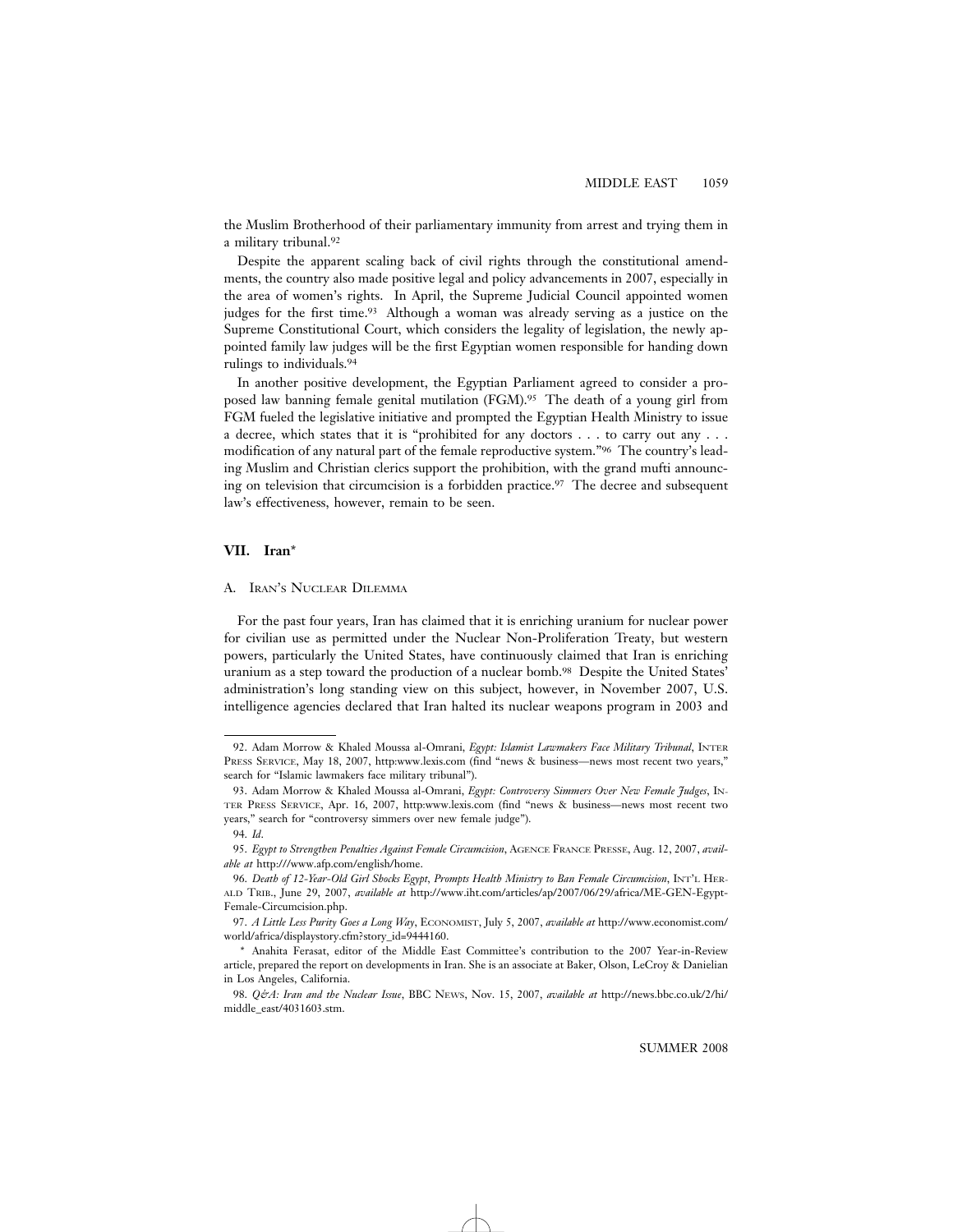that the program remains frozen, contradicting the administration's judgment that Tehran has been working toward building a nuclear bomb.<sup>99</sup>

During the past year the United Nations Security Council imposed two rounds of sanctions in connection with Iran's nuclear enrichment activities. Resolution 1737, passed in December 2006, called on Iran to halt uranium enrichment and mandated that all UN member states prevent the sale or transfer of any enrichment-related technology to Iran.100 Resolution 1747, passed in March 2007, was more far-reaching.101 It prohibits UN member states from, among other things, dealing with the state-run Bank Sepah and a host of named individuals and organizations connected with Iran's Islamic Revolutionary Guard Corps (IRGC) and Iran's nuclear program.102 Iran continues its enrichment of uranium in defiance of the Security Council's resolutions.103

The United States has enacted laws to further the United Nations sanctions and is also applying pressure on its international partners to restrict trade with Iran.104 In September 2007, the U.S. Senate voted seventy-six to twenty-two in favor of a resolution urging the State Department to designate the IRGC as a terrorist organization.105 In October 2007, the United States sanctioned several IRGC-affiliated entities and individuals using authority granted by Executive Orders 13224 and 13382.106

In addition, several U.S. states, including California, Florida, and Louisiana, have enacted legislation aimed at pressuring the Iranian government by encouraging foreign companies doing business with Iran to sever their ties with that country.107 Over \$2 billion in holdings could be affected in California alone.<sup>108</sup>

# B. TRADE

France, Germany, Britain, and Japan, once considered Iran's top trading partners, are divesting from Iran at a rapid rate by cutting guarantees, limiting access to letters of

<sup>99.</sup> NATIONAL INTELLIGENCE COUNCIL, NATIONAL INTELLIGENCE ESTIMATE, IRAN: NUCLEAR INTEN-TIONS AND CAPABILITIES (Nov. 2007), *available at* http://www.dni.gov/press\_releases/20071203\_release.pdf. 100. S.C. Res. 1737, U.N. Doc., S/RES/1737 (2006).

<sup>101.</sup> S.C. Res. 1747, U.N. Doc., S/RES/1747 (2007).

<sup>102.</sup> *Id*. at para. 4 & appendix I.

<sup>103.</sup> IAEA DIRECTOR GENERAL, REPORT TO IAEA BOARD OF GOVERNORS, IMPLEMENTATION OF THE NPT SAFEGUARDS AGREEMENT AND RELEVANT PROVISIONS OF SECURITY COUNCIL RESOLUTIONS 1737 (2006) AND 1747 (2007) IN THE ISLAMIC REPUBLIC OF IRAN (Nov. 15, 2007), *available at* http://www.iaea. org/Publications/Documents/Board/2007/gov2007-58.pdf.

<sup>104.</sup> *U*.*S*. *Warns Firms Trading with Iran*, BBC NEWS, June 13, 2007, *available at* http://news.bbc.co.uk/2/hi/ middle\_east/6747193.stm.

<sup>105.</sup> Paul Steinhauser & Sasha Johnson, *Iran Becoming New Iraq on Campaign Trail*, CNN NEWS, Oct. 25, 2007, http://www.cnn.com/2007/POLITICS/10/25/iran.campaign/ (last visited Mar. 28, 2008). .

<sup>106.</sup> *See* Press Release, Dep't of Treas., Fact Sheet: Designation of Iranian Entities and Individuals for Proliferation Activities and Support for Terrorism, Oct. 25, 2007, *available at* (http://www.treas.gov/press/ releases/hp644.htm. Specifically, the Department of State, under Executive Order 13382, placed sanctions on the IRGC and on the Ministry of Defense and Armed Forces Logistics. The Department of the Treasury, also acting under authority from Executive Order 13382, simultaneously placed sanctions on IRGC-affiliated entities and individuals, as well as on several banks. The Department of the Treasury, acting this time under authority from Executive Order 13224, also placed sanctions on the IRGC-Qods Force.

<sup>107.</sup> Danielle Pletka, *Congress's Ill-Timed Iran Bills*, WASH. POST, Aug. 28, 2007, at A13.

<sup>108.</sup> Cathy Landry, *California's New Law on Divestment of Iran Assets Draws Attention*, PLATTS OILGRAM NEWS, Oct. 17, 2007, *available at* LEXIS.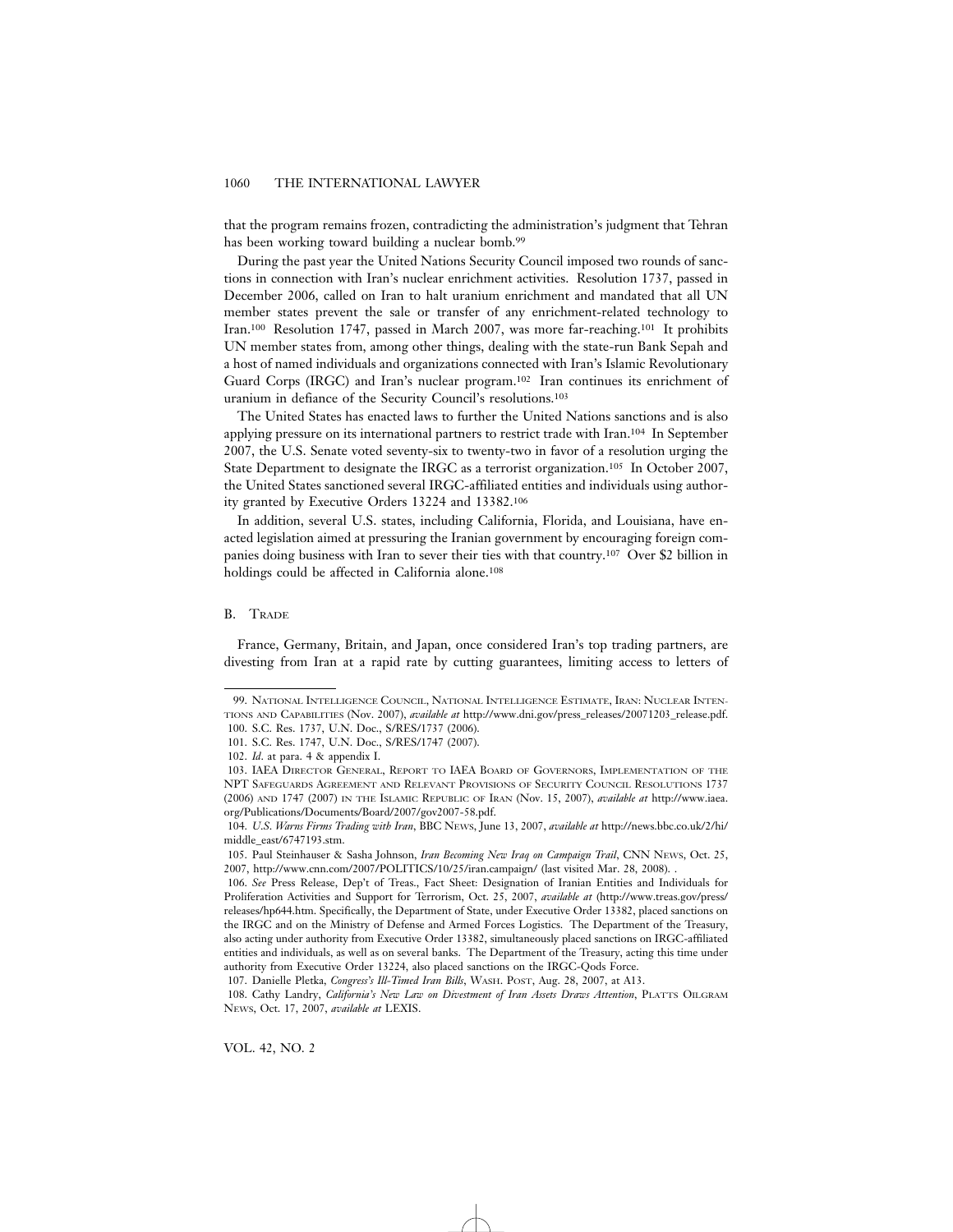credit, and curbing export credits to companies doing business in Iran.109 Nevertheless, where Tehran's top trading partners have pulled back, Islamic financial institutions, Asian banks, and China and Russia have stepped in.110 In late 2007 Iranian President Ahmadinejad met with several Arab countries to discuss the creation of a free trade area111 and later embarked on a Central Asian tour to meet with leaders of Turkmenistan, Uzbekistan, and Kazakhstan to discuss the enhancement of economic cooperation among the countries.112

### C. HUMAN RIGHTS

Iran made headlines in 2007 for its detention of a number of prominent Iranian-Americans on charges of espionage and endangering Iranian security.113 In connection with these arrests, Tehran accused the United States of using intellectuals and others to bring about a bloodless "velvet" revolution aimed at undermining the Islamic government.114 This was perceived to be linked with the U.S. government's allocation of \$75 million to be provided to various non-governmental organizations within Iran. As a result of these arrests, more than two dozen Iranian-American and human rights groups launched an appeal to Congress in October 2007 to reduce or eliminate any new financial support for the stated purpose of promoting democracy in Iran, arguing that the funding undermines democracy efforts and leads to the repression of activists on the grounds that they are foreign agents or traitors.115

While attention in the United States was focused on the detention of these Iranian-Americans, Iranians at home endured one of the most intensive crackdowns on domestic dissent since the 1979 revolution.<sup>116</sup> The attention was initially aimed at men and women whose attire in public was deemed inconsistent with Islamic standards of decency.<sup>117</sup> The campaign soon widened to the activities of scholars, student leaders, and the news media. Iranian news outlets were issued a letter from the Supreme National Security Council

<sup>109.</sup> Pletka, *supra* note 107; Steven Mufson & Robin Wright, *Iran Adapts to Economic Pressure*, WASH. POST, Oct. 29, 2007 at A01.

<sup>110.</sup> Pletka, *supra* note107; Mufson & Wright, *supra* note 109. More specifically, Russia supplies arms and nuclear sales to Iran while China invests in Iran's energy sector.

<sup>111.</sup> Meena Janardhan, *A Free Trade Area in Middle East*, NOTICCIAS FINANCIERAS/GROUPO DE DIARIOS AMERICA, Sept. 12, 2007, *available at* LEXIS.

<sup>112.</sup> *Iran Plays the Central Asia Card*, Uzreport.com, Aug. 15, 2007, *available at* LEXIS. As an example, Iran advanced in talks with Tajikistan regarding a \$140 million joint project for constructing a tunnel that would promote trade in the region. *Iran, Tajikistan Stress Speeding Up Tunnel Construction Project*, ISLAMIC REPUBLIC NEWS AGENCY, Nov. 10, 2007, http://www2.irna.com/en/news/view/line-18/0711104561115604.htm.

<sup>113.</sup> *See U*.*S*. *'Disturbed' by Iran Detentions*, BBC NEWS, May 31, 2007, *available at* http://news.bbc.co.uk/2/ hi/middle\_east/6710255.stm; Robin Wright, *Cut Iran Democracy Funding, Groups Tell U*.*S*., WASH. POST, Oct. 11, 2007, at A15. California businessman Ali Shakeri arrived home in the United States after four months in an Iranian prison. Washington scholar Haleh Esfandiari and journalist Parnaz Azima returned to the United States in September 2007. New York-based Kian Tajbaksh, who is affiliated with the George Soros' Open Society Institute, is still in Iran. Ali Shakeri was the only detainee never charged.

<sup>114.</sup> *See U*.*S*. *'Disturbed'*, *supra* note 113.

<sup>115.</sup> Wright, *supra* note 113; Akbar Ganji, *Why Iran's Democrats Shun Aid*, WASH. POST, Oct. 26, 2007, at A21.

<sup>116.</sup> Borzou Daragahi, *Iran Tightens the Screws on Internal Dissent*, L.A. TIMES, June 10, 2007, at A1.

<sup>117.</sup> *Id*. By the end of April alone, about 150,000 people had been stopped or detained for wearing skimpy headscarves, short overcoats, or tight shirts.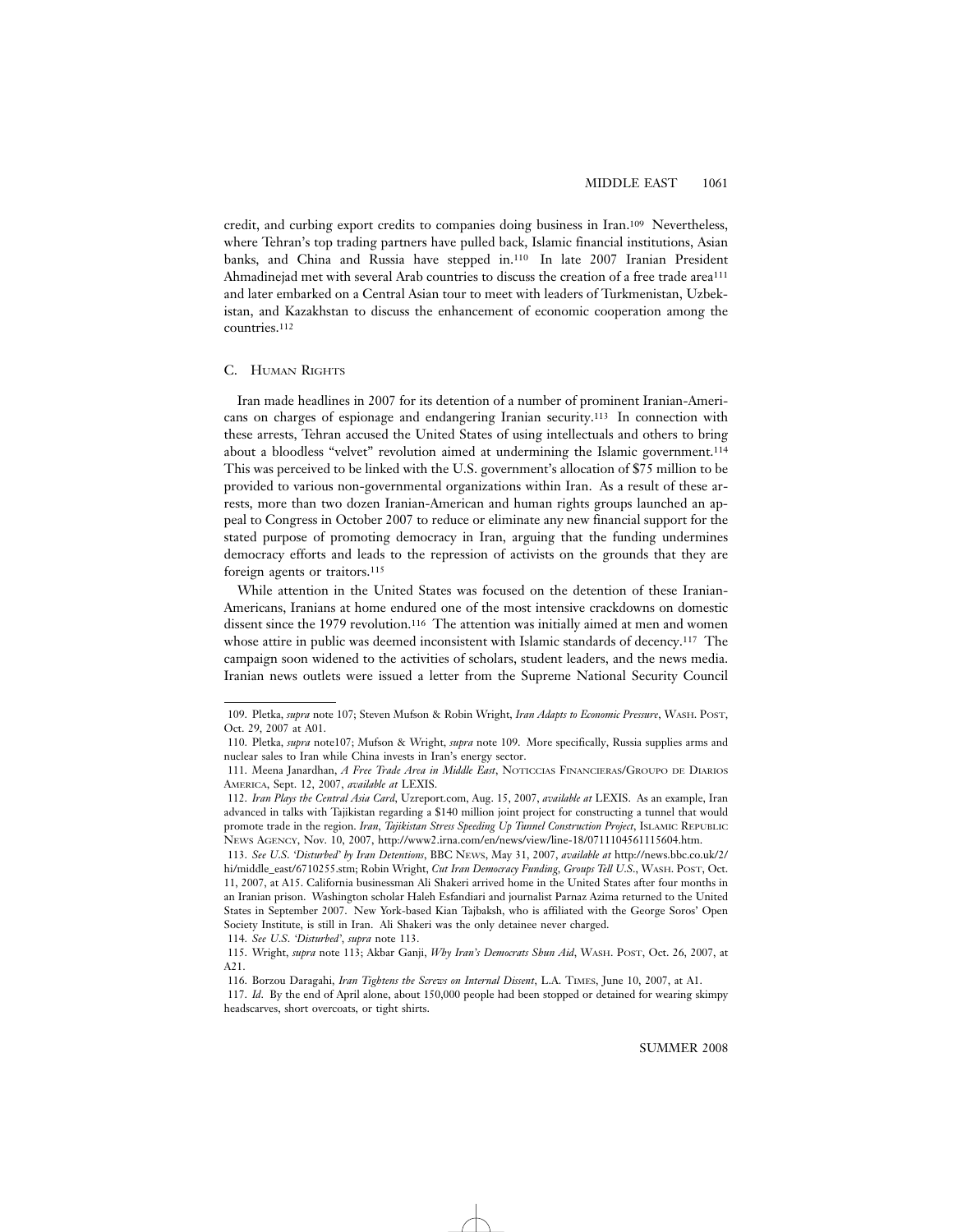listing forbidden topics, which included the government's enforcement of Islamic dress, the impact of the United Nations sanctions on everyday life, international sanctions on Iranian banks, and travel bans on Iranian nuclear and military officials.118

# **VIII. Iraq**\*

A. ENACTMENT OF A HYDROCARBONS LAW REMAINS AS ELUSIVE AS IT IS NECESSARY.

While the Iraqi people remain in desperate need of developmental progress, the country's oil production capacity remains significantly depressed.119 Current oil production levels hover at a mere two million barrels per day,120 far short of both quarterly projections and prewar production levels.121 This is primarily due to the absence of a clear hydrocarbons law.

Income from the export of Iraqi oil is essential to the stabilization of Iraq's economy.122 In December 2006, the Iraq Study Group found stabilization of Iraq correlated with Iraq's economic success or failure, further concluding that medium-term stability was highly dependant on the hydrocarbons industry.123 Absent a hydrocarbons law, the new federation has no rules governing the management of resources or the revenues from hydrocarbons.

A recent attempt at such a law was drafted and approved by the Iraqi Council of Ministers in February of 2007.124 The draft made declaratory statements about the ownership of Iraq's oil being vested in the people of Iraq and aimed to create (or recreate) the Iraq National Oil Company and the Oil Marketing Company that would facilitate the extraction and production of all hydrocarbons within the Republic of Iraq.125 The draft further created a policy-making body to consist of representatives from all of Iraq's oil producing regions while placing the duty of monitoring the distribution of oil revenues among the regions in the hands of Iraqi Council of Ministers.126 Commenting in March 2007, U.S. Ambassador Zalmay Khalilzad noted the draft would ensure the equitable distribution of hydrocarbon revenue among the country's regions on a per-capita basis and establish a predictable framework for regional cooperation.127

<sup>118.</sup> *Id*.

<sup>\*</sup> Moataz Hamza, a law student at the Thomas Jefferson School of Law in San Diego, California, prepared the report on Iraq.

<sup>119.</sup> *See* Dep't of Energy, Energy Info. Admin., Report No. DOE/EIA-0484, *available at* http://www. eia.doe.gov/oiaf/ieo/oil.html.

<sup>120.</sup> *Id*. (citing Int'l Energy Agency, Oil Mkt Report 14 (2006), *available at* http://omrpublic.iea.org.

<sup>121.</sup> *See* Dep't of Energy, Energy Info, Admin., Iraq Energy Profile, *available at*, http://tonto.eia.doe.gov/ country/country\_time\_series.cfm?fips=IZ.

<sup>122.</sup> *See* Dep't of Energy, Energy Info. Admin., Iraq: Country Analysis Brief, *available at* http://www. eia.doe.gov/emeu/cabs/Iraq/Background.html.

<sup>123.</sup> *Id*.

<sup>124.</sup> *See* Zalmay Khalilzad, U.S. Ambassador to Iraq, On the Hydrocarbon Law (Feb. 27, 2007), *available at*, http://iraq.usembassy.gov/iraq/20070226\_hydrocarbon\_law.html.

<sup>125.</sup> *See* Draft Iraq Oil and Gas Law, No. — (2007) (Iraq), *available at* http://www.krg.org/uploads/ documents/Draft%20Iraq%20Oil%20and%20Gas%20Law%20English\_\_2007\_03\_10\_h23m31s47.pdf. 126. *Id*.

<sup>127.</sup> *See* Zalmay Khalilzad, *A Shared Stake in Iraq's Future*, WASH. POST, Mar. 3, 2007, at A15, *in* U.S. DEP'T OF STATE, U.S. Envoy to Iraq Applauds Passage of National Hydrocarbon Law, March 03, (2007),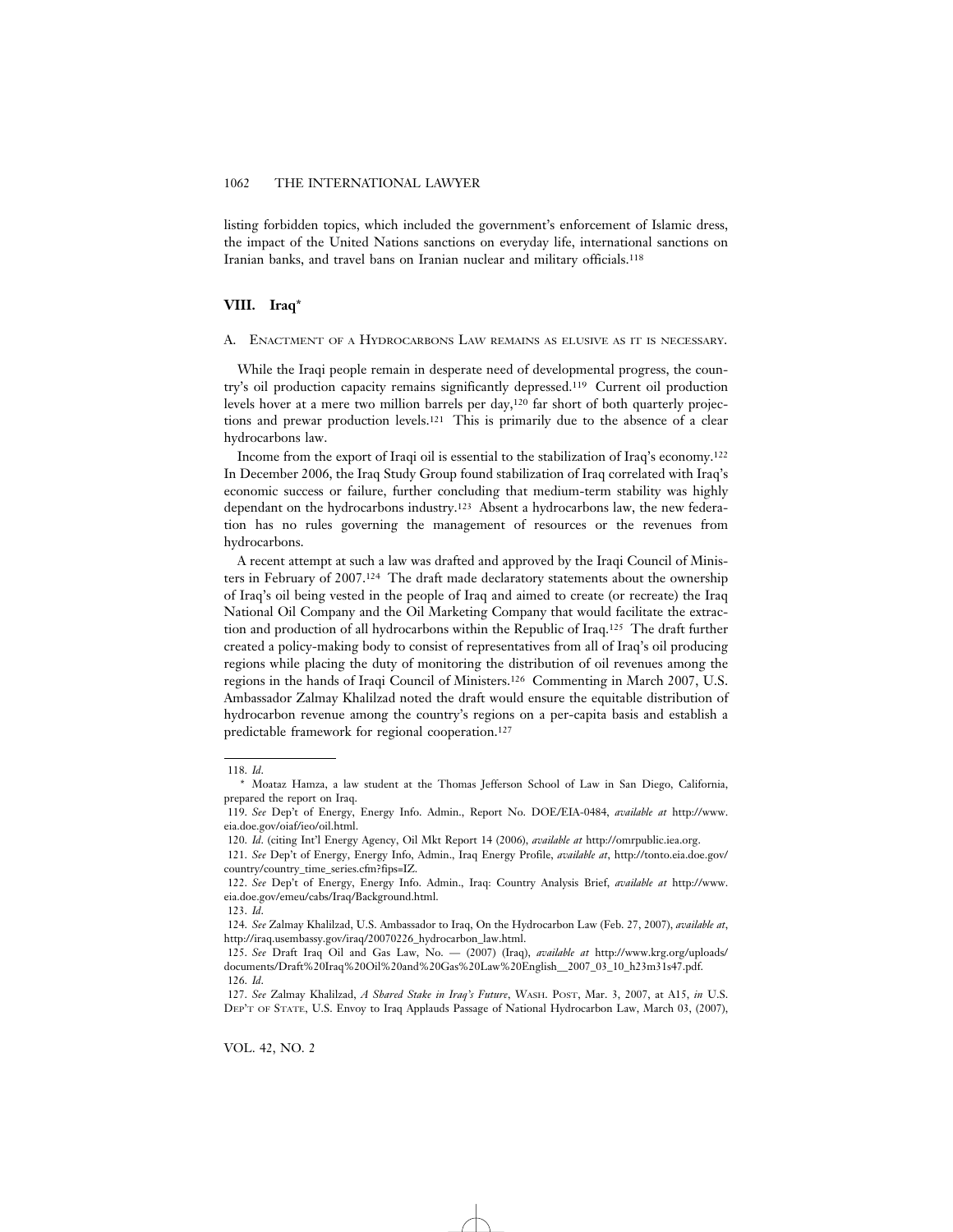Yet, a mere ten months later, support for the February draft is fading.<sup>128</sup> Commentators have indicated that part of the difficulty in passing the draft stems from the Kurdish Regional Government's decision to press forward with regional exploration and production (E&P) contracts.129 Others have indicated that the draft is simply unacceptable as it creates a framework permitting production share agreements (PSAs) that hand over excessive gains to private corporations, thereby limiting the capital returned to the Iraqi people.130 Iraq's former oil minister has said that PSAs were completely inappropriate for Iraq as they are normally entered into when the risk of not finding oil is high or difficulty exists in its extraction; Iraq's oil fields are proven, and the costs of extraction are minimal when compared to the return per barrel of Iraq's high quality crude.<sup>131</sup>

The uncertainty surrounding  $E \& P$  rights coupled with the persistence of violence remains immensely debilitating to developmental progress. Furthermore, recent developments indicate it is unlikely the February Draft will be enacted. Yet, the importance of a hydrocarbons law to stability and growth are of such significance that enactment of such a law during the coming year is far from unattainable.

# B. IRAQ PARLIAMENT TO ENACT LAW NULLIFYING PROVISIONAL AUTHORITY'S DE-BAATHIFICATION ORDER.

The Iraqi Parliament is revising a controversial May 2003 law passed by the Coalition Provisional Authority.132 That order resulted in the dismissal of all senior members of the Iraq government then in office.133 The new law would authorize members of the Baath Party to be reemployed in government, participate in the political process, and serve in the civil and military service provided they have not been convicted of any crimes.134 On some level, however, enactment of the law may be largely symbolic. Reports indicate that re-hirings of former Baath Party members have been quietly taking place for some time.<sup>135</sup>

*available at* http://usinfo.state.gov/xarchives/display.html?p=washfile-english&y=2007&m=March&x=200703 03173414lnkais0.3565332.

<sup>128.</sup> *See* James Glanz, *Compromise on Oil Law in Iraq Seems to Be Collapsing*, N.Y. TIMES, Sept. 13, 2007, http://www.nytimes.com/2007/09/13/world/middleeast/13baghdad.html.

<sup>129.</sup> *Id*.

<sup>130.</sup> *See* Ahmed Janabi, *Row Over Iraq Oil*, AL-JAZEERA ENGLISH, May 5, 2007, *available at* http://english.aljazeera.net/NR/exeres/0D09B919-D28A-4CC4-A79F-0EE500239225.htm.

<sup>131.</sup> *Id*.

<sup>132.</sup> *See* De-Baathification of Iraqi Society, Order No. 1 (2003) (Coalition Provisional Authority in Iraq), *available at* http://www.cpa-iraq.org/regulations/20030516\_CPAORD\_1\_De-Ba\_athification\_of\_Iraqi\_Society\_.pdf).

<sup>133.</sup> *See* Sharon Otterman, *Iraq: Debaathification*, COUNCIL ON FOREIGN RELATIONS, Apr. 7, 2005, *available at* http://www.cfr.org/publication/7853/iraq.html.

<sup>134.</sup> *See* Mariam Karouny, *Iraq Parliament Hears Draft Law on Former Baathists*, REUTERS, Nov. 25, 2007, *available at* http://www.reuters.com/article/topNews/idUSL2516410520071125.

<sup>135.</sup> See Steven Lee Myers & Alissa J. Rubin, *U*.*S*. *Scales Back Political Goals for Iraqi Unity*, Nov. 25, 2007, *available at* http://www.nytimes.com/2007/11/25/washington/25policy.html?pagewanted=1.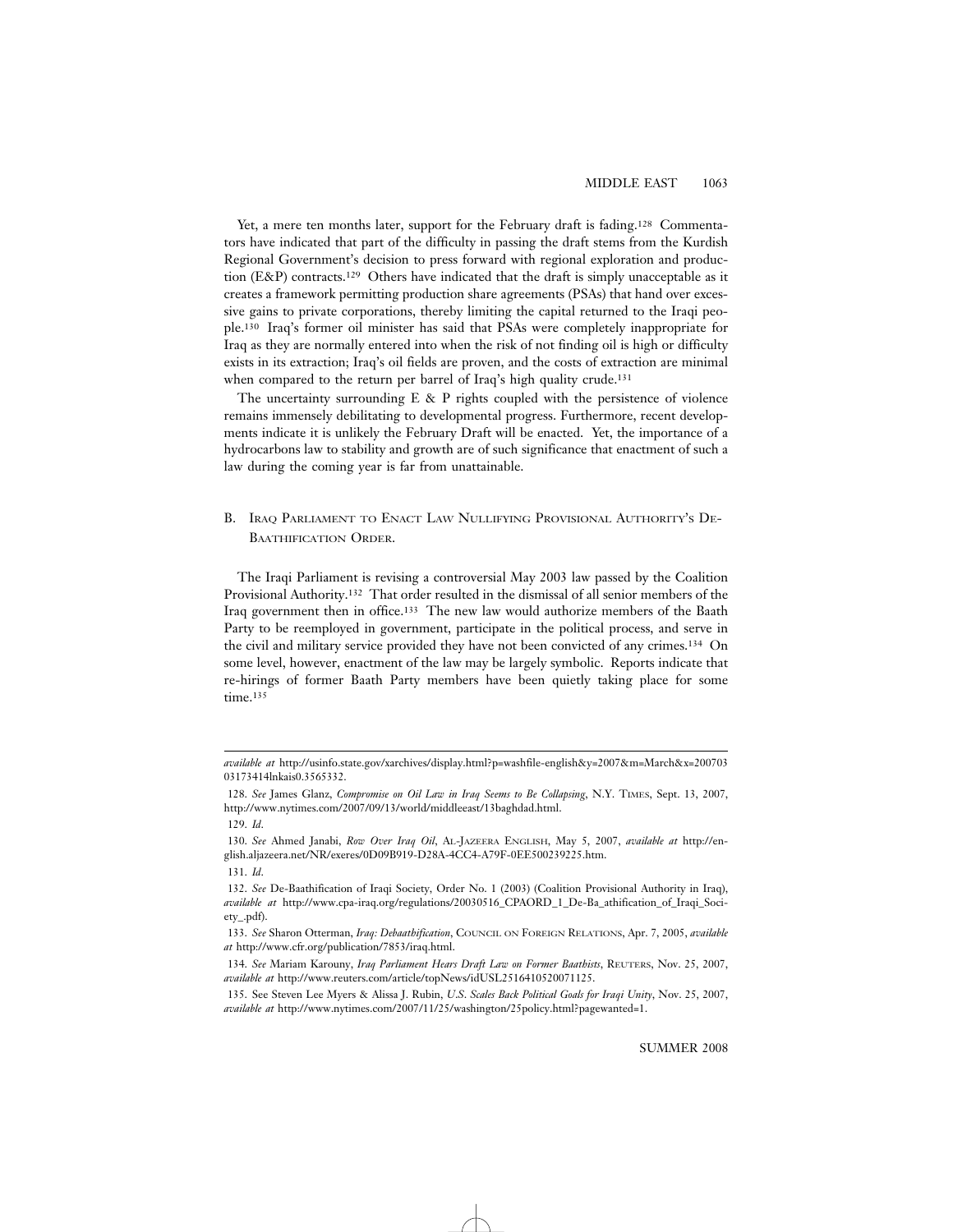# C. IRAQI GOVERNMENT INITIATES DISMANTLING OF FOREIGN CONTRACTOR IMMUNITY.

On October 30, 2007, the Iraqi cabinet initiated the task of reigning in foreign private contractors by drafting a law that, if ratified, will strip these private corporations of their legal immunity.136 Order 17 issued by the Coalition Provisional Authority in 2004 granted foreign private contractors operating in Iraq immunity from prosecution.137 While the law will not enter into force until ratified by Parliament,138 the Ministry of the Interior has already sent letters to private contractors entitled, "Removing the Legal Immunity."139 Given the scores of civilians that have been killed by security personnel employed by foreign private contractors and the strong public pressure to remove immunity, ratification by Parliament is expected.140

# **IX. Israel\***

On January 1, 2007, the Non-Ionizing Radiation Law went into effect.141 Non-ionizing radiation arises both from nature and from man-made sources.142 Radiation typically emits from a variety of sources including computers, cables, cell phones, and radio frequencies.143 The law was promulgated as a health measure to protect people from the potential harmful effects from exposure to large quantities of non-ionized radiation.144 The law regulates the handling, installation, and the amount of emissions.<sup>145</sup> It incorporates the Precautionary Principle on non-ionized radiation promulgated by the European Commission in its Communication from February 2, 2000 that calls for reasonable measures to be undertaken to limit exposure while scientific studies are made.146 The law provides for strict criminal liability for violations.147 It also requires licensing procedures at the administrative law level.148 Finally, the law requires trained supervisors to undertake precautionary procedures when handling and installing devices that emit non-ionized radiation.149 These include entering premises at reasonable hours, giving safety instruc-

143. *Id*.

VOL. 42, NO. 2

<sup>136.</sup> *See* Alissa J. Rubin, *Iraqi Cabinet Votes to End Security Firm's Immunity*, N.Y. TIMES, Oct. 30, 2007, *available at* http://www.nytimes.com/2007/10/31/world/middleeast/31iraq.html

<sup>137.</sup> *See* Ross Colvin, *Iraq Cabinet Okays Law to End Foreign Firm's Immunity*, REUTERS, Oct. 30, 2007, http://www.reuters.com/article/topNews/idUSL3026422620071030.

<sup>138.</sup> *See New Law May Spell End to Iraq Contractors*, CBS NEWS, Nov. 9, 2007, *available at* http://www.cbs news.com/stories/2007/11/09/eveningnews/main3482676.shtml.

<sup>139.</sup> *Id*.

<sup>140.</sup> *See* Rubin, *supra* note 136.

<sup>\*</sup> Christopher Scott Maravilla is Washington, DC Attorney and is Vice-Chair of the ABA Middle East Committee.

<sup>141.</sup> The Levinson Environmental Law Firm, The Non-Ionizing Radiation Law (2006): Legal Aspects, http://www.icnirp.net/documents/emfgdl.pdf.

<sup>142.</sup> *Id*.

<sup>144.</sup> *Id*.

<sup>145.</sup> *Id*.

<sup>146.</sup> *Id*. at 1-2. 147. *Id*. at 3.

<sup>148.</sup> *Id*. at 4.

<sup>149.</sup> *Id*.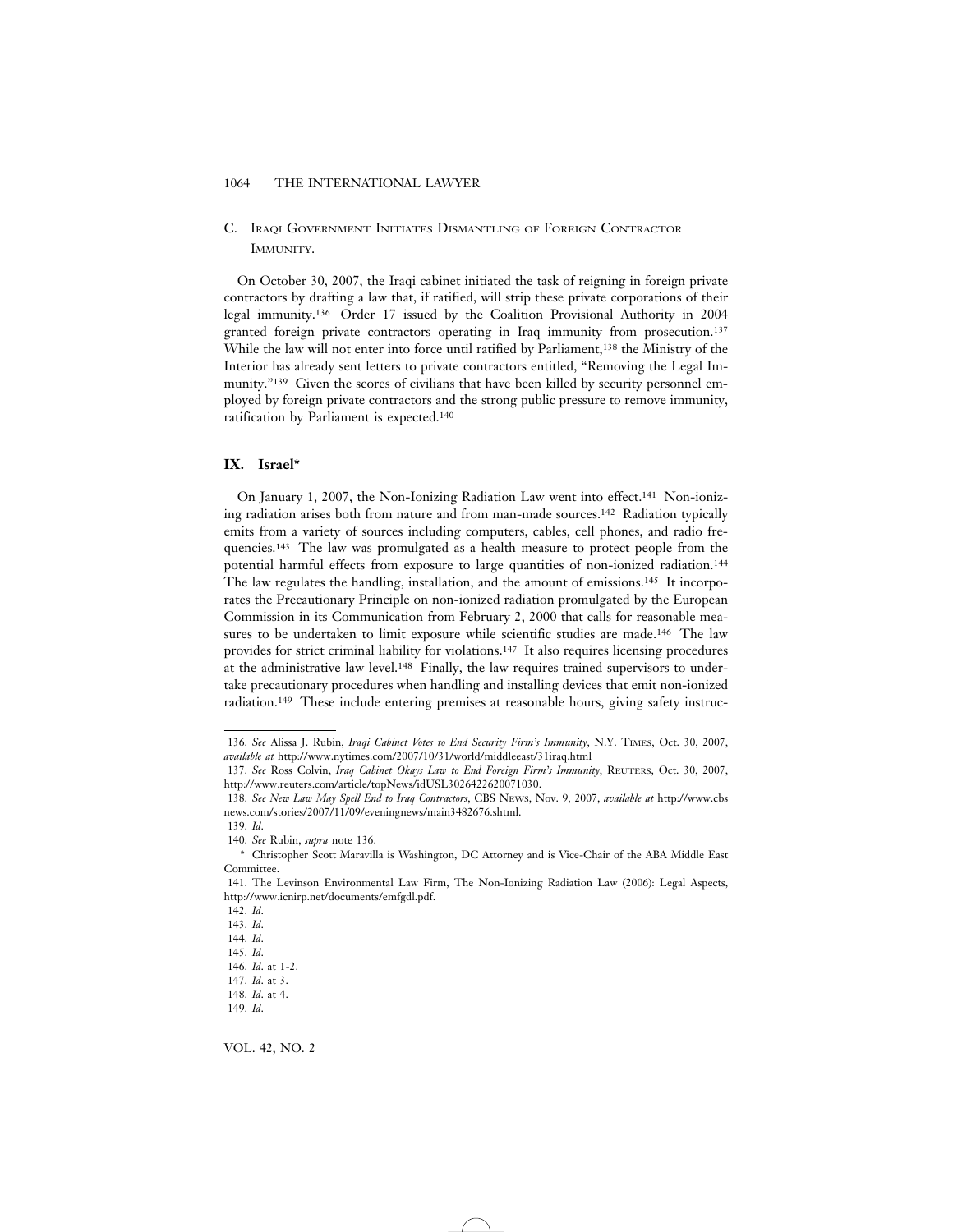tions and performing investigations pursuant to a court order take possession of devices, and supervising radiation removal procedures.150

# **X. Jordan**\*

Women's rights in Jordan received a major boost when Jordan endorsed the U.N Convention on the Elimination of All Forms of Discrimination against Women (CEDAW) in 2007.151 CEDAW ensures women's equal access to, and equal opportunities in, political and public life—including the right to vote and to stand for election—as well as education, health, and employment.152 Some groups in Jordan were outraged by Jordan's endorsement, arguing that CEDAW represents a Western attack on Islamic values.153

Jordan, however, ratified CEDAW with reservations to Articles 9 and 16,154 which could undermine the effectiveness of the convention.155 Jordan did not offer any explanation for its reservations, but they may stem from the sensitive issues of state sovereignty and cultural-religious practices to which these articles relate. For example, Jordan reserved on Article 9 by mandating that children receive their citizenship status from their father but not their mother.<sup>156</sup> Similarly, Jordan made a reservation on Article 16 in regard to marriage and family relations.157 Shari'a or Islamic law, which applies in Jordan in personal status matters, restricts the wife's rights to divorce by making it contingent on a judge's ruling, whereas no such restriction is laid down in the case of the husband.

The reservations expressed by Jordan appear to conflict with the object and purpose of CEDAW. The purpose of the Convention is the elimination of discrimination, and all of these reservations clearly hinder that objective. Several forms of discrimination against women still exist in Jordan such as "honor killing."158 However, the endorsement of CEDAW is considered an improvement from the status quo.

<sup>150.</sup> *Id*.

<sup>\*</sup> Bashar H. Malkawi is Assistant Professor of Law, Hashemite University, Zarqa-Jordan. The author can be contacted at bmalkawi@gmail.com.

<sup>151.</sup> Jordan ratified CEDAW on July 1, 1992. It was not until 2007, however, when the Jordanian government published the Convention in the Official Gazette, thus signaling its entrance into force. *See* Endorsement of the U.N. Convention on the Elimination of All Forms of Discrimination against Women, Official Gazette No. 4839, 4943 (Aug. 1, 2007).

<sup>152.</sup> *See* Felipe Gomez Isa, *The Optional Protocol for the Convention on the Elimination of All Forms of Discrimination Against Women: Strengthening the Protection Mechanisms of Women's Human Rights*, 20 ARIZ. J. INT'L & COMP. L. 291, 301-305 (2003).

<sup>153.</sup> *See* Islamists Slam Women's Rights Convention, JORDAN TIMES, Aug. 6, 2007. (Islamists state that CEDAW seeks to steer people from religion and destroy the Muslim family. Islamists describe it as "a most dangerous agreement").

<sup>154.</sup> CEDAW allows reservations unless they are contrary to the object and purpose of the convention. Article 28 of CEDAW states that the Office of the Secretary-General will collect and circulate reservations to all member states of the Convention. *See* CONVENTION ON THE ELIMINATION OF ALL FORMS OF DISCRIM-INATION AGAINST WOMEN, G.A. Res. 34/180, art. 28, 1249 U.N.T.S. 13, 23 Sept. 3, 1981.

<sup>155.</sup> *See* Endorsement, *supra* note 151, at 4956.

<sup>156.</sup> *Id*.

<sup>157.</sup> *Id*.

<sup>158.</sup> The Jordanian Penal Code allows reduced penalties for "honor killings," where male relatives only murder women who are believed to have committed a sexual indiscretion that besmirches the honor of the family. Women who discover husbands or relatives committing adultery are not accorded similar penalties.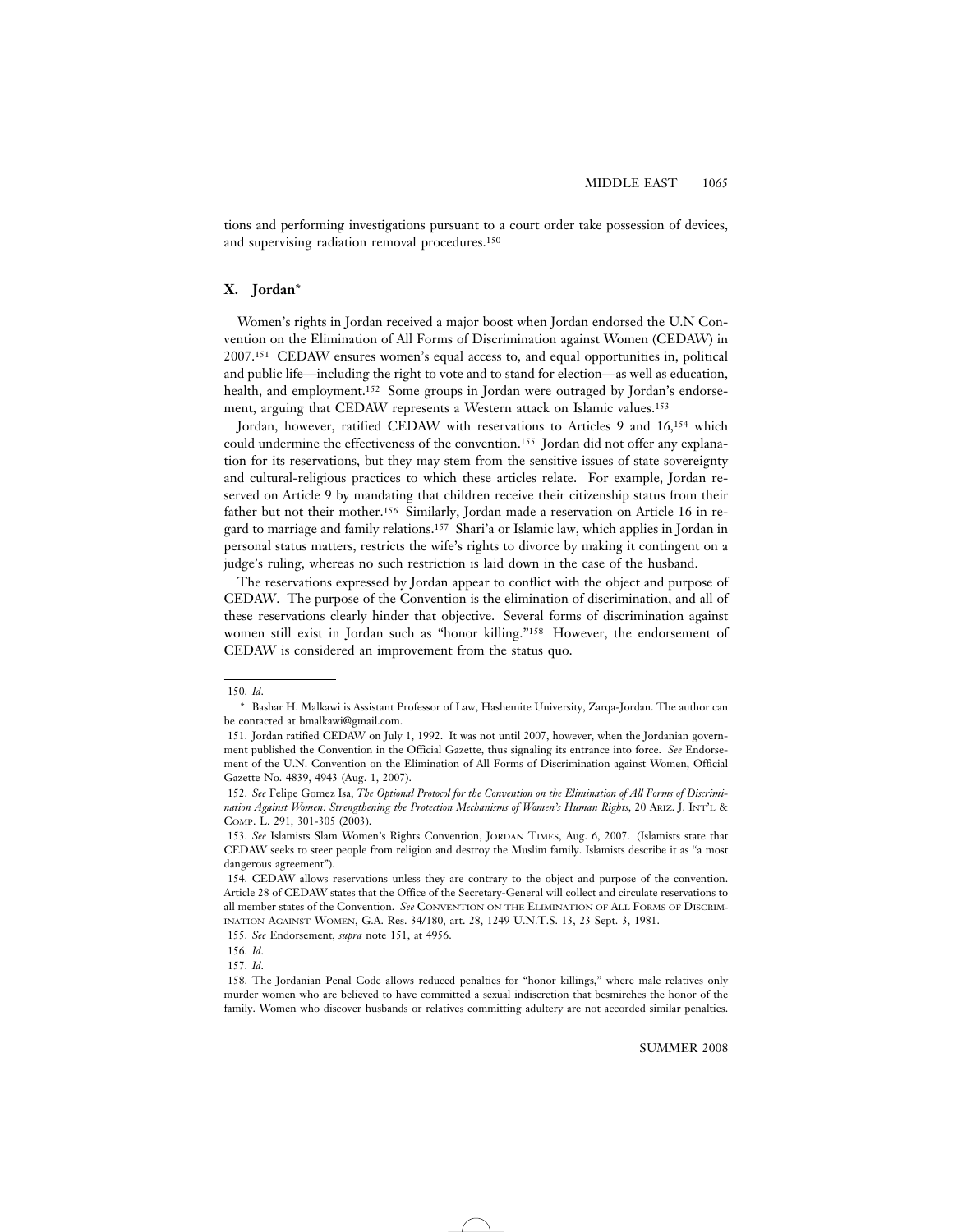### **XI. Kuwait\***

#### A. ANTI-MONOPOLY LAW

The Kuwait National Assembly has passed a law that seeks to eliminate commercial monopolies and create a competitive economic environment by restricting certain activities of individuals, entities, or groups of individuals or entities that control 35 percent or more of any market.159 Prohibited activities specifically mentioned in the law include increasing or decreasing the price of a product artificially in order to harm a competitor; restricting the flow of, or flooding the market with products in an attempt to alter the unit price based on an artificial flow of products; restricting free competition to prevent a possible customer from accessing products in the market; and engaging in any form of anti-competitive price fixing or market discrimination activities.

The penalties for violation of this law include fines of up to KWD100,000 (the equivalent of approximately \$350,000) or the monetary value of any illegal gains, whichever is greater, as well as possible confiscation of the products in question.160 If the offense is repeated, then the fine may be doubled and the aforementioned confiscation becomes mandatory.161 This law does not apply to state-owned or state-managed projects or utilities, activities aimed at facilitating economic activity, or research and development projects.162

#### B. STOCK EXCHANGE REGULATIONS

A new set of regulations aimed at attracting more international investors and creating a more transparent market environment within the Kuwait Stock Exchange (KSE) has been lauded by some yet has raised concerns among others. Under the new regulations, the KSE may stop trading shares in a company that has significant increases in share capital over a twelve-month period.163 The regulations also provide for a one-year ban on the trading of shares in any merging company where such company has previously had an application for listing rejected by the KSE.164

Earlier this year the KSE introduced other regulations in an attempt to provide a more effective enforcement mechanism. Among other things, the KSE established a minimum capital requirement, as well as a further set of performance benchmarks that companies must meet prior to listing on the KSE.165 In addition, under the new regulations, a company must now hold their Annual General Meeting no later than forty-five days after the approval of the company's financial statements by the General Assembly of Shareholders.

VOL. 42, NO. 2

*See* Catherine Warrick, *The Vanishing Victim: Criminal Law and Gender in Jordan*, 39 LAW & SOC'Y REV. 315, 322-328 (2005).

<sup>\*</sup> Prepared by David Pfeiffer, Partner, and Ola Saab, Associate, of the Kuwait office of Bryan Cave LLP. 159. Law No. 10 of 2007, Regarding the Protection of Competition (Kuwait).

<sup>160.</sup> *Id*.

<sup>161.</sup> *Id*.

<sup>162.</sup> *Id*.

<sup>163.</sup> Kuwait Stock Exchange Committee Decision No. 3 of 2007.

<sup>164.</sup> Kuwait Stock Exchange Committee Decision No. 5 of 2007.

<sup>165.</sup> Kuwait Stock Exchange Committee Decision No. 2 of 2007, arts. 2 and 3; Kuwait Stock Exchange Committee Decision No. 1 of 2007, arts. 2 and 4.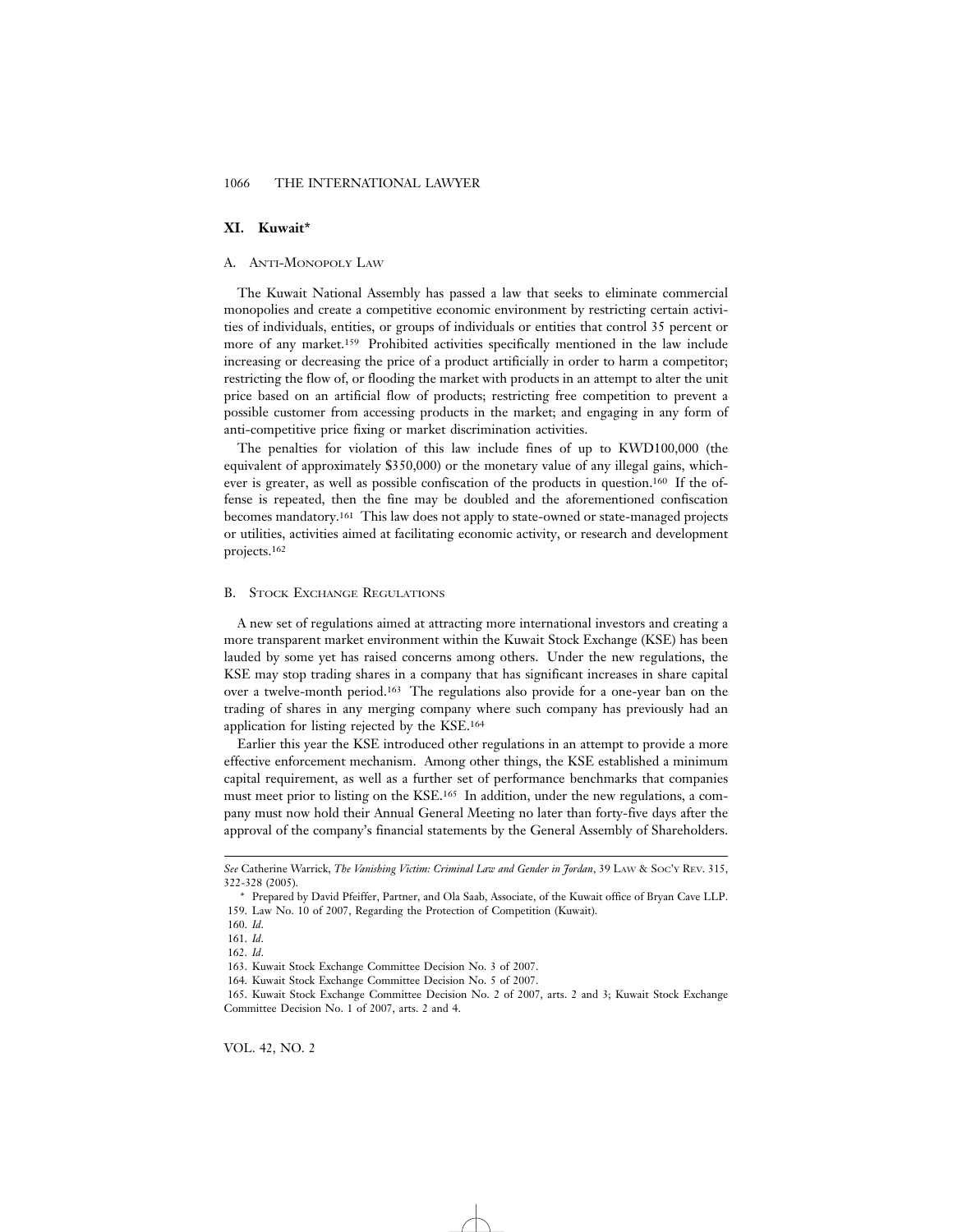Finally, cash dividends must also be paid out within ten days of approval of the company's financial statements.166

These regulations, which have been criticized by some as lacking clarity, are the subject of several on-going court cases. In particular, the interpretation of the circumstances that will trigger trading bans has been called into question.

# **XII. Lebanon\***

Lebanon has endured multiple constitutional crises in its efforts to elect a new president. Although Article 49 of the Lebanese constitution<sup>167</sup> clearly states the procedures and the circumstances by which a president can be elected, the interpretation has become profoundly politicized. The absence of a constitutional court to interpret the constitution has encouraged all politicians, loyalists and opposition, to interpret the constitution according to their respective agendas. As 2007 drew to a close, efforts to find a consensus candidate had stalled, with opposition MPs refusing to participate.168 Against this state of affairs, no clear solution is in sight.

Lebanon's economy depends on tourism, as the tourism industry amounts to 22 percent of the total national gross income.169 The industry suffered a severe set back due to the possibility of new war with Israel and continuing political uncertainty.

# **XIII. Libya\***

Legal developments in Libya in 2007 focused on the country's banking and finance sectors. Chief among such developments was the privatization of two banks and the first major project financing in the country. These developments highlight Libya's efforts to modernize the financial sector and encourage further foreign investment in the country.

The first bank to be privatized in Libya was Sahara Bank (Sahara), which has assets of more than \$3.6 billion, making it Libya's second largest commercial bank. The bidding process pre-qualified six international banks.170 As part of its agreement with Sahara and the Libyan Central Bank, BNP acquired a 19 percent stake in Sahara for more than \$212

<sup>166.</sup> Kuwait Stock Exchange Committee Decision No. 4 of 2007, arts. 1 and 2.

<sup>\*</sup> Hassan Elkhalil is a practicing attorney in Atlanta, Georgia. Mr. Elkhalil has authored several articles about Lebanese politics.

<sup>167.</sup> CONSTITUTION OF LEBANON, art. 49, *available at* http://www.mallat.com/articles/lebanese\_constitution \_page\_2.htm.

<sup>168.</sup> Integrated Regional Information Networks, U.N., *International Tug of War Complicating Lebanon's Election Outcome* (Oct. 1, 2007), *available at* http://www.worldpress.org/Mideast/2947.cfm.

<sup>169.</sup> *Tourism Takes a Beating in Crises-Hit Lebanon*, AGENCE FRANCE-PRESSE, Feb. 08, 2007 *available at* http://news.sawf.org/Travel/33232.aspx.

<sup>\*</sup> Feras Gadamsi is an attorney with the Dubai office of King & Spalding LLP. He can be reached at fgadamsi@kslaw.com. Tarek Eltumi is an attorney with the Libyan law firm Mukhtar, Kelbash & Elgharabli. He can be reached at mke\_law@yahoo.com.

<sup>170.</sup> *See Libya Names 6 Banks for Sahara Bank Privatization*, REUTERS UK, Mar. 29, 2007, *available at* http:// uk.reuters.com/article/UK\_SMALLCAPSRPT/idUKL2943039320070329. The bidders included Arab Banking Corporation, Arab Bank, HSBC, Société Générale, and Standard Chartered, with BNP Paribãs (BNP) of France winning the ultimate bid.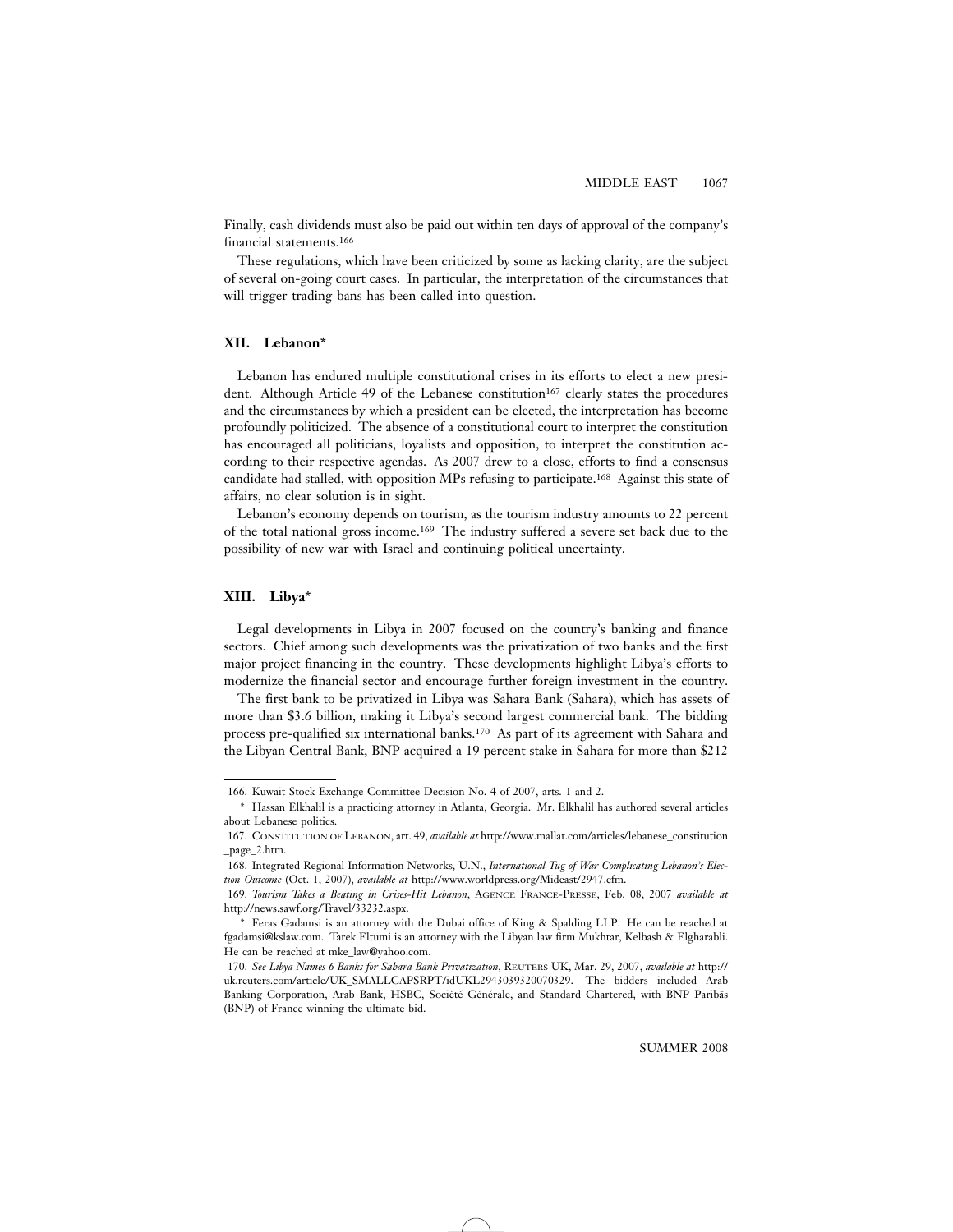million. BNP also gained management control over the bank and retained the right to purchase 51 percent of Sahara's shares over the next three to five years.171

The Libyan Central Bank is also in the process of privatizing Al-Wahda Bank (Al-Wahda) under similar terms. Al-Wahda, with assets of more than \$2.5 billion, is Libya's fifth largest bank. The wide range of bidders from various parts of the globe172 for each of the bidding rounds is a strong indication of the potential growth in Libya's financial sector.

In 2007, Libya also saw its first international project financing closing. The \$16 million Al-Waddan Hotel project, although relatively small in numbers of dollars, is only the tip of the iceberg in a country craving foreign investment dollars. ABC International Bank Plc acted as Lead Arranger, and Standard Bank Plc financed the development and expansion of this historic Tripoli hotel.173 The Libyan bank Gumhoriya Bank acted as onshore security agent.<sup>174</sup> The deal saw pioneering Libyan law security mechanisms and structuring that should now pave the way for financing of foreign investment projects in Libya. The Libyan law firm Mukhtar, Kelbash and Elgharabli, advised the lenders.175

Other deals announced in recent times in Libya include a \$20 billion housing development by Dubai's Tameer Holdings176 and the "largest-ever global project" from Dubai's Emaar Properties.177 Following former British Prime Minister Tony Blair's visit to Libya in May, British Petroleum became the country's biggest oil sector investor by concluding a \$900 million exploration and production agreement with Libya's National Oil Corporation.178 Dow Chemical and the National Oil Corporation are also negotiating a joint venture to operate and expand the Ras Lanuf petrochemical complex in Libya at a reported cost of around \$500 million.179

With oil trading near \$100 a barrel, it is no surprise that Libya, home to the world's eighth-largest oil reserves, will continue to be an attractive investment destination. Expectations run high that the Libyan government, with such excess petrol dollars, will itself look to invest both at home and abroad in 2008 as the country looks to expand its global reach and attractiveness to foreign dollars.

<sup>171.</sup> *See BNP Paribas Takes Operational Control of Libya's Sahara Bank with 19 Pct Stake*, FORBES ONLINE, July 18, 2007, http://www.forbes.com/markets/feeds/afx/2007/07/18/afx3924610.html (last visited Mar. 28, 2008).

<sup>172.</sup> Pre-qualified bidders include Société Générale (France), Intesa Sanpaolo (Italy), Arab Bank (Jordan), Arab Banking Corporation (Bahrain), and Attijariwafa Bank group (Morocco). *See Five Foreign Banks Shortlisted for Libya Privatisation*, AGENCE FRANCE PRESSE, Nov. 8, *available at* 2007, http://www.aninaweb.org/ en/actu-detail.php?actu=2432.

<sup>173.</sup> Press Release, Arab Banking Corp., US\$16 Million Project Finance Facility for The Al Waddan Hotel in Libya (Nov. 5, 2007), *available at* http://www.arabbanking.com/press/NewsDetails.asp?ID=229.

<sup>174.</sup> *Id*. 175. *Id*.

<sup>176.</sup> Press Release, Tameer Holdings, Tameer Holding Announce Libya Project That Exceeds \$20 billion (undated), *available at* http://www.tameer.net/html/newsdetail.asp?nIdArg=13).

<sup>177.</sup> *See Emaar Finalising Master-plan of Its Largest-Ever Global Project in Libya*, EMAAR, June 17, 2007, http:// www.emaar.com/MediaCenter/PressReleases/2007June17.asp (last visited Mar. 28, 2008).

<sup>178.</sup> Press Release, British Petroleum, BP Agrees Major Exploration and Production Deal with Libya (May 29, 2007), *available at* http://www.bp.com/genericarticle.do?categoryId=2012968&contentId=7033600.

<sup>179.</sup> *See Libya's National Oil Corporation and the Dow Chemical Company Announce Joint Venture Plans to Expand Petrochemical Complex in Libya*, NEWS.DOW.COM, April 18, 2007, http://news.dow.com/corporate/2007/ 20070418a.htm (last visited Mar. 28, 2008).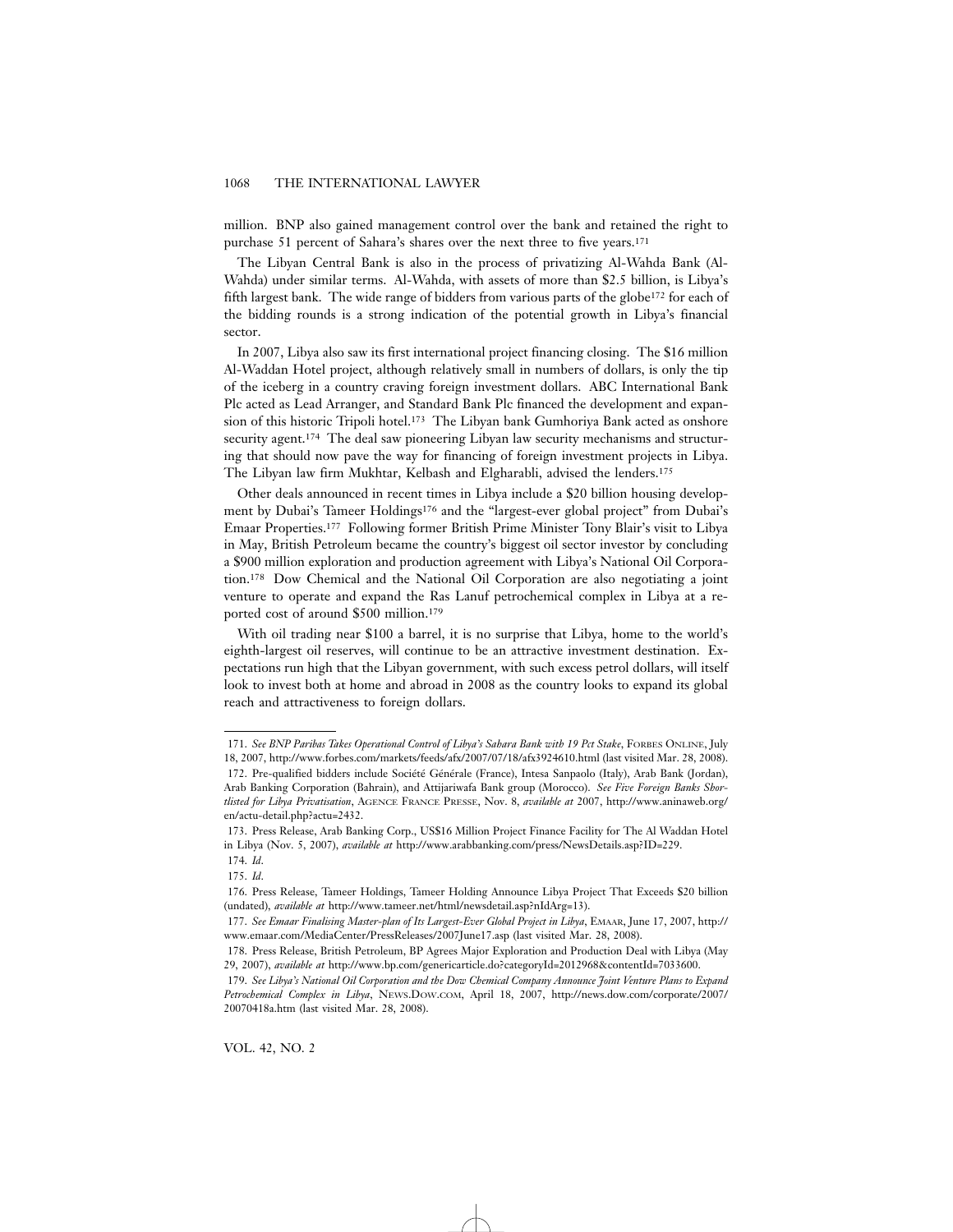# **XIV. Oman\***

The U.S.-Oman Free Trade Agreement (FTA), the Madrid Protocol, and a host of amendments have made 2007 a significant year in Muscat. Although the FTA was signed in late 2006,180 in the first quarter of 2007 the United States immediately reaffirmed its commitment to implement the free trade agreement and expand its trade ties with Oman.181 The FTA is expected to increase the already \$1.7 billion in trade between the two countries.182

In accordance to the provisions of the FTA, Article 15.1.2 requires the parties to ratify various international agreements regarding the registration and protection of intellectual property rights.183 Oman announced in July that it had become the seventy-fourth member and the second Gulf nation to ratify the Madrid Protocol,184 which went into force in October along with the Patent Law Treaty, the Trademark Law Treaty, and the Budapest Treaty on Microorganisms.185 The ratification of the Madrid Protocol will facilitate the international application and registration for trademarks on a global scale, allowing trademark holders to obtain protection for their marks in Oman as well as other member states.186

The enactment of Sultani Royal Decree No. 12/2006 caused a boom in Oman's real estate development and tourist industry.187 While traditionally only Omanis and GCC nationals were allowed to own property, the Royal Decree launched new land ownership laws that permit all foreigners to own property in Oman.188 The new laws, however, limit foreign ownership to property located within a designated "integrated tourist resort."189 Even with these limits, Oman is experiencing an influx of development projects geared towards foreigners and tourists.190 With the need for financing and mortgaging and the development of infrastructure, in particular water, power and electricity, to support the "integrated tourist resorts," banks, financial institutions, and project investors are vying

<sup>\*</sup> Anas A. Akel, a senior associate with the Law Firm of Bafakih & Nassief in Saudi Arabia, prepared the report on developments in Oman.

<sup>180.</sup> Ebby C. George, *Oman—U*.*S*. *Free Trade to Begin in Early 2007*, OMAN DAILY OBSERVER, Dec. 7, 2006, *available at* http://www.zawya.com/Story.cfm/sidZAWYA20061207042944/SecMarkets/pagMoney/lok 042900061207.

<sup>181.</sup> *U*.*S*. *Reaffirms Commitment on FTA*, TIMES OF OMAN, Feb. 7, 2007, *available at* http://www.timesof oman.com/search\_detail.asp?cat=&detail=3022&rand=6hS77aJYlKt8maFwQvBwEE6XdF. 182. *Id*.

<sup>183.</sup> Agreement Between the Government of United State of America and the Government of the Sultantante of Oman on the Establishment of a Free Trade Area, U.S.-Oman, November, 15, 2004, ch. 15, *available at* http://www.ustr.gov/assets/Trade\_Agreements/Bilateral/Oman\_FTA/Final\_Text/asset\_upload\_file 715\_8809.pdf.

<sup>184.</sup> *New Members for Madrid*, MANAGING INTELL. PROP., July 27, 2007, *available at* http://www.managingip.com/Article.aspx?ArticleID=1397986.

<sup>185.</sup> World Intellectual Property Organization, Contracting Parties—Madrid Protocol, http://www.wipo. int/treaties/en/ShowResults.jsp?lang=en&treaty\_id=8 (last visited Mar. 38, 2008).

<sup>186.</sup> World Intellectual Property Organiation (wipo.int), Madrid System for the International Registration of Marks, http://www.wipo.int/madrid/en (last visited Mar. 28, 2008).

<sup>187.</sup> *Realty Boom*, OMAN ECON. Rev., Mar. 2007, *available at* http://www.oeronline.com/php/2007\_mar/spot light.php.

<sup>188.</sup> *See* Paul Sheridan, *Omania*, LAW., May 28, 2007, *available at* http://www.thelawyer.com/cgi-bin/item. cgi?id=126145&d=pndpr&h=pnhpr&f=pnfpr.

<sup>189.</sup> *Id*.

<sup>190.</sup> *Id*.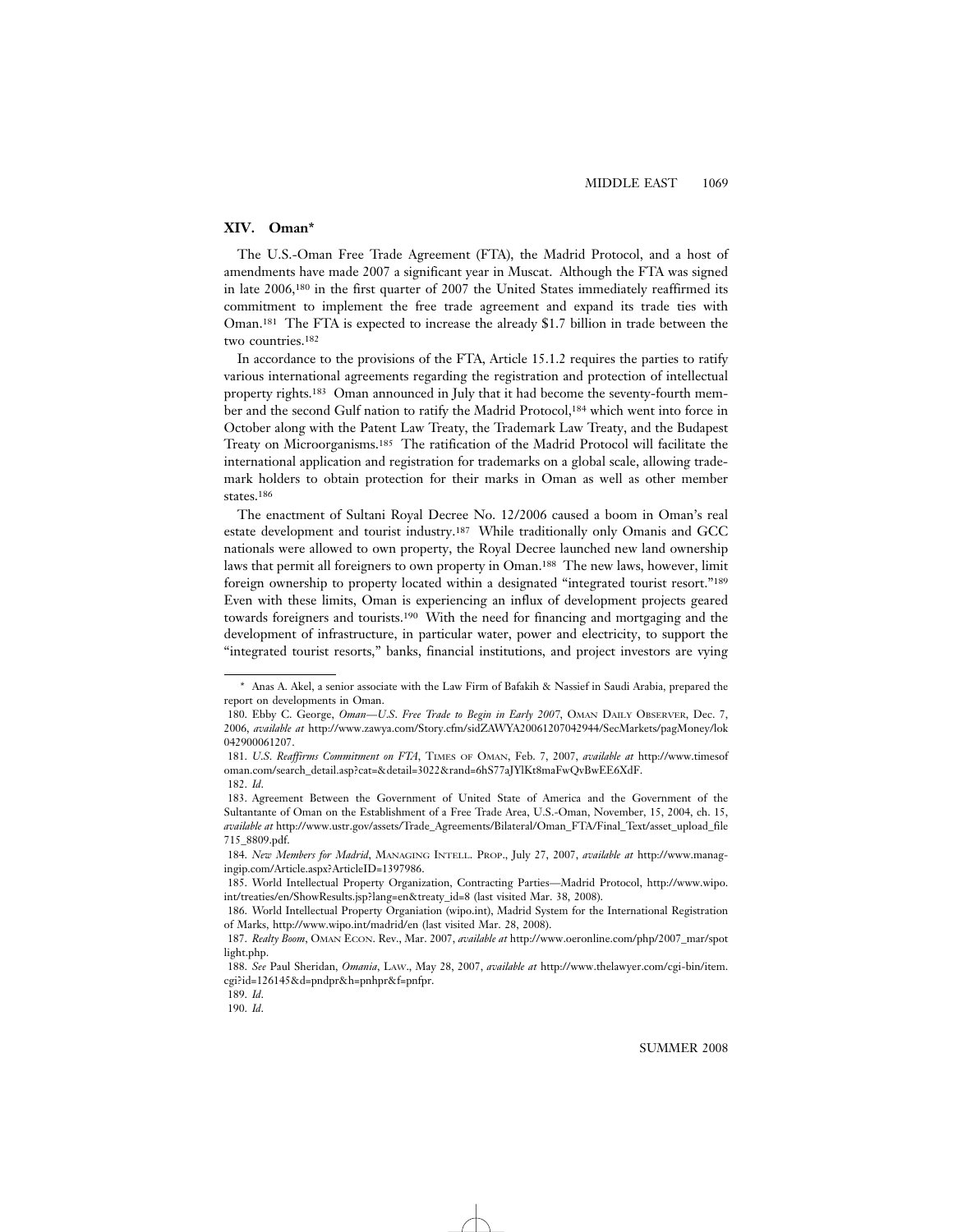for a piece of the action.191 Accordingly, the new developments have sent land prices and rentals soaring in double digits while maintaining a rental occupancy rate of 98 percent to 99 percent.192

The Labor Welfare Memorandum of Understanding between India and Oman, which seeks to protect Indian expatriate workers, will address the exploitation by recruitment agencies, sponsorship and employee rights.193 The Memorandum is expected to be signed in December and will bolster ties between the two countries.194

# **XV. Pakistan**\*

In Pakistan General Musharraf's suspension of the Pakistan Constitution<sup>195</sup> and the dissolution of the Supreme Court under an order of an emergency decree affected a variety of laws bearing on elections and international relations.

### A. CONSTITUTIONAL LAW

The suspension of the Constitution and the nullification of the Supreme Court are results of mounting political instability and security deterioration over the past year.196 President Musharraf, as the head of the military and the executive branch, has been at odds with the Judiciary over a series of legal challenges posited against his broad authority to detain terror suspects.197 The institutional conflict led President Musharraf to oust Chief Justice Iftikar Chaudhry in March, only to lead to mass civil protests led by Pakistani lawyers.198 While the Chief Justice was reinstated due to such civil pressure, on November 3 the President declared a state of emergency, blackening all media and television stations and ordering troops into the streets, citing national security as justification.199 To make the decree constitutional, the Supreme Court justices were ordered to sign a "provisional constitutional order," which at least six of the eleven justices, including the Chief Justice, declined.200 Further, various members of the Pakistani bar, opposition parties,

<sup>191.</sup> *Id*.

<sup>192.</sup> *Realty Boom*, *supra* note 187.

<sup>193.</sup> *Oman and India to Sign Agreement on Labour Issues*, GULF NEWS, Oct. 2, 2007, *available at* http:// archive.gulfnews.com/articles/07/10/02/10157430.html.

<sup>194.</sup> *Labor Pact Aims to Curb Exploitation of Workers*, GULF NEWS, Oct. 5, 2007, *available at* http:// archive.gulfnews.com/articles/07/10/05/10158071.html.

<sup>\*</sup> Sheheryar T. Sardar, Emory University School of Law, Juris Doctor Candidate, 2008, Atlanta, Georgia, U.S.

<sup>195.</sup> Pakistan Const. of 1973, *available at* http://www.pakistani.org/pakistan/constitution/ (providing a detailed timeline of emergency decrees and orders affecting the status of the Constitution).

<sup>196.</sup> David Rohde, *Pakistan Declares State of Emergency*, INT'L HERALD TRIB., Nov. 3, 2007, *available at* http://www.iht.com/articles/2007/11/03/asia/pakistan.php?WT.mc\_id=rssfrontpage. (reporting that Musharraf's order states that militant attacks have risen to "'an unprecedented level of violent intensity' and now 'pose a grave threat' to the people of Pakistan." It also accuses "'some members of the judiciary' of 'working at cross purposes' with the government by releasing . . . detained militants," accusing the Supreme Court of "'overstepping the limits of judicial authority' in a variety of areas, including economic policy."). 197. *Id*.

<sup>198.</sup> Griff Witte, *Ousted Chief Justice Speaks Out in Pakistan*, WASH. POST, Mar. 29, 2007, *available at* http:// www.washingtonpost.com/wp-dyn/content/article/2007/03/28/AR2007032802069.html.

<sup>199.</sup> Rohde, *supra* note 196.

<sup>200.</sup> *Id*.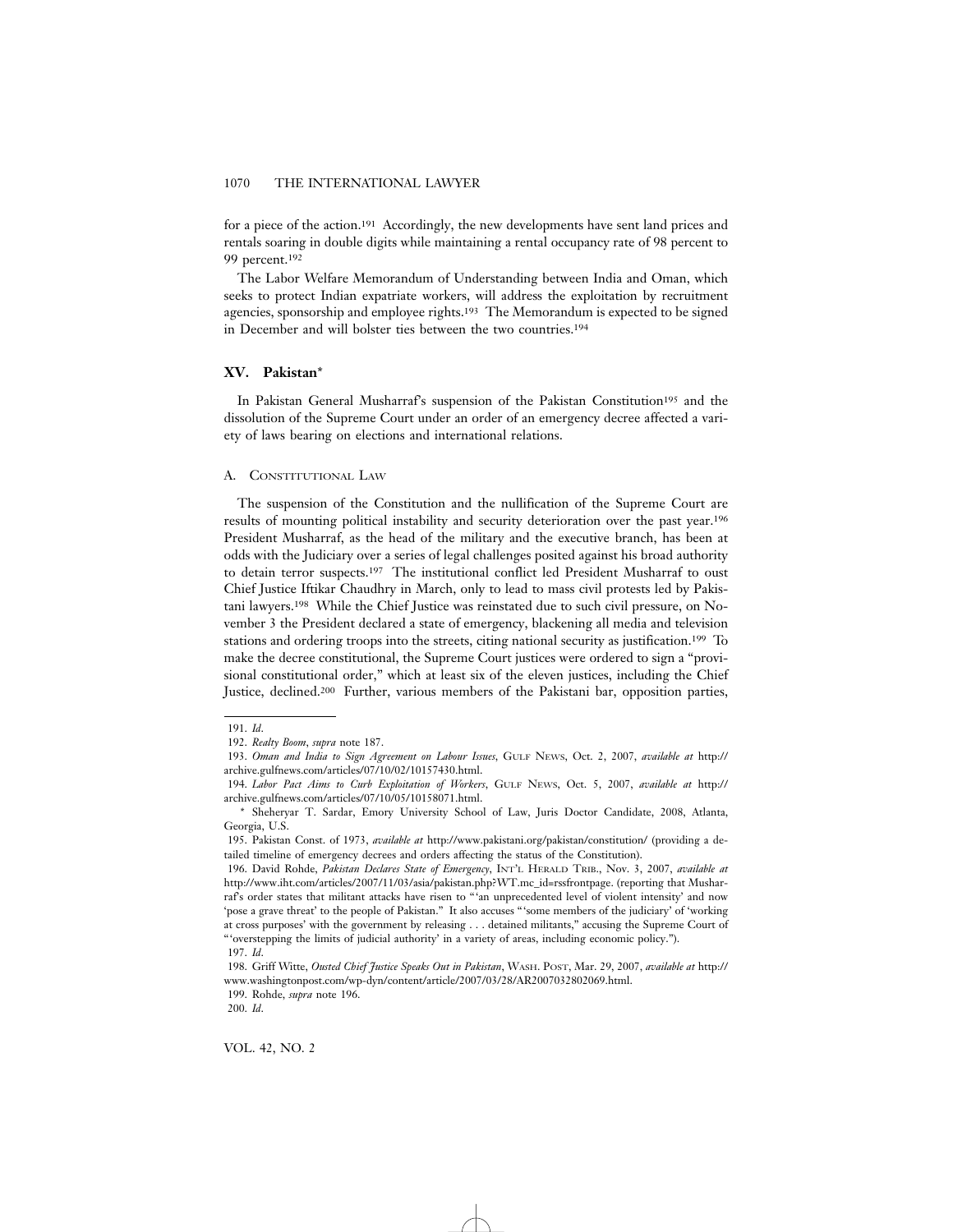and human rights organizations were either detained or placed under house arrest.201 Whether the decree affects the pending elections, scheduled for January 2008, remains to be seen.

#### B. ELECTION LAW

Under President Musharraf's orders, Parliament is to be dissolved and a temporary government will take its place until elections are held.202 To critics, elections under the Army Act will be rendered meaningless due to the widespread detention of opposition parties' members, lawyers and democracy activists.203 Further, they question whether the President is simply attempting to placate protesters and international dismay by maintaining the election date under an indefinite emergency.204

# C. INTERNATIONAL LAW

While U.S. and British military aid to Pakistan will likely remain unaffected,<sup>205</sup> the Commonwealth may suspend Pakistan's membership from its fifty-three-nation group, likely affecting trade and economic understandings between Pakistan and member nations.206

# **XVI. Palestine\***

Since Hamas's parliamentary victory in January 2006,207 the political and economic condition of the West Bank and Gaza has continued to deteriorate. Statistics are difficult to come by, but according to the International Monetary Fund and World Bank, as of 2006, the unemployment rate in Palestine is a staggering 23.6 percent.208 Real GDP fell 8 percent from 2005, and real GDP per capita has fallen by 11 percent.209 Real GDP per capital is currently 40 percent below 1999 levels, $2^{10}$  with low-income households feeling the brunt of the economic recession.211 Needless to say, the situation in Palestine is dire and is unlikely to improve in the near future.

<sup>201.</sup> *Id*.

<sup>202.</sup> *Id*.

<sup>203.</sup> *Id*.

<sup>204.</sup> *Id*.

<sup>205.</sup> Matthew Lee, *Bush Administration Finds No Legal Reason to Cut Aid to Pakistan*, N. COUNTY TIMES, Nov. 9, 2007, *available at* http://www.nctimes.com/articles/2007/11/10/news/nation/7\_10\_4411\_9\_07.txt. Aid has totaled \$10 billion since 2001 and is governed by legislative requirements, triggering automatic cutoffs. All aid however, is covered by locked-in presidential waivers.

<sup>206.</sup> Sophie Walker, *Pakistan Could Face Commonwealth Suspension-UK*, REUTERS, Nov. 7, 2007, *available at* http://www.alertnet.org/thenews/newsdesk/L07597630.htm.

<sup>\*</sup> Hisham Kassim, B.A. University of Virginia 2003, J.D. expected University of Iowa College of Law 2007. (All Palestinian Laws are in Arabic and are translated by the author.)

<sup>207.</sup> Adrien Katherine Wing & Hisham Kassim, *Hamas, Constitutionalism, and Palestinian Women*, 50 HOW. L.J. 2, 480 (2007).

<sup>208.</sup> International Monetary Fund-World Bank, *West Bank and Gaza: Economic Developments 2006—A First Assessment*, at 6, (Mar. 2007) http://www.imf.org/external/np/wbg/2007/eng/032607ed.pdf.

<sup>209.</sup> *Id*. at 8.

<sup>210.</sup> *Id*. at 2.

<sup>211.</sup> *Id*. at 10.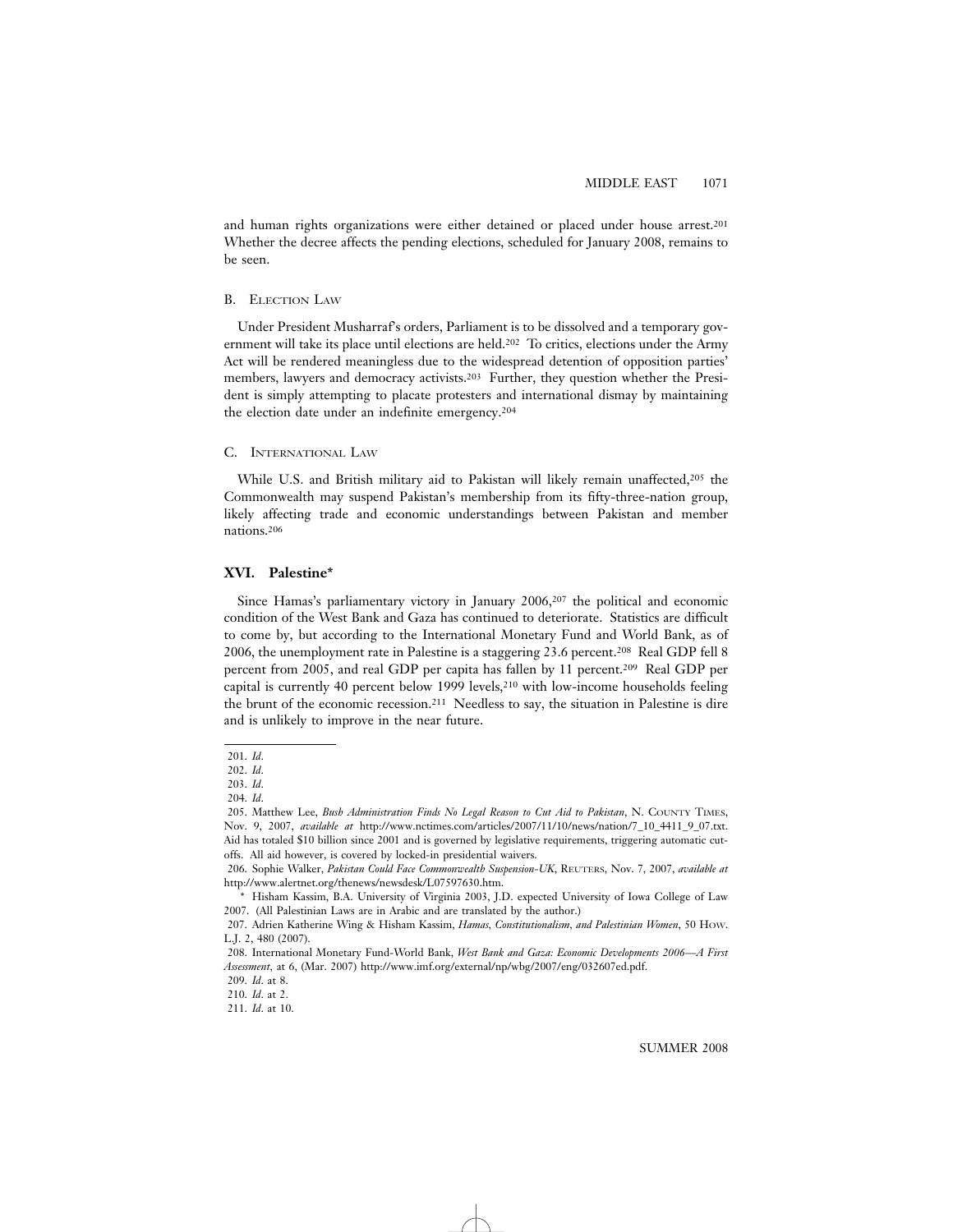In 2007, the Palestinian Legislative Council (PLC) did not pass any new laws and the Palestinian judiciary did not issue any rulings or opinions. The PLC was unable to convene during 2007 for two main reasons: (1) the imprisonment of PLC members and (2) infighting between the two political factions—Hamas and Fatah. Almost one-third of the PLC legislators are being held in Israeli prisons,<sup>212</sup> and the opposing political party or Israeli security forces are blocking the remaining two-thirds from attending parliamentary sessions.<sup>213</sup>

Given that the PLC is unable to convene, the Amended Basic Law grants the President of the Palestinian Authority (PA) authority to issue decrees or executive orders that have the effect of law.214 The Amended Basic Law limits this Presidential power by requiring all decrees to be presented and approved by the PLC once it convenes; otherwise, the decrees lose their effect.215 In 2007, the President issued approximately fifty decrees that pertain to a wide variety of matters, from setting the work schedule of government employees<sup>216</sup> to reimbursing police cadets studying outside of Palestine.<sup>217</sup> As of this writing none of the decrees have been presented to the PLC.

The decrees are largely administrative in nature and touch on matters that are not likely to cause any controversy and therefore unlikely to be rejected by the PLC.218 There are a few decrees that may be overturned by the PLC once it convenes since they favor one particular group over another. One such decree is Decree No. 18 that exempts all Palestinians residing in southern districts from all PA taxes and fees.219 The PLC members from those provinces are likely to rally very strongly to maintain the tax-exempt status of their constituents. PLC members from northern districts, however, are unlikely to approve the tax exemption unless it is also extended to their constituents as well.

# **XVII. Qatar**\*

Since Qatar's enactment of a permanent constitution in 2005, the booming gulf country has continued an impressive campaign to modernize its legal system. Two of Qatar's most recent legal developments include recent laws arming the judiciary with the power of judicial review, and a 2006 resolution expanding property-ownership rights for non-Qataris.

<sup>212.</sup> Wissam Afifah, *The Palestinian Legislative Council Convenes in Gaza and the West Bank*, International Middle East Media Center, Nov. 7, 2007, http://www.imemc.org/article/51349 (last visited Mar. 28, 2008). 213. *Id*.

<sup>214.</sup> Amended Basic Law, art. 43 (2003) (Palestinian Authority).

<sup>215.</sup> *Id*.

<sup>216.</sup> Council of Minister's Public Employee Work Schedule Decree No. 12/2007, PALESTINIAN GAZETTE, Aug. 13, 2007.

<sup>217.</sup> Council of Minister's Police Cadets Reimbursement Decree No. 5/2007, PALESTINIAN GAZETTE , Aug. 13, 2007.

<sup>218.</sup> Other examples include: Executive Decree For the Establishment of a Christian Affairs Committee No. 4/2007, PALESTINIAN GAZETTE, Apr. 27, 2007; Executive Decree For the Establishment of the Yasser Arafat Institute No. 5/2007, PALESTINIAN GAZETTE, Apr. 27, 2007; and Council of Minister's Decree For the Establishment of a National Document Registry No. 1/2007, PALESTINIAN GAZETTE, Aug. 13, 2007. 219. Executive Tax and Fee Exemption Decree No. 1/2007, PALESTINIAN GAZETTE, Aug. 9, 2007, arts. 2

and 3. \* Kinan H. Romman, an associate with Fulbright & Jaworski L.L.P. in Houston, Texas, prepared the report on developments in Qatar. The author thanks Mr. Nader Kadasa for his invaluable assistance.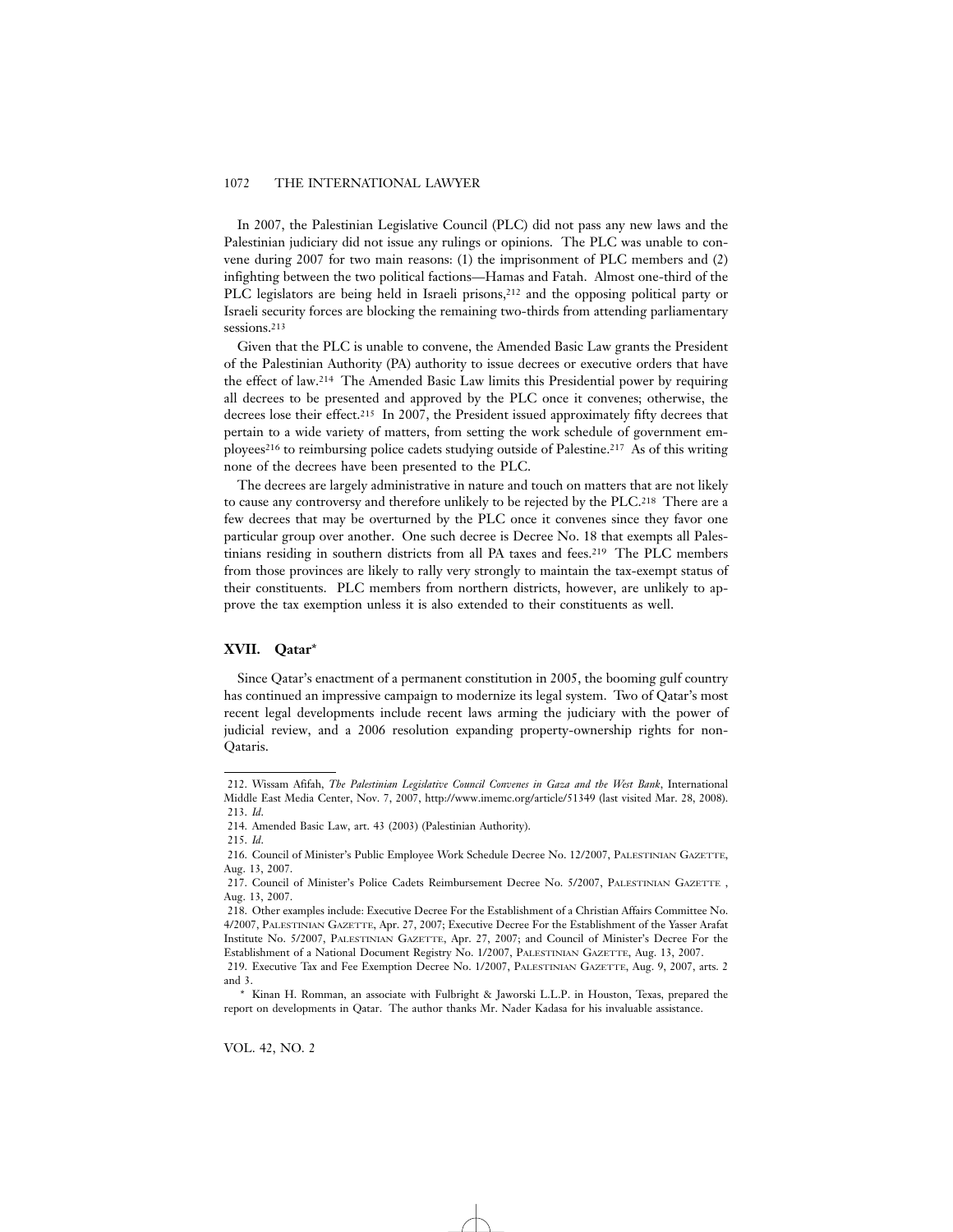# A. JUDICIAL REVIEW

Qatar's recent judicial review legislation shows a commitment to the new constitution's separation-of-powers concept.220 The Qatari legislature has granted its judiciary the ability to review statutes and certain administrative actions through two laws. The first law, Law No. 6 of 2007, comes into force January 2008.<sup>221</sup> It gives the judiciary the right to review any legislative act for constitutionality. Article 1 of that law establishes a new "constitutional panel" that will decide all constitutionality questions relating to new and old legislation.

The second judicial review law, Law No. 7 of 2007, came into force on October 1, 2007.222 This law establishes a check against the executive branch by allowing review of administrative actions. Law No. 7, however, is less potent than its counterpart because of exclusions and procedural hurdles that limit its application. For example, all decisions made by the Emir are expressly excluded. Several exclusions are also carved out for decisions relating to the media, munitions, government takings, and government contracts, leaving it substantively limited. Additionally, Article 4 of this new law confines complaints to four grounds for contesting administrative decisions: (1) lack of jurisdiction; (2) existence of defect of form; (3) erroneous application or construction of laws and regulations; and (4) abuse of power. Lastly, Article 5 of the law requires that administrative remedies first be exhausted and that the litigant establish standing before challenging administrative actions by showing a direct personal interest.

Taken together, these new laws on enabling judicial review suggest that the Qatari government is taking steps toward placing checks on legislative and executive power. Judicial review in some countries, however, has proven limited in practice despite laws that expressly support the concept.223 Thus, it is too early to say that Qatar's flavor of judicial review will resemble active American- or German-style judicial oversight.

### B. PROPERTY OWNERSHIP

Turning to Qatar's new property resolution, Cabinet Resolution No. 6 of 2006 now lists eighteen locations in Qatar in which non-Qatari will be allowed usufruct ownership of real property.224 This resolution comes just two years after Law No. 17 of 2004, which first created these usufruct rights but did not define their geographic reach.225 Usufruct property ownership resembles a contractual leasehold right, except that it is a property right that runs with the land. The right lasts for ninety-nine years, allowing the owner to enjoy the property for "profit, utility and advantage" and even to transfer or renew the

<sup>220.</sup> *See* Qatar Permanent Const. (2005), arts. 60, 129 (providing for separation of powers as the basis for Qatar's governance and as an essential pillar of the state).

<sup>221.</sup> *See* Law No. 6 of 2007 Regarding the Constitutional Disputes (Qatar).

<sup>222.</sup> *See* Law No. 7 of 2007 Regarding the Administrative Disputes (Qatar).

<sup>223.</sup> *See* Jose E. Alvarez, *Judging the Security Council*, 90 AM. J. INT'L. L. 1, 25 (1996) (explaining that countries around the world exercise judicial review with varying levels of deference to the other branches of government and noting that Japan is extremely reserved despite expressly adopting judicial review in its constitution, and that, by contrast, Germany and India are extremely active in judicial oversight).

<sup>224.</sup> *See* The Council of Ministers Resolution No. 6 of 2006 Establishing Free Zone Areas and Determining Their Space and the Permitted Activities to be Conducted in These Areas (Qatar).

<sup>225.</sup> *See* Law No. 17 of 2004 Regulating the Ownership and Usufruct of Real Estate and Residential Units by Non-Qataris (Qatar).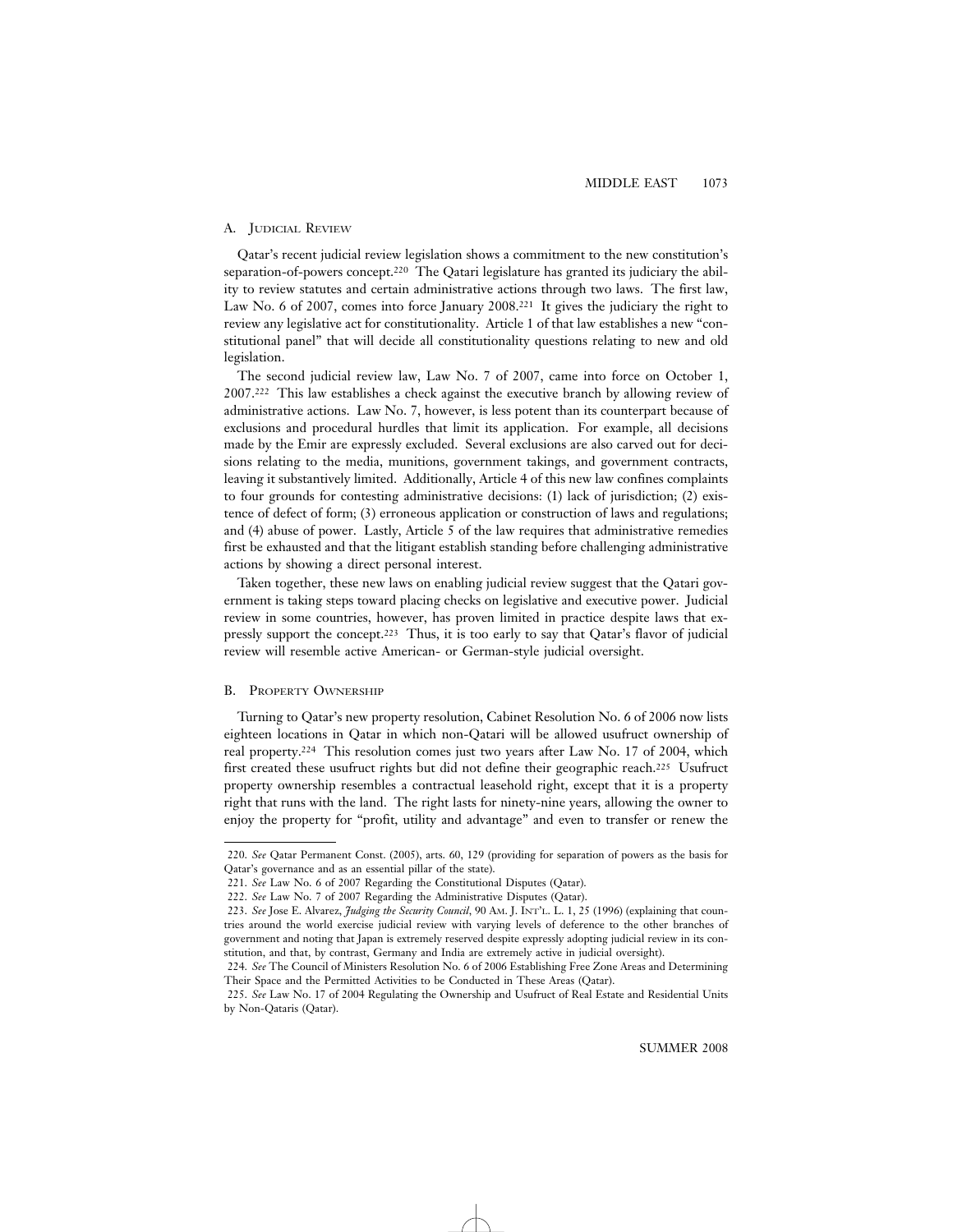right. The usufruct owner may also devise the property to legal heirs. In addition, if the usufruct right is associated with a residential property, the true owner must ensure the quiet enjoyment of the property and must indemnify the usufruct right holder against destruction of the home or a governmental taking.

This law greatly expands investment options for properties throughout Doha and surrounding areas. The hope is that Qatar will continue to expand the number of usufruct and outright ownership zones within the country through future resolutions. A proliferation of these zones could help bring down a recent spike in property values caused in large part by increased foreign demand, and could also bring additional investment to Qatar.226

# **XVIII. Syria**\*

#### A. CAPITAL MARKETS

Syria continued its drive to establish the Damascus Stock Exchange (DME) aimed at going into service in 2008.227 Law No. 22, enacted in 2005, serves as the basis for creating the Syrian stock market.228 Syria has established the Syrian Commission for Financial Markets and Securities (SCFMS) to serve as the market regulator.229 To date, 46 percent of Syria's family-owned companies have completed IPOs that tend to be oversubscribed due to the limitations in investment vehicles within the country.230 The new laws require general partnerships to reorganize as Limited Liability Companies before being eligible for listing on the DME.231 Syrian companies are also required to keep accurate balance sheets and provide for transparency.232 The Syria Banking and Financial Services Conference was held in Damascus in November 2006 to promote the establishment of the DME and the new securities laws.233

### B. ACCESS TO HOUSING

Law No. 17 was enacted in July 2007 upon signature by President Bashar Assad to assist lower- and middle-income families with housing and to encourage investment in the real estate sector of the economy.234 The new law is aimed at regulating Syria's large housing

<sup>226.</sup> *See* Ala'a Tamneh, *Qatar Property Market, Al Tamimi & Company Law Update: New Property Law Made Simple*, Aug. 2007, http://www.tamimi.com/downloads/lawupdates/lu-198sep07.pdf (last visited Mar. 28, 2008).

<sup>\*</sup> Christopher Scott Maravilla is Washington, D.C. attorney and is a Vice-Chair of the ABA Middle East Committee.

<sup>227.</sup> Alison Brooks, *Great Expectations: Reports on the Preparations for the Opening of the Damascus Stock Exchange*, *S*YRIA TODAY, Aug. 2007, *available at* www.syria-today.com (in search box, type "Alison Brooks"). 228. *Syria's Stock Market Law Shows Determination for Economic Reform, Minister*, SYRIA, ECONOMICS, June 21, 2005, *available at* http://www.arabicnews.com/ansub/Daily/Day/050621/2005062106.html.

<sup>229.</sup> *See* Iran's Bank Sepah, *supra* note 5.

<sup>230.</sup> *Id*.

<sup>231.</sup> *Id*.

<sup>232.</sup> *Id*.

<sup>233.</sup> Mohammed Imady, Chairman of the Board of Commissioners, Syrian Comission on Financial Markets and Securities, Speech at the Syrian Banking & Financial Services Conference: The Establishment of the Syrian Securities Exchange Market (Nov. 3-5, 2006), *available at* http://www.syrianbankingconference.org/ speeches/MohammedImady.htm.

<sup>234.</sup> *Home Owning in Syria Easier*, http://www.ameinfo.com/127974 (last visited Apr. 30, 2008).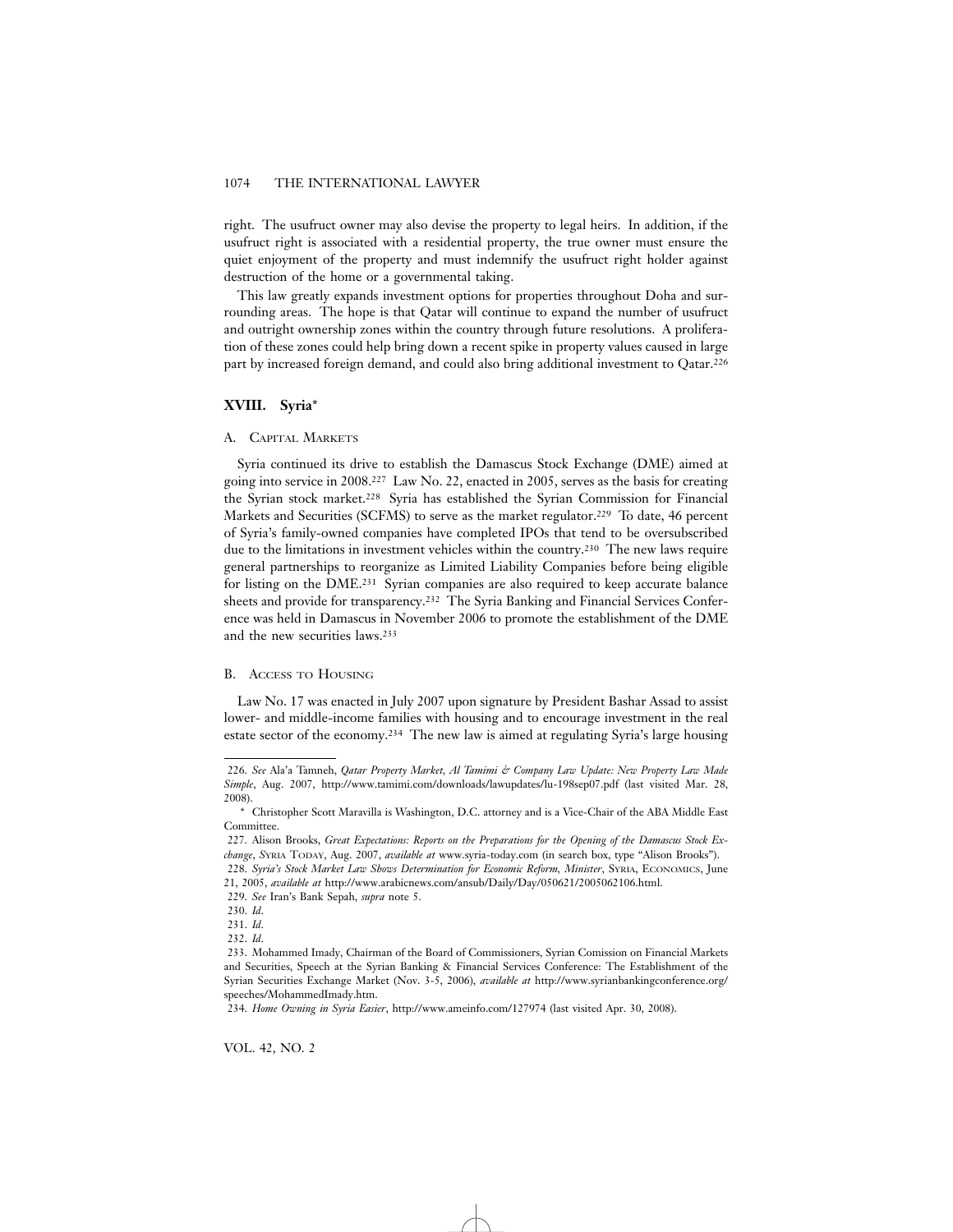cooperatives.235 The law is expected to lower building costs, lower interest rates on mortgages, and extend terms to twenty-five years in line with those for agricultural cooperatives.236

# **XIX. Tunisia\***

Building on past progress, Tunisia continued to move toward opening its economy to external trade. Significantly, on June 21, 2007, the first Ministerial Commission meeting of the member states of the Agreement for the Establishment of a Free Trade Zone among the Arabic Mediterranean Nations (the "Agadir Agreement") was held, marking the start of the technical implementation of the agreement.237 The Agadir Agreement entered into force on January 1, 2006.238 The purpose of the Agadir Agreement is to allow the member states to slowly open their markets to greater regional competition and increase Arab economic integration.239 Additionally, on September 4, 2007, Tunisia signed four bilateral agreements with Pakistan in the areas of industry, science, technology, and tourism.240

The development and growth resulting from this ongoing economic liberalization has led to environmental challenges. According to the World Bank, the cost of damage to the environment from pollution and climate change amounts to 2.1 percent of Tunisia's gross domestic product.241 To address the risks to its natural resources and improve living conditions, Tunisia's parliament passed new environmental legislation. Tunisia's new air pollution law, which came into effect on June 4, 2007, strengthened Tunisia's authority to enforce air quality standards.242 The law places mandatory requirements on automobiles and companies for monitoring air quality and imposes fines from 1,000 to 50,000 dinars on companies that fail to limit air polluting emissions.243 Further, the law requires firms to install technological equipment to prevent and limit air pollution at the source and join a national monitoring network at their own cost.244 A new law concerning water quality

243. *Id*. art. 13.

244. *Id*. art. 9.

<sup>235.</sup> *Id*.

<sup>236.</sup> *Id*.

<sup>\*</sup> Bobbie S. Neal, an attorney in Washington, D.C., prepared the report on developments in Tunisia. 237. *Agadir Agreement Member States Launch Work of Technical Committee*, JORDAN TIMES, June 22, 2007, *available at* http://www.jordanembassyus.org/06222007004.htm.

<sup>238.</sup> *See* Agreement for the Establishment of a Free Trade Zone between the Arabic Mediterranean Nations, Feb. 25, 2004, *available at* http://www.bilaterals.org/article.php3? id\_article=2513. The Arabic Mediterranean Nations are comprised of Tunisia, Morocco, Jordan and Egypt.

<sup>239.</sup> *Id*. at art. 2.

<sup>240.</sup> *Pak-Tunisia Sign 4 Agreements, Vow to Enhance Trade Volume Up to U*.*S*. *\$300 mln*, ASSOCIATED PRESS OF PAKISTAN, Sept. 4, 2007, *available at* http://www.app.com.pk/en\_/index.php?option=com\_content&task=view &id=15910&Itemid=2.

<sup>241.</sup> WORLD BANK GROUP, ENVIRONMENT IN MENA, Sept. 2007, http://siteresources.worldbank.org/ INTMNAREGTOPENVIRONMENT/Resources/ENVIRONMENT-ENG-2007AM.pdf (last visited Mar. 28, 2008).

<sup>242.</sup> *See* Loi n 2007-34 du 4 juin 2007, sur la qualité de l'air (Law no. 2007-34 of June 4, 2007, on air quality), *available at* http://faolex.fao.org/docs/pdf/tun72480.pdf.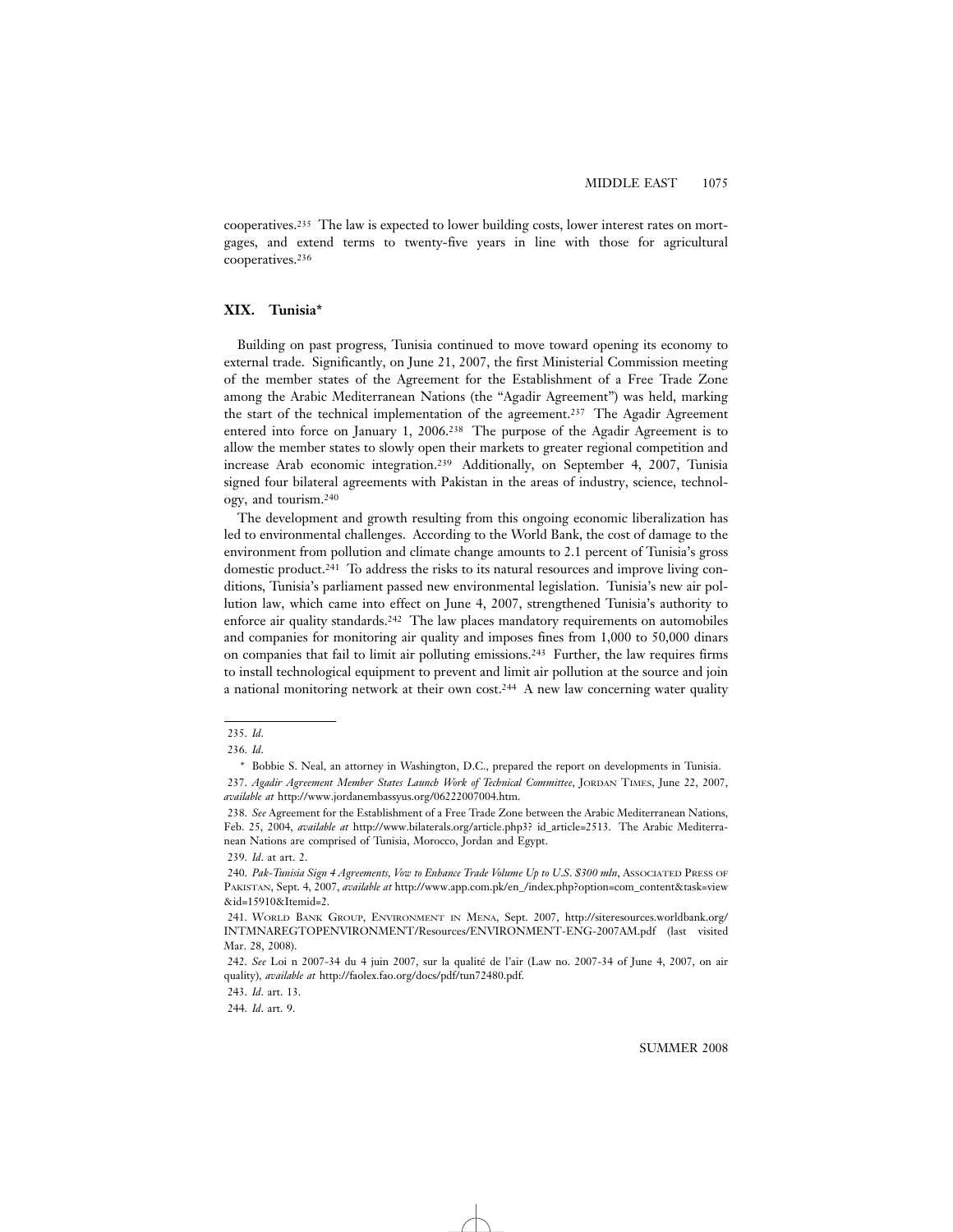also came into effect on June 4, authorizing the National Sanitation Utility to provide incentives or subsidies for treating wastewater.<sup>245</sup>

While Tunisia's economic progress in 2007 once again outpaced its democratic reform,246 two promising events occurred, raising expectations for greater social and political freedoms. In early October, the Administrative Court of Tunisia declared that a twenty-year-old law banning the Islamic veil at work and in schools violated the freedom of religion guaranteed by the constitution.247 The law banned hijab in public offices as a sign of extremism.248 The court held that the prohibition violated individual rights and gave too much authority to the government over religious freedom.249

Additionally, in July, political activist lawyer Mohammad Abbou was released from custody after serving more than two years in prison, along with twenty-one other political prisoners, to mark the fiftieth Anniversary of the founding of the Republic of Tunisia.250 Abbou was convicted in 2005 for assaulting and defaming the judiciary in an \online article.251 Human rights activists claimed that in reality Abbou's arrest and conviction was for writing an article criticizing Tunisian President Zine El Abidine Ben Ali's meeting with Israel's prime minister.252 Abbou's conviction brought widespread condemnation from the international community and greater attention to the government's crackdown on freedom of expression.253

VOL. 42, NO. 2

<sup>245.</sup> See Loi n 2007-35 du 4 juin 2007, complétant la loi n 93-41 du 19 avril 1993 relative á l'Office National de l'Assainissement (Law n 2007-35 of June 4, 2007, complimenting Law n 93-41 that came into effect on Apr. 19, 1993 under the National Agency of Water Quality), *available at* http://faolex.fao.org/docs/pdf/ tun72481.pdf.

<sup>246.</sup> *See e*.*g*., U.S. Dep't of State, COUNTRY REPORTS ON HUMAN RIGHTS PRACTICES—2006: TUNISIA (Mar. 6, 2007), http://www.state.gov/g/drl/rls/hrrpt/2006/78864.htm (last visited Mar. 28, 2008); U.S. Dep't of State, INTERNATIONAL RELIGIOUS FREEDOM REPORT 2007: TUNISIA, (Sept. 14, 2007), http://www. state.gov/g/drl/rls/irf/2007/90222.htm (last visited Mar. 28, 2008); AMNESTY INT'L REPORT 2007, TUNISIA, http://thereport.amnesty.org/eng/Regions/Middle-East-and-North-Africa/Tunisia (last visited Mar. 28, 2008); *Tunisia Bans Human Rights Congress*, TURKISH DAILY NEWS, Feb. 19, 2007, *available at* http://www. turkishdailynews.com.tr/article.php?enewsid=66468&mailtofriend=1; Int'l Freedom of Expression Exchange (IFEX), *Joint Action IFEX-TMG Members Write to UN Secretary-General About Government's Obligations to Cease Harassment of Human Rights Defenders and Journalists*, Jan. 19, 2007, http://www.ifex.org/en/content/ view/full/80526 (last visited Mar. 28, 2008.

<sup>247.</sup> *Court Revokes Women's Veil Ban in Tunisia*, DEUTSCHE PRESSE-AGENTUR INT'L SERV., Oct. 11, 2007, *available at* http://www.wwrn.org/article.php?idd=26555&sec=33&con=57. A female teacher who had been suspended by school administrators for wearing hijab brought suit.

<sup>248.</sup> *Id*.

<sup>249.</sup> Mohammad Ahmad, *Eid Special for Hijab-clad Tunisians*, ISLAMONLINE NETWORK, Oct. 14, 2007, http://www.islamonline.net/servlet/Satellite?c=Article\_C&pagename=Zone-English-News/NWE-

Layout&cid=1190886347896 (last visited Mar. 28, 2008); Jamel Arfaoui, *Tunisian Court Reinstates Veiled Teacher*, MAGHAREBIA, Oct. 10, 2007, *available at* http://www.magharebia.com/cocoon/awi/xhtml1/en\_GB/ features/awi/features/2007/10/10/feature-02. The verdict has been subject to a media blackout. *Id*.

<sup>250.</sup> Jill Carroll, *A Rare Free-Speech Victory in Tunisia*, CHRISTIAN SCIENCE MONITOR, Sept. 28, 2007, *available at* http://www.csmonitor.com/2007/0928/p06s02-wome.html.

<sup>251.</sup> *Id*.

<sup>252.</sup> *Id*.

<sup>253.</sup> *Id*.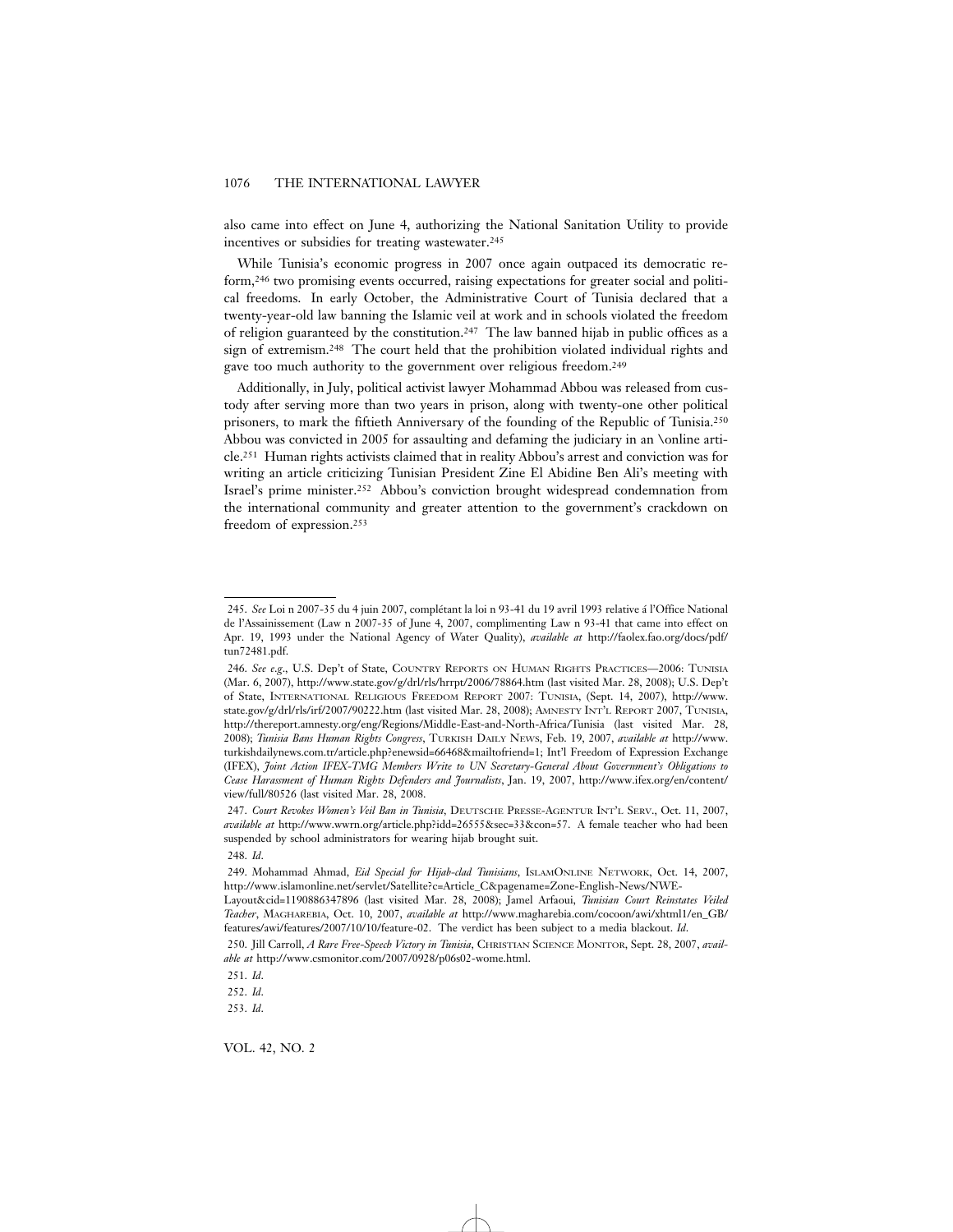# **XX. Turkey**\*

Turkey is experiencing stable, uninterrupted economic growth in its push to create a pro-business, pro-investment climate. The transactions completed for this year to the end of October 2007 were in excess of \$24.1 billion.254

In its bid for accession to the European Union (E.U.), Turkey has made progress in bringing its legislation in line with E.U. standards; however, it has experienced a slowdown in the reform process in comparison to the previous year. This may be due in part to the European Council's decision in December 2006 to delay commencement of negotiations for eight of its chapters until the European Commission (the "Commission") confirms that Turkey has fulfilled its commitments regarding Cyprus255 in accordance with the Commission's recommendations.256 As part of its accession negotiations with the E.U., Turkey prepared a series of presentations in October 2006.257 The Commission presented screening reports on more than one-third of all chapters of the *acquis communautaire*, and similar reports are expected to follow by the end of 2007. The "Science and Research" chapter was provisionally closed, and Turkey prepared its negotiation position on the "Enterprise and Industrial Policy" chapter for its third meeting with the Commission at the Accession Conference in June, 2007. At this Conference, two new chapters (Statistics and Financial Control) were opened, with benchmarks noted. The Conference also confirmed the commencement of ministerial-level negotiations on the "Enterprise and Industrial Policy" chapter, which had been opened previously at the deputy level.258 On November 6, 2007, the Commission's annual report on Turkey's accession progress was published.<sup>259</sup> This report urges Turkey to renew the momentum of political reforms, and states that greater efforts must be made, especially on freedom of expression, civilian control of the military, and the rights of non-Muslim communities. Moreover, enlargement remains at the top of the agenda in the Commission's 2008 policy strategy.260

<sup>\*</sup> Hakki Gedik and Dirk Gaupp of Hergüner Bilgen Özeke, Attorneys at Law, Istanbul, Turkey, prepared the report on Turkey.

<sup>254.</sup> *See* Dealwatch—Turkey, *available at* http://www.securities.com.

<sup>255.</sup> *See* Presidency Conclusions, Brussels European Council (Feb. 12, 2007), *available at* http://www.consilium.europa.eu/ueDocs/cms\_Data/docs/pressData/en/ec/92202.pdf; Press Release, Council of the European Union, General Affairs and External Relations (Dec. 11, 2006) *available at* http://europa.eu/rapid/press ReleasesAction.do?reference=PRES/06/352&format=HTML&aged=1&language=EN&guiLanguage=fr.

<sup>256.</sup> *See* Press Release, Council of the European Union, Commission Presents Its Recommendation on the Continuation of Turkey's Accession Negotiations (Nov. 29, 2006), *available at* http://europa.eu/rapid/press ReleasesAction.do?reference=IP/06/1652.

<sup>257.</sup> *See* Hakki Gedik, Middle East Committee, Middle East Law Bulletin, 2007 A.B.A., Sec. Int'l L. Rep. 1, 23, *available at* http://meetings.abanet.org/webupload/commupload/IC850000/newsletterpubs/MiddleEast LawBulletin1-1-2007.pdf.

<sup>258.</sup> *See* Press Release, Council of the EU, Third Meeting of the Accession Conference at Ministerial Level with Turkey (June 26, 2007), *available at* http://www.consilium.europa.eu/uedocs/cms\_Data/docs/pressdata/ en/er/94975.pdf.

<sup>259.</sup> *See* Commission at the European Communities, Enlargement Strategy and Main Challenges 2007- 2008, at 8-9, COM (2007) 663 final (Nov. 6, 2007), *available at* http://ec.europa.eu/enlargement/pdf/key\_ documents/2007/nov/turkey\_progress\_reports\_en.pdf.

<sup>260.</sup> *See* Commission at the European Communities, *Annual Policy Strategy for 2008*, COM (2007) 65 final (Feb. 21, 2007), *available at* http://ec.europa.eu/atwork/synthesis/doc/aps\_2008\_en.pdf; *see also* Commission at the European Communities, Enlargement Strategy and Main Challenges 2007-2008, COM (2007) 663 final (Nov. 6, 2007), *available at* http://ec.europa.eu/enlargement/pdf/key\_documents/2007/nov/strategy\_ paper\_en.pdf.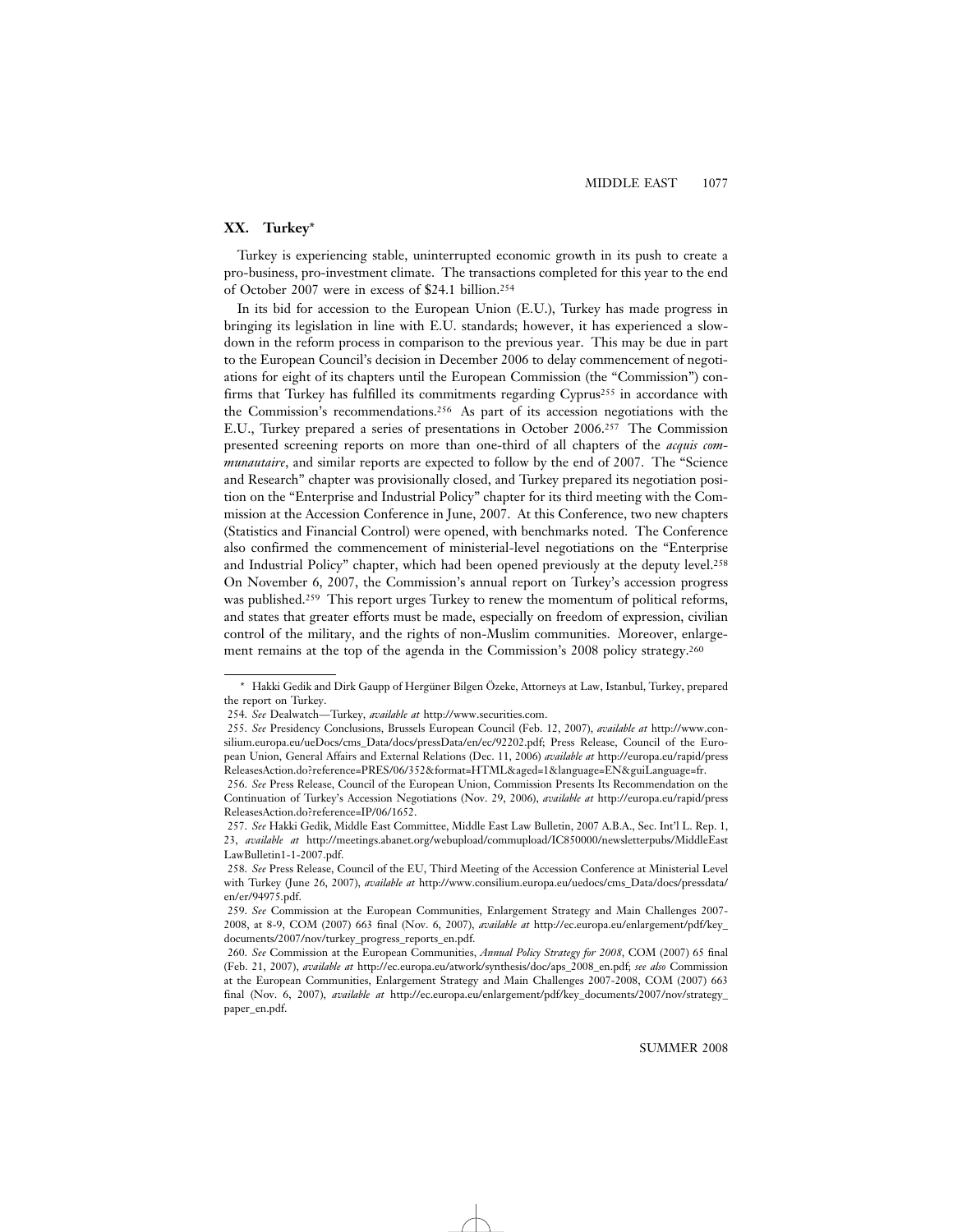Within Turkey, the most significant law enacted in 2007 was the long-anticipated Mortgage Law.261 The amendments were intended to establish the framework for the housingfinance system. This in turn is expected to provide an increase in capital market ventures for Turkish and foreign investors through the creation of new-debt instruments, financial institutions, and different types of funds; it will also assist in developing a fully-fledged mortgage system with E.U. standards.

Although there was much grumbling surrounding the general and presidential elections in July and August 2007, respectively, there has been no significant instability in the marketplace. The broadening of the current account deficit, however, remains a factor of uncertainty. Investment is still on the rise, and with stricter economic policies emanating from the Government, there is much optimism that Turkey will maintain consistent economic growth.

### **XXI. United Arab Emirates**\*

There have been a number of significant legal changes in the United Arab Emirates (UAE) in 2007. Two noteworthy changes include the new Anti-Fronting Law and Insurance Law in the UAE, with other significant legal developments in Dubai, discussed below.

The Anti-Fronting Law, passed in 2004, was intended to become effective on November 15, 2007.262 According to recent newspaper reports, however, the enforcement of the Anti-Fronting Law has been deferred to December 31, 2009.263 This law may affect the manner in which certain businesses in the UAE are currently structured. Under existing laws, foreigners can only own up to 49 percent of a UAE limited liability company (LLC) and cannot undertake certain activities (e.g., ownership of real estate in most areas of the UAE).264 In order to circumvent such restrictions, a practice was developed whereby UAE nationals set up enterprises or service companies for activities prohibited to foreigners or to permit them to own shares in excess of those permitted to foreigners and then the nationals entered entering into "side agreements" with the foreign party(ies).<sup>265</sup> In

<sup>261.</sup> *See* Law No. 5582 on Amendments in Various Laws Related to House Financing System, published in the Official Gazette No. 26454 on March 6, 2007. For an unofficial translation of the Mortgage Law into the English language, see the website of the Capital Markets Board, http://www.cmb.gov.tr/displayfile.aspx?action=displayfile&pageid=25&fn=25.pdf. The Mortgage Law amends the provisions of several laws, such as Law of Foreclosure and Bankruptcy No. 2004, Capital Markets Law No. 2499, Consumer Protection Law No. 4077, Stamp Duty Law No. 488, Value Added Tax Law No. 3065 and Duties Law No. 49.

<sup>\*</sup> Nabil A. Issa is based in Dubai and affiliated Riyadh offices of King & Spalding LLP, and Farida Midani is based in the Dubai office of King & Spalding LLP. Nabil can be reached at nissa@kslaw.com, while Farida can be reached at fmidani@kslaw.com.

<sup>262.</sup> *See generally* Federal Law No. 17 of 2004 Concerning Combating Commercial Harbouring (U.A.E.) (stating that "[e]nabling a foreigner—whether a natural or a juristic person—to perform any economic or professional activity which the laws and resolutions . . . do not permit him to perform" is prohibited).

<sup>263.</sup> *See UAE to Enforce Companies and Commercial Law in Phases*, GULF NEWS, Nov. 2, 2007, *available at* http://archive.gulfnews.com/articles/07/11/03/10164727.html (noting that "the U.A.E. Cabinet's resolution No. 229 12, issued in 2007, will be adhered to as it defers the enforcement of the federal law No. 17, issued in 2004, on prevention of commercial secrecy, until December 31, 2009").

<sup>264.</sup> *See generally* Federal Law No. 8 of 1984 Regarding Commercial Companies (U.A.E.).

<sup>265.</sup> Mahyra Roy, *New Anti-Fronting Law Released*, INT'L TAX REV., Apr. 2005, *available at* http://internationaltaxreview.com/includes/magazine.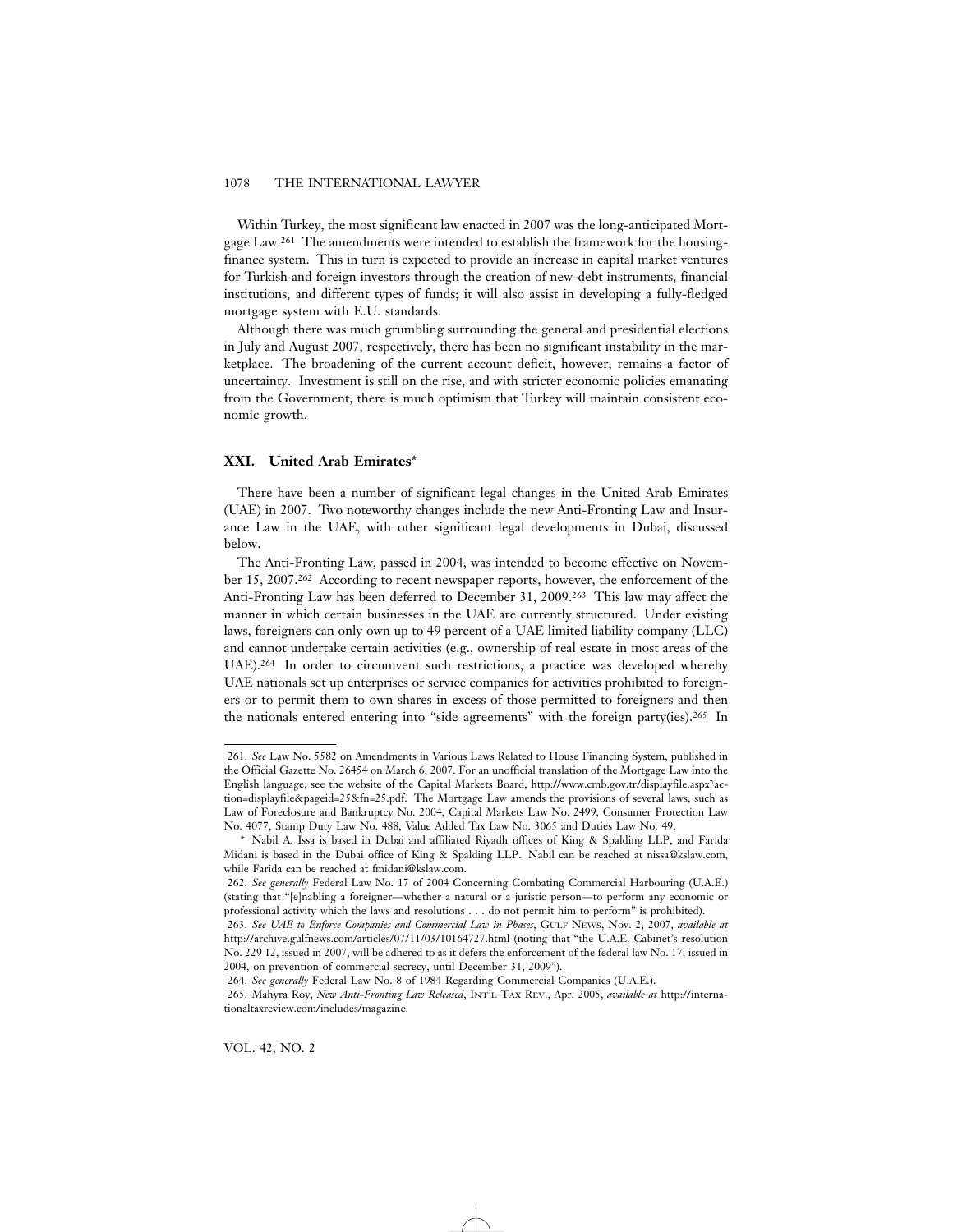this manner, certain foreigners would engage in activities they could not otherwise undertake. The Anti-Fronting Law essentially prohibits local companies from acting as illegal proxies for foreign companies. Second, if a foreign company wishes to establish a local LLC under existing laws, it may do so only if it enters into a joint venture with a local partner owning at least 51 percent of the shares of the UAE LLC.266 In some arrangements that are not properly drafted, the foreigner's beneficial ownership is essentially 100 percent of the dividends in the LLC, which is in excess of those dividends permitted for the minority shareholder in the Articles of Association of the LLC, and in violation of the Anti-Fronting Law.267 The Anti-Fronting Law likely also prohibits the situation in which a UAE national purchases property on behalf of a foreigner in a restricted area in UAE.268 Proposed penalties for violating the law include heavy fines and potential imprisonment for repeat offenses.269

The UAE also implemented a new Insurance Law on February 15, 2007, to regulate all local insurance companies, foreign insurance companies, and agents licensed to carry out insurance activities in the UAE.270 This law requires all those subject to the law to register and obtain a license to conduct insurance activities in the UAE.271 The Insurance Law also prohibits placing any insurance on any funds, assets, or liabilities located or occurring in the UAE with a non-UAE admitted insurance company.

In addition to such significant legal developments in the UAE, the Emirate of Dubai has enacted various laws regulating companies dealing with property and construction in the Emirate of Dubai. These developments are not surprising in light of the current activity in this sector. One important law having a wide-range of implications for the property market is Dubai's new law providing an escrow regime.272 This new regime requires the registration, licensing, and regulation of all developers undertaking property development activities in the Emirate of Dubai.273 All such developers must comply with the law by December 28, 2007.274 The law requires that any funds received in relation to a development must be administered through an escrow account controlled by the Dubai Lands Department (the "Department"),<sup>275</sup> and the proceeds are to be used solely for the purpose of constructing the particular real estate project.<sup>276</sup> The Department will keep 5

<sup>266.</sup> *See* Federal Law No. 8, *supra* note 264, art. 22.

<sup>267.</sup> It is, however, widely expected that a new version of the U.A.E. Companies Law will soon be promulgated and will increase the ownership percentage permissible for foreign parties in a U.A.E. LLC.

<sup>268.</sup> Historically, ownership of land and buildings in the U.A.E. has been restricted to U.A.E. nationals. Over the past few years, however, some emirates such as Dubai and Abu Dhabi have allowed foreigners to own property in certain designated areas. *See* Dubai Law No. 7 of 2006 In Respect of Real Estate Registration in the Emirate of Dubai, *available at* http://www.dubailand.gov.ae/ld\_website/pdfs/trust\_law\_eng.pdf.

<sup>269.</sup> Federal Law No. 17 of 2004 Concerning Combating Commercial Harbouring, art. 3 (U.A.E.).

<sup>270.</sup> *See* Federal Law No. 6 of 2007 In Respect of Forming an Insurance Association and Organizing its Activities in the UAE (U.A.E.).

<sup>271.</sup> *Id*., art. 47 (stating that no insurance company is to be established unless permission has been granted from the Insurance Committee as it deems appropriate and upon the needs of the local economy).

<sup>272.</sup> *See* Law No. 8 of 2007 Concerning Guarantee Accounts of Real Estate Developments in the Emirate of Dubai (U.A.E.).

<sup>273.</sup> *Id*. (specifying that the law applies to a developer who sell units off-plan and receive payments from buyers or financiers before completion of the development).

<sup>274.</sup> *Id*., art. 18.

<sup>275.</sup> *Id*., art. 7 (indicating that any funds raised by way of a mortgage secured for the development must be deposited into a guarantee account opened by the developer for each project). 276. *Id*. art. 8.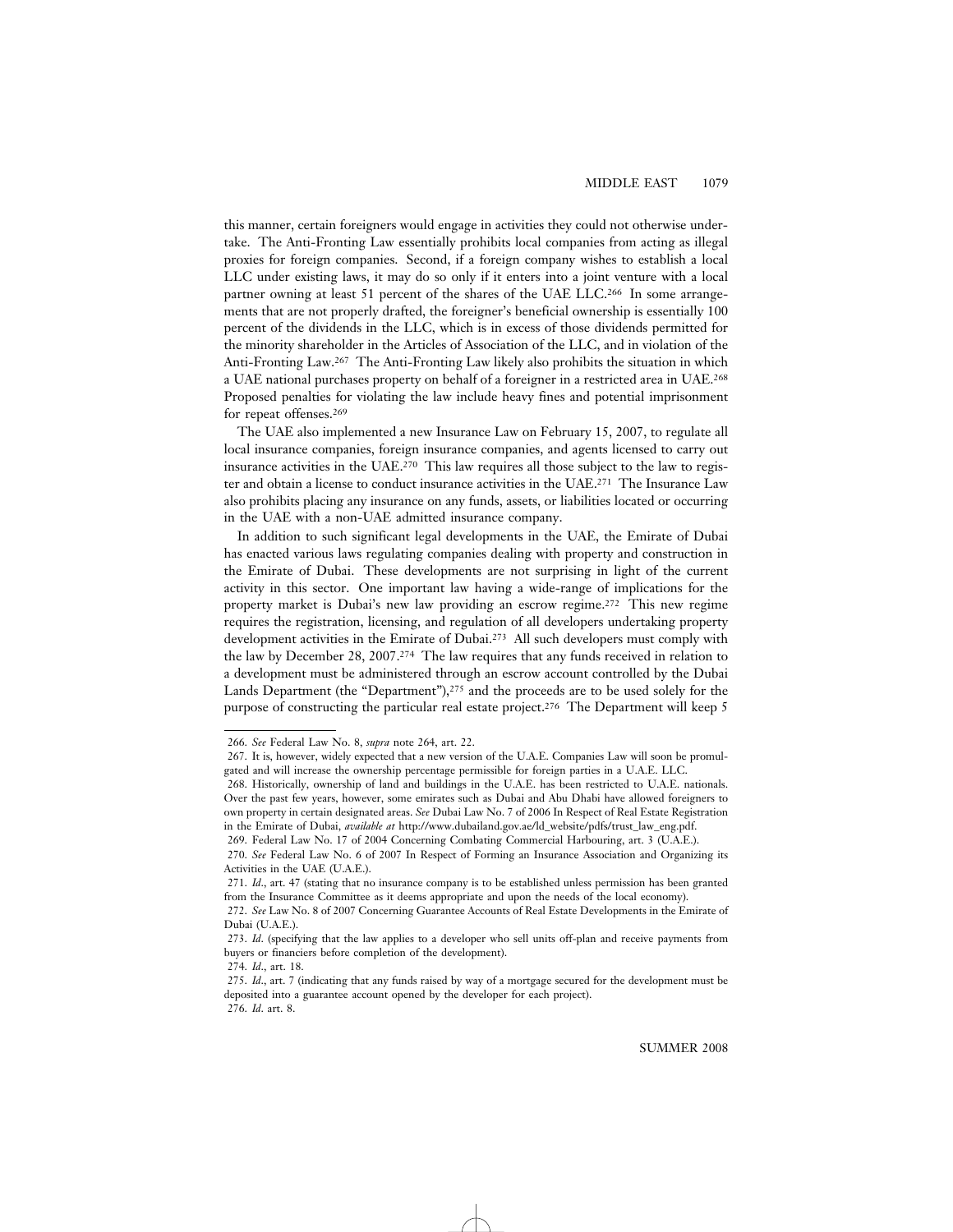percent of the "total amount of the guarantee account" for a period of one year after the certificate of completion is issued, and the release of such funds will not be made until one year after all units in the development are registered in the purchaser's name.277 Noncompliance with such provisions of the Escrow Law may lead to heavy fines and incarceration for an undefined period.278

Finally, it is important to note that Dubai International Arbitration Centre (DIAC) has recently published new arbitration rules for all arbitral proceedings commenced on or after May 7, 2007.279 DIAC aims to be the leading arbitration center in the region, and the new rules were drafted for use in arbitrations held abroad as well as in Dubai. The new rules reflect and consolidate many international best practices embodied in the rules of more established arbitral proceedings. International practitioners will therefore find the DIAC rules familiar. It is important to remember, however, that arbitration rules must always be read in conjunction with applicable national arbitration laws or regulations, such as the arbitration provisions of the UAE Civil Procedure Law.

# **XXII. Yemen**\*

The Yemeni government this year continued its drive to attract greater foreign aid and ease growing dissatisfaction among the country's citizens<sup>280</sup> by holding elections and undertaking reforms to demonstrate a commitment to democratic principles and greater transparency.

The push to create greater transparency and accountability in Yemen's government culminated in the Anti-Corruption Law No. 39, ratified by Parliament in December 2006.281 This law establishes a National Supreme Anti-Corruption Authority (NSACA) made up of figures from the public and private sector, as well as civil society, who together act as a watchdog over all governmental bodies, investigating acts of corruption, and re-

<sup>277.</sup> *Id*. art. 14.

<sup>278.</sup> *Id*. art. 16.

<sup>279.</sup> Dubai Int'l Arbitration Ctr., *Dubai International Arbitration Center Rules* , May 7, 2007, *available at* http://www.diac.ae/idias/rules.

<sup>\*</sup> Mark Youakim, a Chicago-based attorney who has worked with prominent law firms in the Middle East and Asia, prepared this report on Yemen.

<sup>280.</sup> Yemen, positioned on the southwestern tip of the Arabian peninsula, is the poorest country in the Arab World. Although Yemen is an oil exporter, and these exports provide about 70% of all government revenue, the oil has done little to benefit the people of Yemen. Widespread corruption has siphoned off much of the gains to be made from the country's oil exports, and Yemen's meager oil reserves are quickly being depleted; by some estimates, they will be exhausted by 2012. Other factors are contributing to instability: an exponentially growing population, the resulting strain on the country's water supplies, a significant decrease of foreign investment in the country in recent years, growing anxiety of its citizens over a worsening economic situation, and the difficulty of the Government to assert its authority over the outlaying tribal areas. These factors are all worrying developments that have promoted some observers to describe Yemen as on the brink of reverting into a failed state, which in turn have pushed President Ali Abdallah Saleh to take on high-profile measures to address these challenges. *See* Malcolm B. Russell, *The Middle East and South Asia*, 185-91 (2007); *See also*, *Letter from the Deputy Prime Minister and Minister of Planning and International Cooperation on the Outcome of the Yemen 1st Post CG Follow Up Meeting Held on June 20, 2007 in Sana'a*, Republic of Yemen (July, 24, 2007), *available at* http://www.yemencg.org/post/Letter%20from%20DPM%20-%201st%20Post%20CG%20Follow%20Up%20Meeting.pdf.

<sup>281.</sup> Ginny Hill, *Millions In Aid Linked to Yemeni Reform*, CHRISTIAN SCIENCE MONITOR, Feb. 27, 2007, http://www.csmonitor.com/2007/0227/p07s02-wome/htm.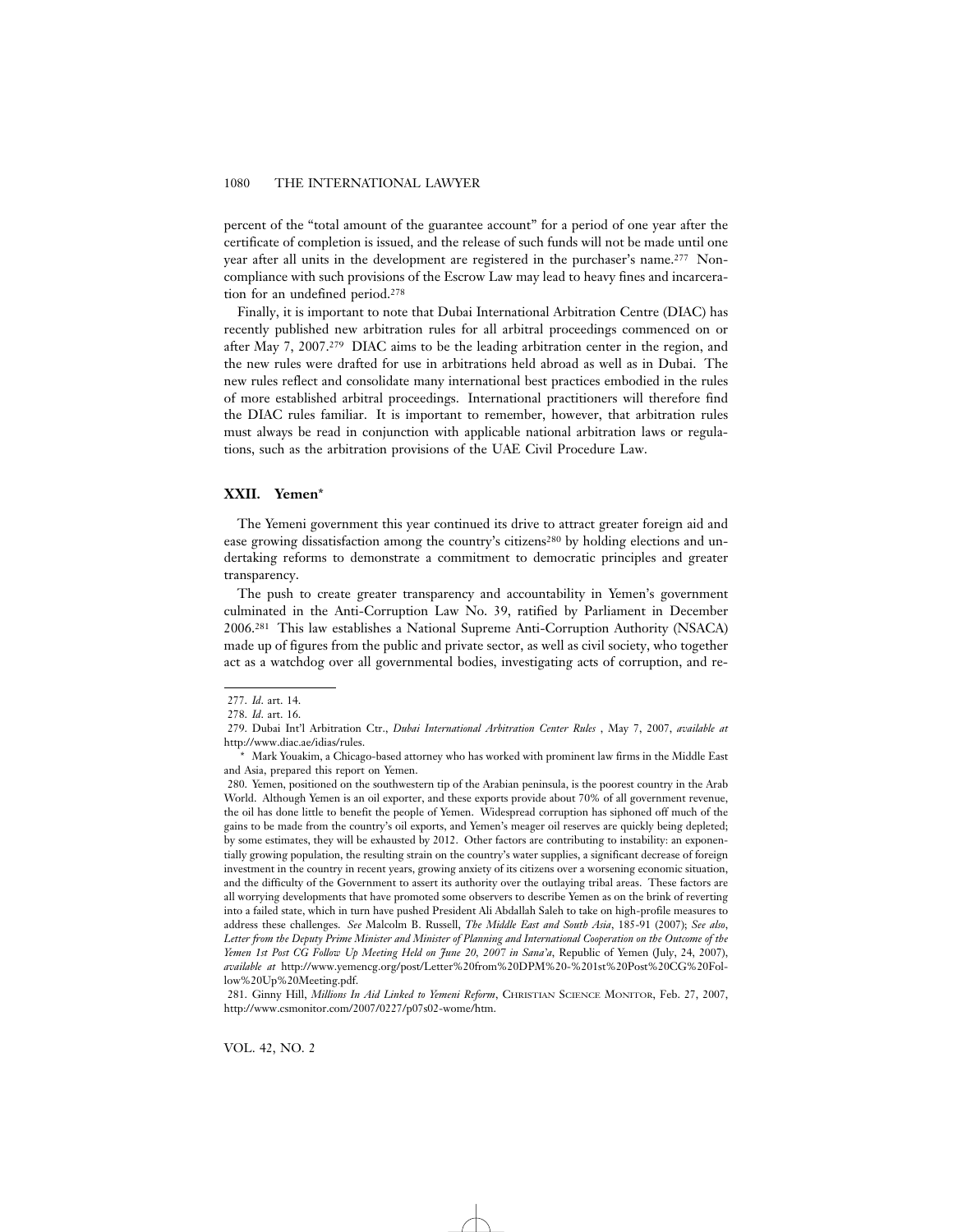taining the authority to seize and confiscate corrupt proceeds.282 The NSACA will have political and financial independence from the executive branch, and it is hoped will engender more confidence in Yemen's political system by foreign donors and its citizens.283

The Yemeni government's reform efforts, which began in early 2006 and continued throughout 2007, were noted and duly rewarded by foreign aid donors. The United States reinstated Yemen's eligibility for Threshold Assistance under the Millennium Challenge Corporation (MCC), a Bush administration plan that ties aid to governance benchmarks, in February 2007.284 In September 2007, the MCC awarded Yemen \$20.6 million under a two-year Threshold program to fight corruption, increase judicial capacity, improve elections, and strengthen the investment climate.285 Yemen would need to demonstrate broader and deeper governmental reforms to be eligible as a full member under the MCC.286 Britain and the Gulf states too demonstrated renewed confidence in Yemen and in total pledged \$4.7 billion in aid over the next four years.<sup>287</sup>

Yemen's new-found financial support will help President Saleh manage some of the country's daunting problems, but it remains to be seen what impact these reforms will

<sup>282.</sup> *See* Zaid al-Alaya'a & Abdul-Aziz Oudah, *Anti-Corruption Audits High-Ranking Officials*, YEMEN OB-SERVER, Oct. 2, 2007, *available at* http://www.yobserver.com/front-page/printer-10013035.html; Ismail Al-Ghabri, *Anti-Corruption Committee Members Elected*, YEMEN TIMES, Mar. 29, 2007, *available at* http://yementimes.com/print\_article.shtml?i=1037&p=front&a=2; U.S. Dep't of State, *Country Reports on Human Rights Practices—2006: Yemen*, Mar. 6, 2007, http://www.state.gov/g/drl/rls/hrrpt/2006/78867.htm (last visited Mar. 28, 2008); *Arab Political Systems: Baseline Information and Reforms—Yemen*, at 23, *available at* http://www.carnegieendowment.org/publications/index.cfm?fa=view&id=16918.

<sup>283.</sup> U.S. Dep't of State, *supra* note 282; *see also* Ministry of Planning and International Cooperation, *Republic of Yemen Consultative Group Meeting: The National Reform Agenda: A Progress Report* (Nov. 15-16, 2006), *available at* http://www.yemencg.org/library/after/Opening%20statements/World%20bank%20Statement. pdf.

<sup>284.</sup> Hill, *supra* note 281. Yemen had previously been a member of the Threshold Program, but its membership was suspended in November 2005 due to "deteriorating" performance in certain areas. According the Millennium Challenge Corporation (MCC ), "MCC's Board of Directors selects countries for eligibility for Compact or Threshold Program assistance from a pool of candidate countries based on each country's commitment in three broad policy categories, ruling justly, investing in people, and promoting economic freedom, as measured by performance on sixteen independent, non-U.S. Government policy indicators within their income peer group. Threshold countries do not meet the criteria for Compact eligibility, but are close and have demonstrated a commitment to improve policy performance." *See* Millennium Challenge Corporation, *Yemen Reinstated to Threshold Program: Aggressive and Demonstrable Progress On Reform Made* (2007), *available at* http://www.mcc.gov/press/factsheet/2007/factsheet-021407-yemen.php

<sup>285.</sup> *Arab Political Systems*, *supra* note 282, at 2.

<sup>286.</sup> Millennium Challenge Corporation, *supra* note 284.

<sup>287.</sup> Hill, *supra* note 281. However, funding from Western donors in Yemen is very limited compared with what is given by the Gulf states, which tend to have different political priorities for funding they provide to their neighbors. Western donors should attempt to coordinate and negotiate their funding priorities with the Gulf states to increase the impact of the programs they support. *See* Sarah Phillips, Evaluating Political Reform in Yemen, Democracy and Rule of Law Program: Middle East Series, Carnegie Endowment, No. 80, at 21(Feb. 2007), *available at* http://www.carnegieendowment.org/files/cp\_80\_phillips\_yemen\_final.pdf. In addition, the United States may have been enticed to reinstate the Threshold Program and convince other Western and the Gulf states to contribute significant amounts of aid out of American interests to retain President Saleh as a close ally in the war on terror. *See* Heba Saleh, *Analysis: Yemen After the Vote*, BBC NEWS, Feb. 10, 2006, *available at* http://news.bbc.co.uk/2/hi/middle\_east/5398558.stm.